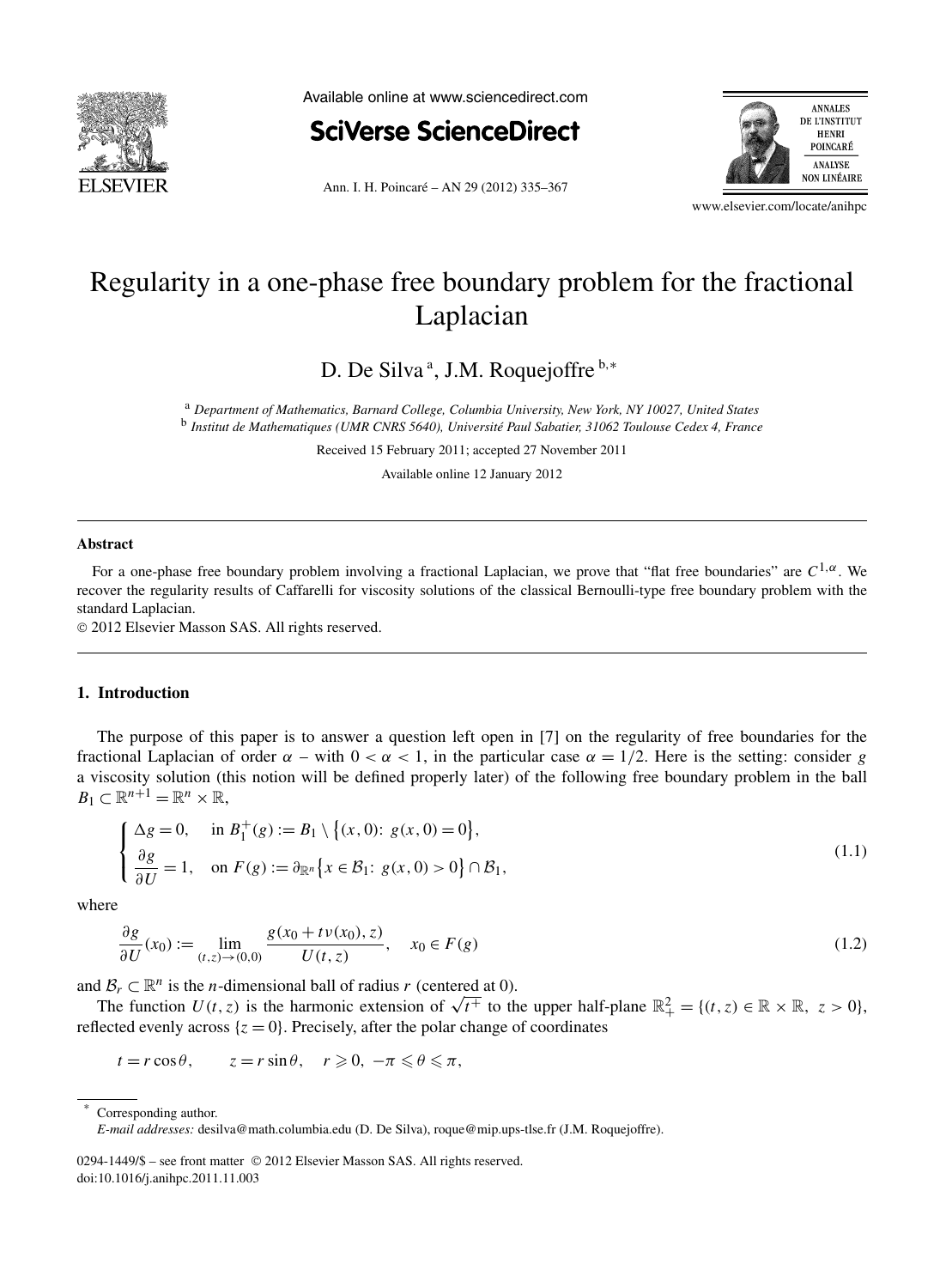*U* is given by

$$
U(t, z) = r^{1/2} \cos \frac{\theta}{2}.
$$
 (1.3)

One can show that if a function  $g \ge 0$  is harmonic in  $B_1^+(g)$  and  $F(g)$  is smooth around a point  $x_0$  then  $\frac{\partial g}{\partial U}(x_0)$ exists always and is finite. Here  $v(x_0)$  denotes as usually the normal to  $F(g)$  at  $x_0$  pointing toward  $\{x: g(x, 0) > 0\}$ .

In this paper, we introduce the notion of viscosity solutions to (1.1) and prove the following result about the regularity of their free boundaries under appropriate flatness assumptions (for all the relevant definitions see Section 2).

**Theorem 1.1.** *There exists a universal constant*  $\bar{\epsilon} > 0$ , *such that if g is a viscosity solution to* (1.1) *satisfying* 

$$
\|g - U\|_{L^{\infty}(\overline{B}_1)} \leq \bar{\epsilon},\tag{1.4}
$$

*and*

$$
||g - U||_{L^{\infty}(\overline{B}_1)} \le \overline{\epsilon},
$$
\n
$$
\{x \in \mathcal{B}_1 : x_n \le -\overline{\epsilon}\} \subset \{x \in \mathcal{B}_1 : g(x, 0) = 0\} \subset \{x \in \mathcal{B}_1 : x_n \le \overline{\epsilon}\},
$$
\n
$$
(1.5)
$$

*then*  $F(g)$  *is*  $C^{1,\alpha}$  *in*  $\mathcal{B}_{1/2}$ *.* 

Consequently  $\frac{\partial g}{\partial U}$  exists and *g* is a classical solution to (1.1). Moreover, given a point *x*<sub>0</sub> on the free boundary *F*(*g*) if one knows that a blow-up sequence of  $g$  around  $x_0$  "converges" to the function  $U$ , then the flatness assumptions  $(1.4)$ – $(1.5)$  are satisfied and hence the free boundary is  $C^{1,\alpha}$  around that point.

Assumption (1.4) is a (slightly improved) nondegeneracy assumption which is usually true, and certainly satisfied in the framework of [7]. In any case it could be removed, but we keep it for simplicity.

The interest in our free boundary problem (1.1) arises from a natural generalization of the following classical Bernoulli-type one-phase free boundary problem:

$$
\begin{cases} \Delta u = 0, & \text{in } \Omega \cap \{u > 0\}, \\ |\nabla u| = 1, & \text{on } \Omega \cap \partial \{u > 0\}, \end{cases}
$$
\n(1.6)

with *Ω* a domain in  $\mathbb{R}^n$ . A pioneering investigation was that of Alt and Caffarelli [1] (variational context), and then Caffarelli [2–4] (viscosity solutions context). See also [8] for a complete survey. 

A special class of viscosity solutions to (1.1) (with the constant 1 replaced by a precise constant *A*) is provided by minimizers to the energy functional

$$
J(v, B_1) = \int\limits_{B_1} |\nabla v|^2 dx dz + \mathcal{L}_{\mathbb{R}^n} (\lbrace v > 0 \rbrace \cap \mathbb{R}^n \cap B_1).
$$

Such minimizers have been investigated by Caffarelli, Sire and the second author in [7], where general properties (optimal regularity, nondegeneracy, classification of global solutions), corresponding to those proved by Alt and Caffarelli in [1] for the Bernoulli-type problem (1.6), have been obtained.

As for the next issue, i.e. the regularity of the free boundary, here is what is proved in  $[7]$  in the setting of  $(1.1)$ : *Let*  $u(x, y, z)$  *be a solution of* (1.1) *in*  $B_1 \subset \mathbb{R}^3$ *. Assume that the free boundary of u is a Lipschitz graph in*  $B_1$ *. Then it is a*  $C^1$  *graph in*  $\mathcal{B}_{1/2}$ *.* 

The idea of this result is that (i) one can find two points on each side of 0 where the free boundary is flatter than what is dictated by the Lipschitz constant, (ii) this improvement could be propagated inside a small ball of controlled size. Thus the three-dimensionality of the problem (or, equivalently, the one-dimensionality of the free boundary) is heavily used. Moreover, this argument does not yield the extra Hölder regularity of the derivative – which we believe could itself yield  $C^{\infty}$  regularity of the free boundary. What we propose in this paper is to fill the gap between  $C^1$  and  $C^{1,\alpha}$ , in arbitrary space dimension.

In view of the results in [7], one knows that the flatness assumptions (1.4), (1.5) in our main Theorem 1.1 are satisfied around each point of the reduced part of the free boundary of a minimizer (see Propositions 4.2 and Theorems 1.2, 1.3 in [7]). We thus obtain the following corollary to Theorem 1.1.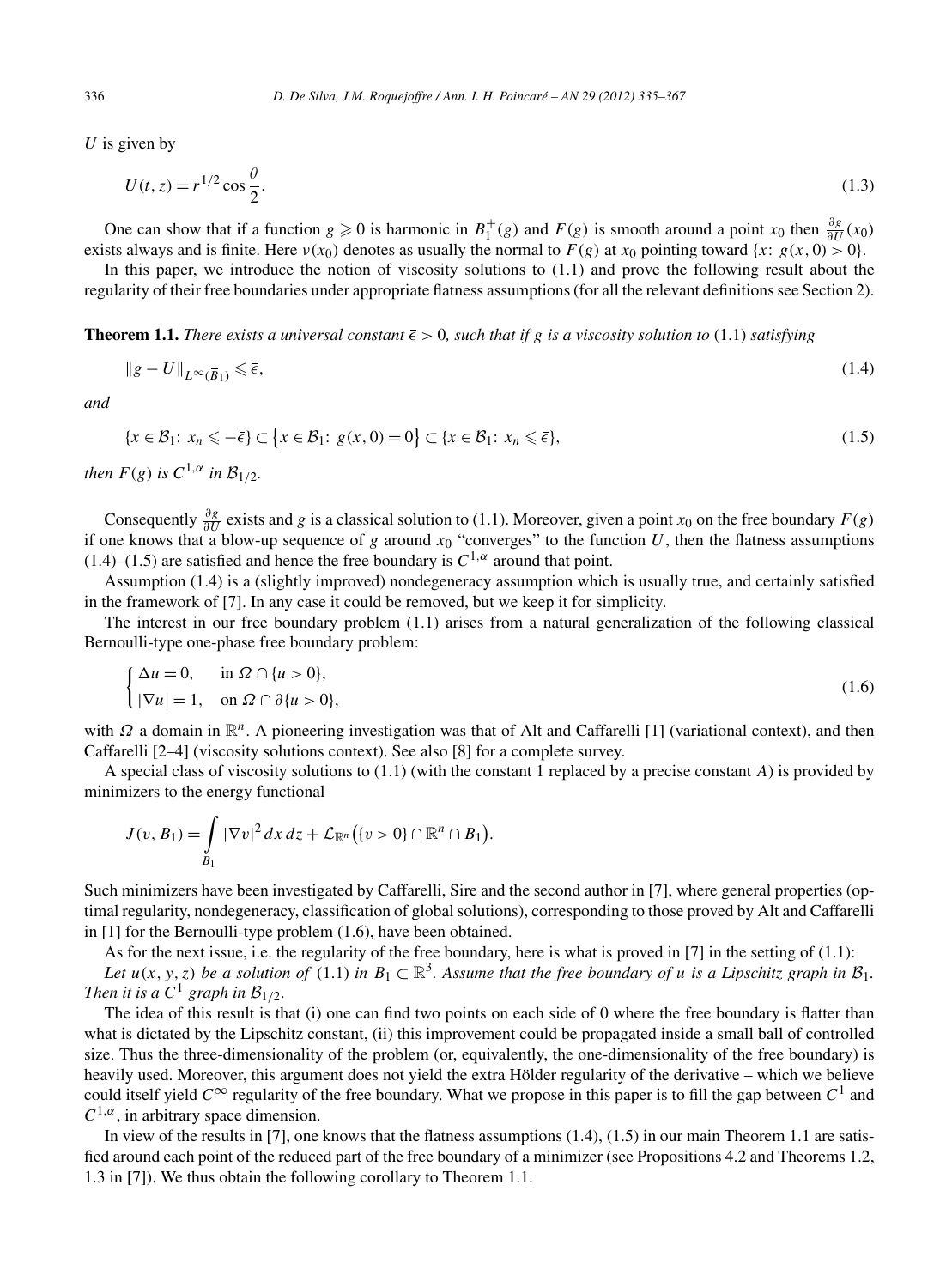**Corollary 1.2.** *Let v be a local minimizer to*

$$
J(v, B_1) = \int\limits_{B_1} |\nabla v|^2 dx dz + \mathcal{L}_{\mathbb{R}^n} (\lbrace v > 0 \rbrace \cap \mathbb{R}^n \cap B_1).
$$

*Then the reduced part of the free boundary*  $F^*(v)$  *is*  $C^{1,\alpha}$ *.* 

Let us now recall how the fractional Laplacian is involved in (1.1). Consider, for  $\alpha \in (0, 1)$ , the model (which generalizes (1.6))

$$
\begin{cases}\n(-\Delta)^{\alpha} u = 0, & \text{in } \Omega \cap \{u > 0\}, \\
\lim_{t \to 0^+} \frac{u(x_0 + tv(x_0))}{t^{\alpha}} = \text{const.}, & \text{on } \Omega \cap \partial \{u > 0\},\n\end{cases}
$$
\n
$$
u \text{ defined on the whole } \mathbb{R}^n \text{ with prescribed values outside of } \Omega. \text{ Recall that, up to a normalization constant}
$$
\n
$$
(-\Delta)^{\alpha} u(x) = PV \int_{-\frac{u(x) - u(y)}{\lambda} dy}^{-\frac{u(x) - u(y)}{\lambda}} dy
$$
\n(1.7)

with *u* defined on the whole  $\mathbb{R}^n$  with prescribed values outside of Ω. Recall that, up to a normalization constant

$$
(-\Delta)^{\alpha} u(x) = PV \int_{\mathbb{R}^n} \frac{u(x) - u(y)}{|x - y|^{n + 2\alpha}} dy
$$

where *PV* denotes the Cauchy principal value.

When studying local property of the free boundary in (1.7), the non-locality of the fractional Laplace makes the problem quite delicate. To avoid this "contrast" one can make use of an extension property proved by Caffarelli and Silvestre in [10] (see for example the work of Caffarelli, Savin and the second author [6], the paper [7], and the work of Caffarelli, Salsa and Silvestre [9] where this strategy has been employed). Precisely, let  $u \in C^2(\mathbb{R}^n)$  and let *v* solve  $\alpha$  quite delicate. To avoid this "convention in [10] (see for example the wordli, Salsa and Silvestre [9] whe  $-\text{div}(z^{\beta} \nabla v) = 0$ , in  $\mathbb{R}^{n+1}_+ = \{$ 

$$
\begin{cases}\n-\text{div}(z^{\beta} \nabla v) = 0, & \text{in } \mathbb{R}^{n+1} = \{(x, z) \in \mathbb{R}^{n} \times \mathbb{R}, z > 0\}, \\
v(x, 0) = u(x), & \text{on } \mathbb{R}^{n}, \\
\delta = 1 - 2\alpha. \text{ Then,} \\
(-\Delta^{\alpha})u(x) = -\lim_{x \to \infty} (z^{\beta} v_{z}(x, z)).\n\end{cases}
$$
\n(1.9)

with  $\beta = 1 - 2\alpha$ . Then,

$$
(-\Delta^{\alpha})u(x) = -\lim_{z \to 0} (z^{\beta}v_z(x, z)).
$$
\n(1.9)

After extending *v* evenly across the hyperplane  $\{z = 0\}$ , the first equation in (1.8) can be thought in the whole  $\mathbb{R}^{n+1}$ . In view of this formula, the focus shifts on the free boundary problem, − / "<br>exten<br>o view<br>div( ee boundary pro

$$
\begin{cases}\n-\text{div}\big(|z|^{\beta}\nabla v\big) = 0, & \text{in } B_1 \setminus \big\{(x,0): v(x,0) = 0\big\}, \\
\lim_{(t,z) \to (0,0)} \frac{v(x_0 + tv(x_0), z)}{U(t,z)} = \text{const.}, & \text{on } \partial_{\mathbb{R}^n} \big\{x: v(x,0) > 0\big\} \cap \mathcal{B}_1,\n\end{cases}
$$
\n(1.10)

where  $U(t, z)$  solves (1.8) in  $\mathbb{R}^2$  with  $u(t) = (t^+)^{\alpha}$  and is extended evenly across { $z = 0$ }.

For simplicity of exposition we have focused here on the case when  $\alpha = 1/2$  (in which case the extension formula of [10] is a well-know fact). However our result can probably be extended to the general case  $\alpha \in (0, 1)$ .

Our definition of viscosity solution to  $(1.1)$  is similar to the one introduced by Caffarelli in [2,3] to deal with the problem (1.6). Indeed our result generalizes to this non-local setting the "flatness implies regularity" theory developed by Caffarelli in [3]. Let us also mention that Theorem 1.1 is probably optimal. Indeed, quite similarly to what happens for minimal surfaces, singular free boundaries for the Bernoulli-type problem (1.6) were discovered by Jerison and the first author [11].

Let us now describe our strategy to obtain Theorem 1.1. The main idea to prove Theorem 1.1 is to show that  $F(g)$ enjoys an "improvement of flatness" property, that is if  $F(g)$  oscillates  $\epsilon$  away from a hyperplane in  $\mathcal{B}_1$  ( $\epsilon$  small), then in  $B_\rho$  ( $\rho$  universal) it oscillates  $\epsilon \rho/2$  away from possibly a different hyperplane. To obtain this improvement of flatness, we use a compactness argument which goes as follows: assume one cannot do it however flat the free boundary is, then we blow it up in the  $x_n$ -direction, thus linearizing the problem into a limiting one, for which we prove that improvement of flatness holds – thus a contradiction. This scheme was used by Savin [13] to prove regularity of small solutions of fully nonlinear equations – including an elegant proof of the De Giorgi theorem for minimal surfaces. The key tool is a geometric Harnack inequality that localizes the free boundary well, and allows the passage to the limit under rescalings.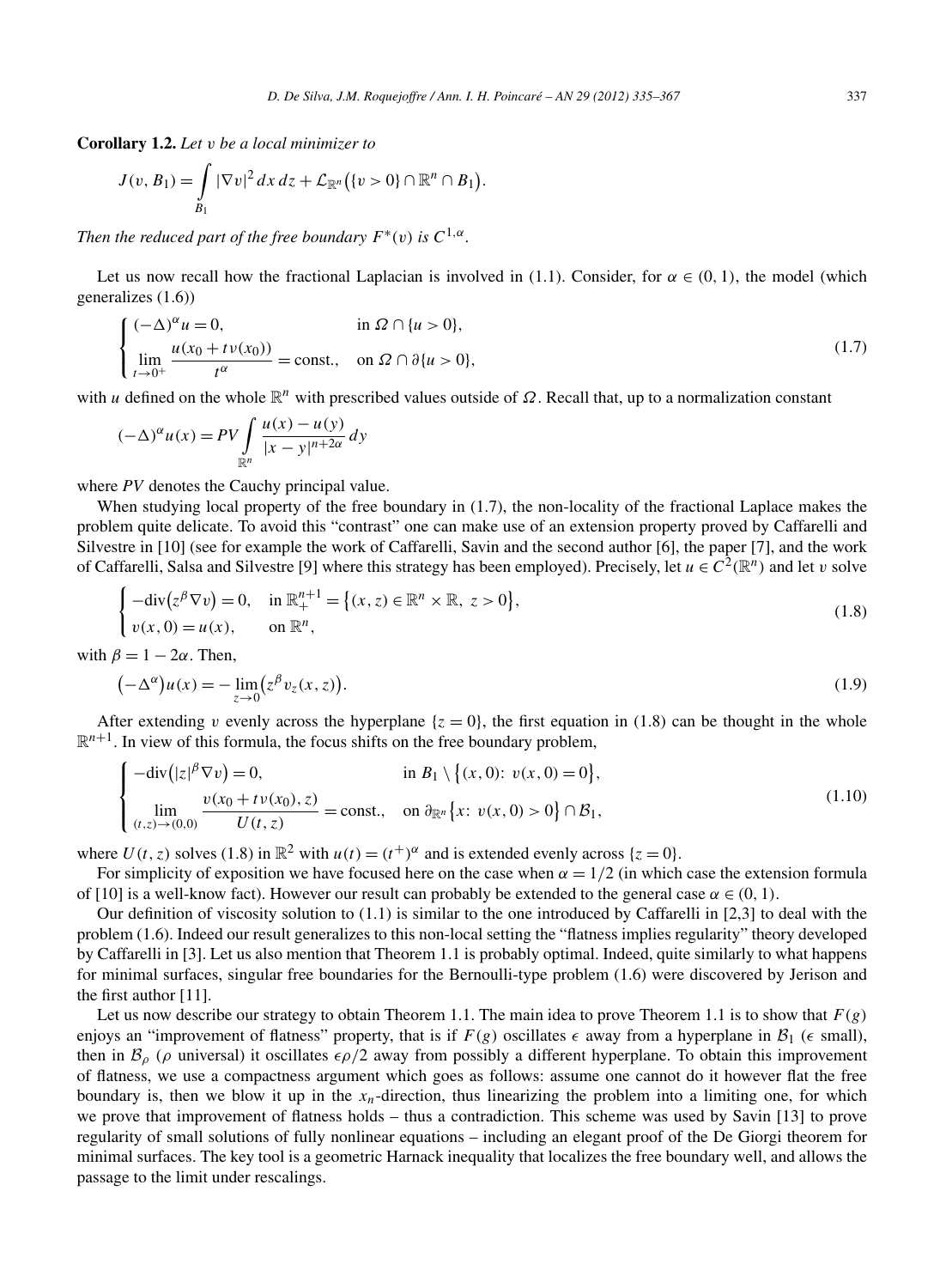Such compactness arguments can also be found in Wang [14] for the regularity of the solutions of *p*-Laplace equations. More recently, the first author followed this strategy in [12] to provide a new proof of the Caffarelli "flat implies smooth" theory. The scheme is the same here, up to the fact that the construction of the sub-solution opening the way to the Harnack inequality is different from that of [12], and that the linear problem obtained eventually is non-standard (and interesting in its own).

The paper is organized as follows. In Section 2 we introduce the notion of viscosity solutions to (1.1) and we prove a basic comparison principle for such solutions. In Section 3 we explain how to interpret our solutions as perturbations of *U* after a "domain variation" in the *en*-direction and we present basic facts about such domain variations. Throughout the paper, this will be a convenient way of thinking about our viscosity solutions. In Section 4 we describe the linear problem associated to (1.1) and later in Section 8 we obtain a regularity result for its solutions. Section 5 contains some technical lemmas leading to the proof of Harnack inequality. In Section 6 we exhibit the proof of Harnack inequality using the barrier which we will construct later in Appendix A. Finally in Section 7 we provide the proof of the "improvement of flatness" property.

## **2. Definitions and basic lemmas**

In this section we introduce notation and definitions which we will use throughout the paper and we prove a standard basic lemma (Comparison Principle).

A point  $X \in \mathbb{R}^{n+1}$  will be denoted by  $X = (x, z) \in \mathbb{R}^n \times \mathbb{R}$ . We will also use the notation  $x = (x', x_n)$  with  $x' = (x_1, \ldots, x_{n-1})$ . A ball in  $\mathbb{R}^{n+1}$  with radius *r* and center *X* is denoted by  $B_r(X)$  and for simplicity  $B_r = B_r(0)$ . Also we use  $\mathcal{B}_r$  to denote the *n*-dimensional ball  $B_r \cap \{z = 0\}.$ 

Let  $v(X)$  be a continuous non-negative function in  $B_1$ . We associate to *v* the following sets:

$$
B_1^+(v) := B_1 \setminus \{(x, 0): v(x, 0) = 0\} \subset \mathbb{R}^{n+1};
$$
  
\n
$$
B_1^+(v) := B_1^+(v) \cap B_1 \subset \mathbb{R}^n;
$$
  
\n
$$
F(v) := \partial_{\mathbb{R}^n} B_1^+(v) \cap B_1 \subset \mathbb{R}^n;
$$
  
\n
$$
B_1^0(v) := Int_{\mathbb{R}^n} \{x \in \mathbb{R}^n : v(x, 0) = 0\} \subset \mathbb{R}^n.
$$

Often subsets of  $\mathbb{R}^n$  are embedded in  $\mathbb{R}^{n+1}$ , as it will be clear from the context.

We may refer to  $\mathcal{B}_1^0(v)$  as to the zero plate of *v*, while  $F(v)$  is called the free boundary of *v*.

We consider the free boundary problem

$$
\begin{cases}\n\Delta g = 0, & \text{in } B_1^+(g), \\
\frac{\partial g}{\partial U} = 1, & \text{on } F(g),\n\end{cases}
$$
\n(2.1)

where

$$
\frac{\partial g}{\partial U}(x_0) := \lim_{(t,z)\to(0,0)} \frac{g(x_0 + t\nu(x_0), z)}{U(t,z)}, \qquad X_0 = (x_0, 0) \in F(g).
$$

Here  $v(x_0)$  denotes the unit normal to  $F(g)$  at  $x_0$  pointing toward  $\mathcal{B}_1^+(g)$  and U is the function defined in (1.3). Also, throughout the paper we call  $U(X) := U(x_n, z)$ .

We now introduce the notion of viscosity solutions to  $(2.1)$ . First we need the following standard notion.

**Definition 2.1.** Given *g*, *v* continuous, we say that *v* touches *g* by below (resp. above) at  $X_0 \in B_1$  if  $g(X_0) = v(X_0)$ , and **2.1.** Given *g*, *v* continuous, we sa<br>  $\geq v(X)$   $(\text{resp.} g(X) \leq v(X))$ 

 $g(X) \geq v(X)$ in a neighborhood  $O$  of  $X_0$ .

If this inequality is strict in  $O \setminus \{X_0\}$ , we say that *v* touches *g* strictly by below (resp. above).

**Definition 2.2.** We say that  $v \in C^2(B_1)$  is a (strict) comparison subsolution to (2.1) if *v* is a non-negative function in  $B_1$  which is even with respect to  $\{z = 0\}$  and it satisfies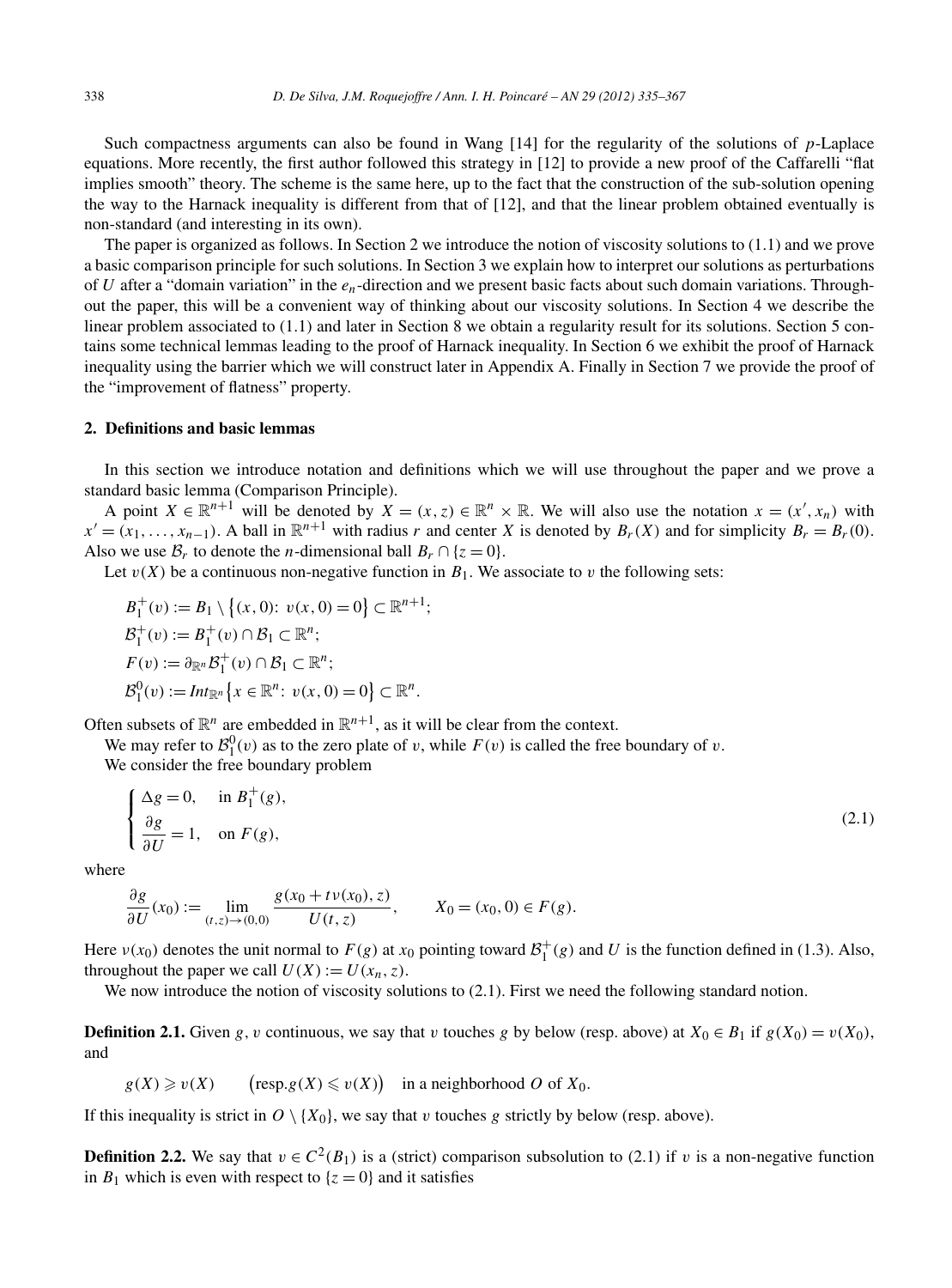- (i)  $\Delta v \geqslant 0$  in  $B_1^+(v)$ ;
- (ii)  $F(v)$  is  $C^2$  and if  $x_0 \in F(v)$  we have

$$
\ge 0 \text{ in } B_1^+(v);
$$
  
is  $C^2$  and if  $x_0 \in F(v)$  we have  

$$
v(x, z) = \alpha U((x - x_0) \cdot v(x_0), z) + o(|(x - x_0, z)|^{1/2}), \text{ as } (x, z) \to (x_0, 0),
$$

with

 $\alpha \geqslant 1,$ 

where  $v(x_0)$  denotes the unit normal at  $x_0$  to  $F(v)$  pointing toward  $\mathcal{B}_1^+(v)$ ; (iii) Either *v* is not harmonic in  $B_1^+(v)$  or  $\alpha > 1$ .

Similarly one can define a (strict) comparison supersolution.

**Definition 2.3.** We say that *g* is a viscosity solution to (2.1) if *g* is a continuous non-negative function in  $B_1$  which is even with respect to  $\{z = 0\}$  and it satisfies

- (i)  $\Delta g = 0$  in  $B_1^+(g)$ ;
- (ii) Any (strict) comparison subsolution (resp. supersolution) cannot touch *g* by below (resp. by above) at a point  $X_0 = (x_0, 0) \in F(g)$ .

**Remark 2.4.** By standard arguments, if *g* is a viscosity solution to (2.1) and  $F(g)$  is  $C<sup>1</sup>$  then *g* is a classical solution of the free boundary problem (see for example Proposition 4.2 in [7]). Moreover, as remarked in the Introduction one can show that given any continuous function *g* which is harmonic in  $B_1^+(g)$ , then  $\frac{\partial g}{\partial U}(x_0)$  exists at each point around which  $F(g)$  is  $C^{1,\alpha}$ . These facts motivate our problem and the definition of viscosity solution.

**Remark 2.5.** We remark that if *g* is a viscosity solution to (2.1) in  $B_\rho$ , then

$$
g_{\rho}(X) = \rho^{-1/2} g(\rho X), \quad X \in B_1
$$

is a viscosity solution to  $(2.1)$  in  $B_1$ .

We finish this section by stating and proving a comparison principle for problem  $(2.1)$  which will be a key tool in the proof of Harnack inequality in Section 7.

**Lemma 2.6** *(Comparison Principle). Let*  $g, v_t \in C(\overline{B}_1)$  *be respectively a solution and a family of subsolutions to* (2.1)*,*  $t \in [0, 1]$ *. Assume that* 

- (i)  $v_0 \leq g$ *, in*  $\overline{B}_1$ ;
- (ii)  $v_t \leq g$  *on*  $\partial B_1$  *for all*  $t \in [0, 1]$ ;
- (iii)  $v_t < g$  *on*  $\mathcal{F}(v_t)$  *which is the boundary in*  $\partial B_1$  *of the set*  $\partial \mathcal{B}_1^+(v_t) \cap \partial \mathcal{B}_1$ *, for all*  $t \in [0, 1]$ ;
- (iv)  $v_t(x)$  *is continuous in*  $(x, t) \in \overline{B}_1 \times [0, 1]$  *and*  $\overline{B_1^+(v_t)}$  *is continuous in the Hausdorff metric.*

*Then*

**Proof.** Let

$$
v_t \leq g \quad \text{in } \overline{B}_1, \text{ for all } t \in [0, 1].
$$
  
. Let  

$$
A := \{ t \in [0, 1] : v_t(x) \leq g(x) \text{ on } \overline{B}_1 \}.
$$

In view of (i) and (iv) *A* is closed and non-empty. Our claim will follow if we show that *A* is open. Let  $t_0 \in A$ , then  $v_{t_0} \leq g$  on  $\overline{B}_1$  and by the definition of viscosity solution

 $F(v_{t_0}) \cap F(g) = \emptyset$ .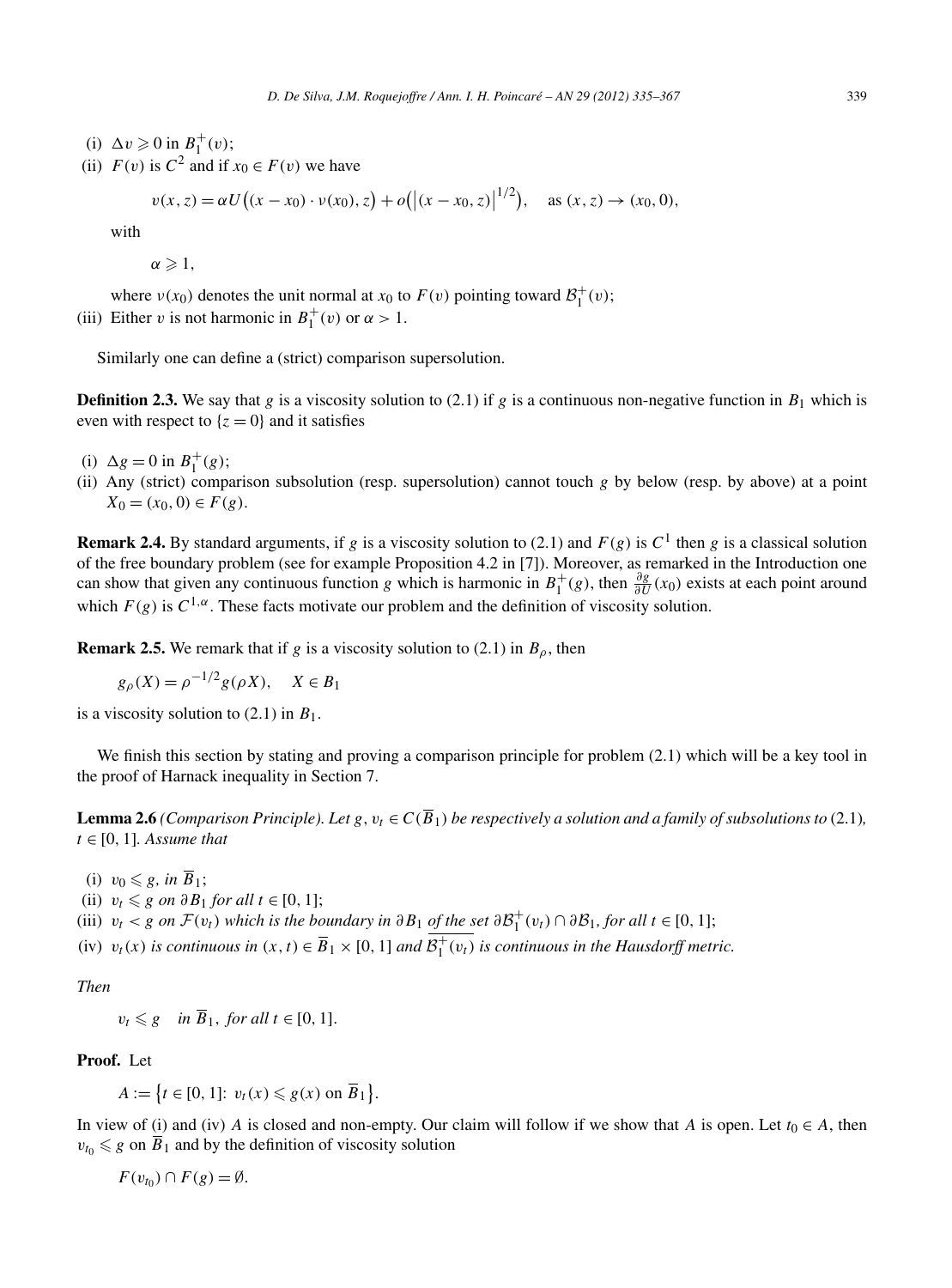Together with (iii) this implies that

\n
$$
D. \text{ } De \text{ } Silva, J.M. \text{ } Roquejoffer / Ann. I. H. \text{ } Poincaré - P
$$
\n

\n\n The with (iii) this implies that\n  $B_1^+(v_{t_0}) \subset B_1^+(g), \quad F(v_{t_0}) \cup F(v_{t_0}) \subset \{x \in \overline{B}_1 : g(x, 0) > 0\}.$ \n

By (iv) this gives that for *t* close to *t*<sup>0</sup>

$$
\mathcal{B}_1^+(v_{t_0}) \subset \mathcal{B}_1^+(g), \qquad F(v_{t_0}) \cup \mathcal{F}(v_{t_0}) \subset \left\{ x \in \overline{\mathcal{B}}_1 : g(x, 0) > 0 \right\}.
$$
  
\n(v) this gives that for *t* close to  $t_0$   
\n
$$
\mathcal{B}_1^+(v_t) \subset \mathcal{B}_1^+(g), \qquad F(v_t) \cup \mathcal{F}(v_t) \subset \left\{ x \in \overline{\mathcal{B}}_1 : g(x, 0) > 0 \right\}.
$$
\n(2.2)

Call  $D := B_1 \setminus (\mathcal{B}_1^0(v_t) \cup F(v_t))$ . Combining (2.2) with assumption (ii) we get that

$$
v_t \leqslant g \quad \text{on } \partial D,
$$

and by the maximum principle the inequality holds also in *D*. Hence

 $v_t \leq g$  in  $\overline{B}_1$ ,

and  $t \in A$  which shows that *A* is open.  $\Box$ 

**Corollary 2.7.** *Let g be a solution to* (2.1) *and let v be a subsolution to* (2.1) *in B*<sup>2</sup> *which is strictly monotone increasing in the*  $e_n$ *-direction in*  $B_2^+(v)$ *. Call* 

 $v_t(X) := v(X + te_n), \quad X \in B_1.$ 

*Assume that for*  $-1 \le t_0 < t_1 \le 1$ 

$$
v_{t_0}\leqslant g, \quad \text{in } B_1,
$$

*and*

 $v_{t_1} \leq g$  *on*  $\partial B_1$ ,  $v_{t_1} < g$  *on*  $\mathcal{F}(v_{t_1})$ .

*Then*

 $v_{t_1} \leqslant g$  *in*  $\overline{B}_1$ *.* 

# **3.** The function  $\tilde{g}$

Let *g* be a viscosity solution to (2.1). Throughout the paper, it will be convenient to interpret *g* as a perturbation of *U* via a domain variation in the *en*-direction. In this section we explain some basic facts about such domain variations.

Let  $\epsilon > 0$  and let *g* be a continuous non-negative function in  $\overline{B}_{\rho}$ . Here and henceforth we denote by *P* and *L* the half-hyperplanes  $P := \{X \in \mathbb{R}^{n+1}: x_n \leq 0, z = 0\}$  and  $L := \{X \in \mathbb{R}^{n+1}: x_n = 0, z = 0\}$ . To each  $X \in \mathbb{R}^{n+1} \setminus P$  we associate  $\tilde{g}_\epsilon(X)$  ⊂ ℝ via the formula

$$
U(X) = g(X - \epsilon w e_n), \quad \forall w \in \tilde{g}_{\epsilon}(X). \tag{3.1}
$$

We sometimes call  $\tilde{g}_{\epsilon}$  the  $\epsilon$ -domain variation associated to *g*. By abuse of notation, from now on we write  $\tilde{g}_{\epsilon}(X)$ to denote any of the values in this set.

If *g* satisfies

$$
U(X - \epsilon e_n) \leq g(X) \leq U(X + \epsilon e_n) \quad \text{in } B_\rho,
$$
\n
$$
(3.2)
$$

then

$$
\tilde{g}_{\epsilon}(X) \in [-1, 1].
$$

Indeed call

$$
Y = X - \epsilon \tilde{g}_{\epsilon}(X)e_n, \quad X \in \mathbb{R}^{n+1} \setminus P.
$$

Then according to (3.2),

$$
Y = X - \epsilon \tilde{g}_{\epsilon}(X)e_n, \quad X \in \mathbb{R}^{n+1} \setminus P.
$$
  
according to (3.2),  

$$
U(Y - \epsilon e_n) \leq g(Y) = U(Y + \epsilon \tilde{g}_{\epsilon}(X)e_n) \leq U(Y + \epsilon e_n).
$$

Since  $U(Y + \epsilon \tilde{g}_{\epsilon}(X)e_n) = U(X) > 0$  our claim follows from the strict monotonicity of *U* in the  $e_n$ -direction (outside of *P* ).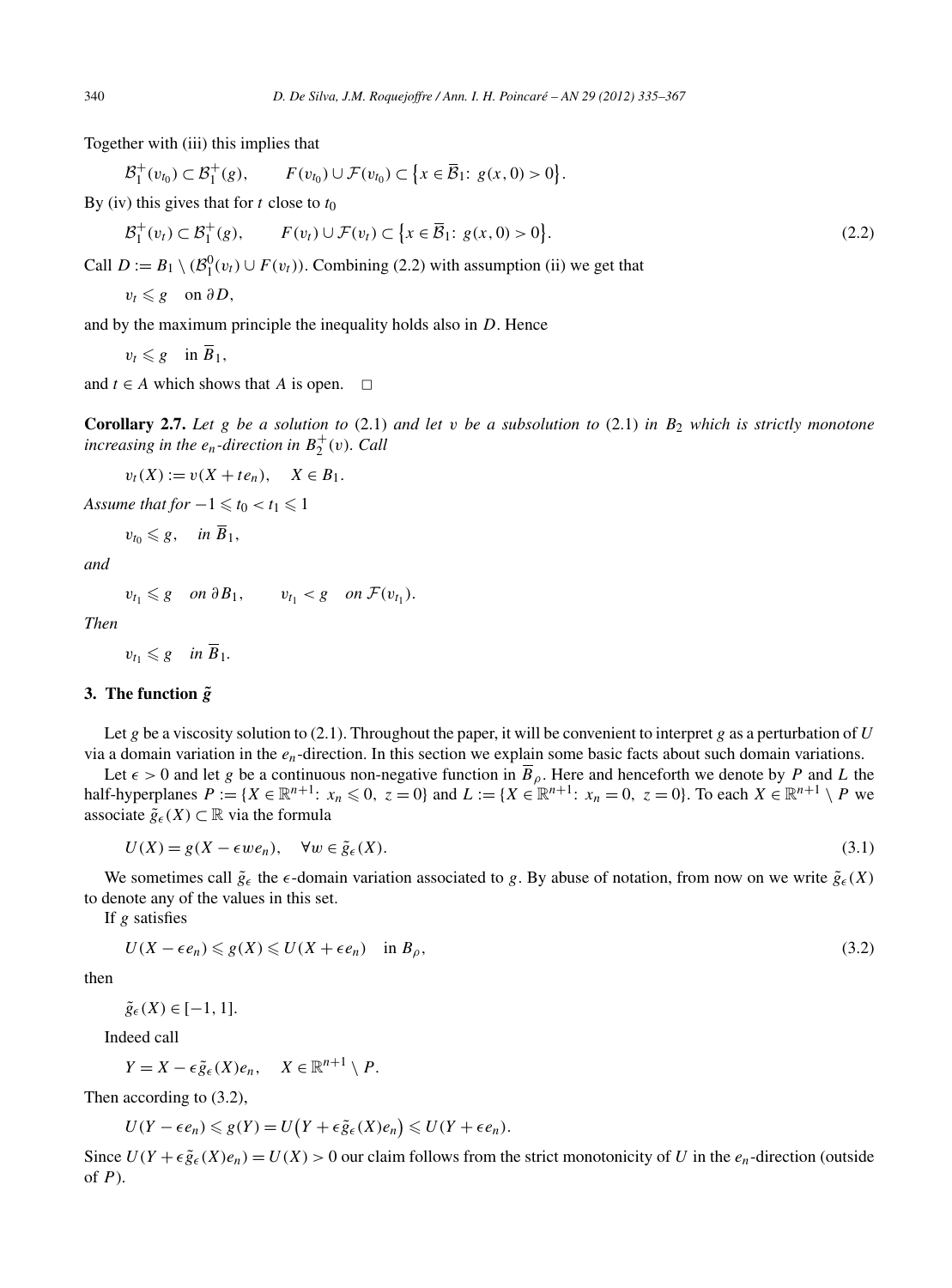Moreover, under the assumption (3.2) for each  $X \in B_{\rho-\epsilon} \setminus P$  there exists at least one value  $\tilde{g}_{\epsilon}(X)$  such that

$$
U(X) = g\big(X - \epsilon \tilde{g}_{\epsilon}(X)e_n\big). \tag{3.3}
$$

Indeed, it follows from (3.2) that

$$
g(X - \epsilon e_n) \leq U(X) \leq g(X + \epsilon e_n), \quad X \in B_{\rho - \epsilon}
$$

and our claim follows by the continuity of  $g(X - \delta \epsilon e_n)$ ,  $\delta \in [-1, 1]$ .

Thus if (3.2) holds, for all  $\epsilon > 0$  we can associate to *g* a possibly multi-valued function  $\tilde{g}_{\epsilon}$  defined at least on  $B_{\rho-\epsilon} \setminus P$  and taking values in [−1, 1] which satisfies (3.3). Moreover if *g* is strictly monotone in the *e<sub>n</sub>*-direction in  $B_{\rho}^{+}(g)$ , then  $\tilde{g}_{\epsilon}$  is single-valued.

The following elementary lemma will be used to obtain a useful comparison principle for the  $\epsilon$ -domain variations of solutions to (2.1).

**Lemma 3.1.** *Let*  $g, v$  *be non-negative continuous functions in*  $B_\rho$ *. Assume that*  $g$  *satisfies the flatness condition* (3.2) *in*  $B_\rho$  *and that v is strictly increasing in the*  $e_n$ *-direction in*  $B_\rho^+(v)$ *. Then if* 

 $v \leq g$  *in*  $B_{\rho}$ ,

*and*  $\tilde{v}_{\epsilon}$  *is defined on*  $B_{\rho-\epsilon} \setminus P$  *we have that* 

$$
\tilde{v}_{\epsilon} \leqslant \tilde{g}_{\epsilon} \quad on \ B_{\rho-\epsilon} \setminus P.
$$

*Vice versa, if*  $\tilde{v}_\epsilon$  *is defined on*  $B_s \setminus P$  *and* 

$$
\tilde{v}_{\epsilon} \leqslant \tilde{g}_{\epsilon} \quad on \ B_{s} \setminus P,
$$

*then*

 $v \leq g$  *on*  $B_{s-\epsilon}$ *.* 

**Proof.** The first implication is obvious. Indeed, assume by contradiction that  $v \leq g$  in  $B_\rho$  and there exists  $X \in$  $B_{\rho-\epsilon} \setminus P$  such that

 $\tilde{v}_{\epsilon}(X) > \tilde{g}_{\epsilon}(X).$ 

By the strict monotonicity of *v* in the  $e_n$ -direction in  $B^+_{\rho}(v)$  we have that

$$
\tilde{v}_{\epsilon}(X) > \tilde{g}_{\epsilon}(X).
$$
\ne strict monotonicity of  $v$  in the  $e_n$ -direction in  $B_{\rho}^+(v)$  we have that

\n
$$
0 < U(X) = g\left(X - \epsilon \tilde{g}_{\epsilon}(X)e_n\right) = v\left(X - \epsilon \tilde{v}_{\epsilon}(X)e_n\right) < v\left(X - \epsilon \tilde{g}_{\epsilon}(X)e_n\right).
$$

Thus there exists  $Y = X - \epsilon \tilde{g}_{\epsilon}(X)e_n \in B_{\rho}$  such that  $g(Y) < v(Y)$ , a contradiction. Vice versa, suppose that  $\tilde{v}_{\epsilon} \leq \tilde{g}_{\epsilon}$ in *B<sub>s</sub>* ∖ *P*. For a fixed *Y* ∈ *B<sub>s−∈</sub>* we know by the flatness assumption (3.2) that

 $U(Y - \epsilon e_n) \leq g(Y) \leq U(Y + \epsilon e_n).$ 

Thus, there exists  $X \in B_s$  with  $x_i = y_i$  for  $i \neq n$  and  $x_n \in [y_n - \epsilon e_n, y_n + \epsilon e_n]$  such that

$$
g(Y) = U(X).
$$

Suppose  $g(Y) \neq 0$ , then the identity above means that one of the possible values of  $\tilde{g}_{\epsilon}(X) = \frac{y_n - x_n}{\epsilon}$ . Again, using that *v* is increasing in the *en*-direction we get:

$$
g(Y) = U(X) = v(X - \epsilon \tilde{v}_{\epsilon}(X)e_n) \geq v(X - \epsilon \tilde{g}_{\epsilon}(X)e_n) = v(Y), \quad Y \in B_s^+(g).
$$

Thus the desired inequality holds in  $B_s^+(g)$  and hence by continuity it holds in the full ball  $B_s$ .  $\Box$ 

We now state and prove the desired comparison principle, which will follow immediately from the lemma above and Corollary 2.7.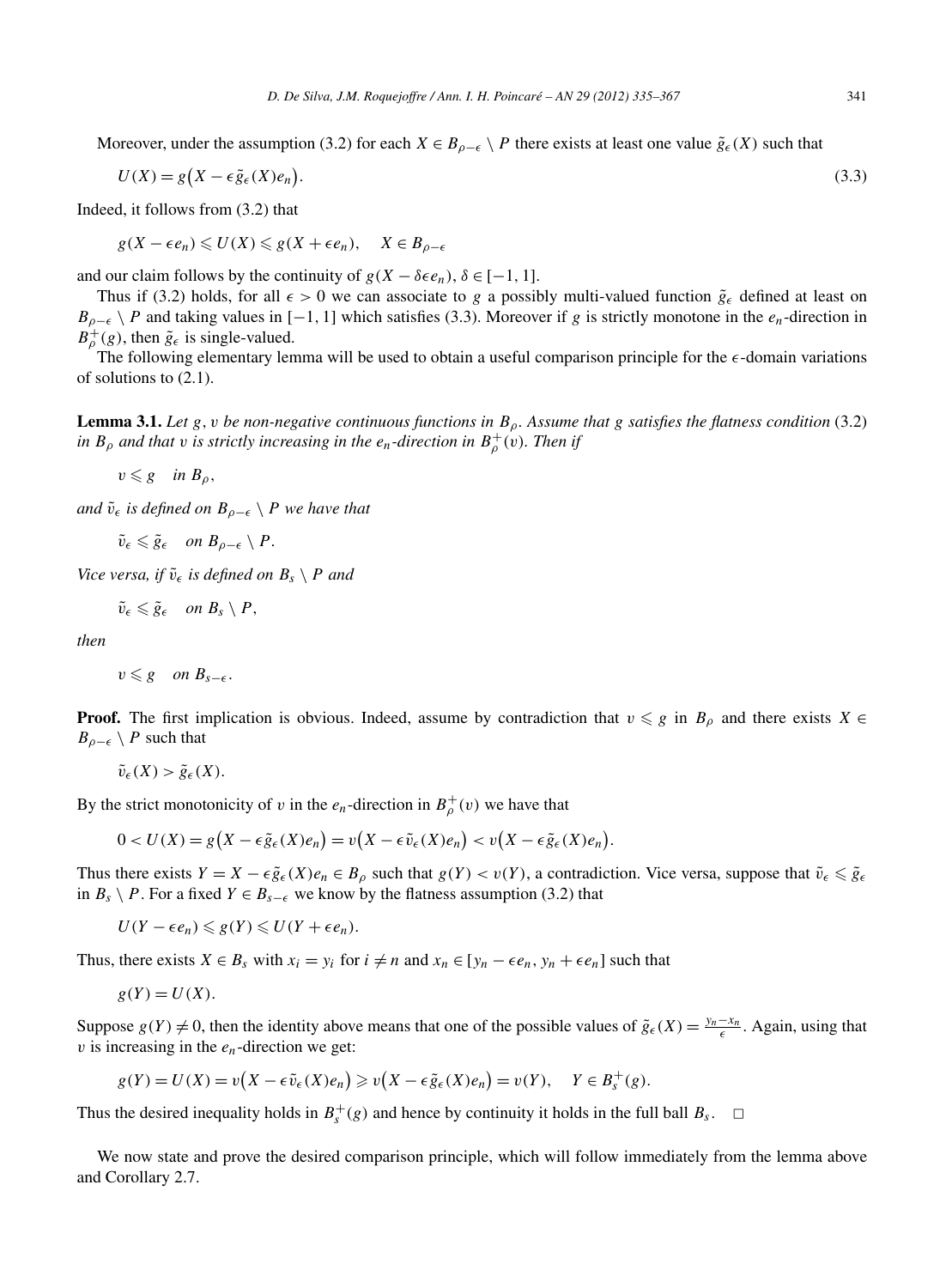**Lemma 3.2.** *Let g,v be respectively a solution and a subsolution to* (2.1) *in B*2*, with v strictly increasing in the e<sub>n</sub>*-direction in  $B_2^+(v)$ . Assume that g satisfies the flatness assumption (3.2) in  $B_2$  for  $\epsilon > 0$  small and that  $\tilde{v}_\epsilon$  is *defined in*  $B_{2−ε}$   $\setminus$  *P and satisfies* 

$$
|\tilde{v}_{\epsilon}|\leqslant C.
$$

*If,*

$$
\tilde{v}_{\epsilon} + c \leq \tilde{g}_{\epsilon} \quad \text{in } (B_{3/2} \setminus \overline{B}_{1/2}) \setminus P,\tag{3.4}
$$

*then*

$$
\tilde{v}_{\epsilon} + c \leq \tilde{g}_{\epsilon} \quad \text{in } B_{3/2} \setminus P. \tag{3.5}
$$

**Proof.** We wish to apply Corollary 2.7 to the functions *g* and

 $v_{\epsilon t} = v(X + \epsilon t e_n).$ 

We need to verify that for some  $t_0 < t_1 = c$ 

$$
v_{\epsilon t_0} \leq g \quad \text{in } B_1,\tag{3.6}
$$

and for all  $\delta > 0$  and small

$$
v_{\epsilon t_1} \leq g \quad \text{on } \partial B_1, \qquad v_{\epsilon t_1} < g \quad \text{on } \mathcal{F}(v_{\epsilon(t_1-\delta)}).
$$
\n
$$
(3.7)
$$

Then our corollary implies

 $v_{\epsilon(t_1-\delta)}$   $\leq$  *g* in  $\overline{B}_1$ .

By letting  $δ$  go to 0, we obtain that

 $v_{\epsilon t_1} \leqslant g \quad \text{in } \overline{B}_1,$ 

which in view of Lemma 3.1 gives

$$
(v_{\epsilon t_1})_{\epsilon} \leqslant \tilde{g}_{\epsilon} \quad \text{in } B_{1-\epsilon} \setminus P,
$$

assuming that the  $\epsilon$ -domain variation on the left-hand side exists on  $B_{1-\epsilon} \setminus P$ . On the other hand, it is easy to verify that on such set ing that the  $\epsilon$ -domain variation on the left-hand side exists on  $B_{1-\epsilon} \setminus P$ . On the other hand, it is easy to verify n such set  $(\widetilde{v_{\epsilon t}})_{\epsilon}(X) = \widetilde{v}_{\epsilon}(X) + t$ , (3.8)

$$
(\nu_{\epsilon t})_{\epsilon}(X) = \tilde{\nu}_{\epsilon}(X) + t,\tag{3.8}
$$

and hence we have

$$
\tilde{v}_{\epsilon} + c = \tilde{v}_{\epsilon} + t_1 \leqslant \tilde{g}_{\epsilon} \quad \text{in } B_{1-\epsilon} \setminus P,
$$

which gives the desired conclusion. We are left with the proof of  $(3.6)$ – $(3.7)$ .

In view of Lemma 3.1, in order to obtain (3.6) it suffices to show that

 $\widetilde{(v_{\epsilon t_0})}_\epsilon \leq \tilde{g}_\epsilon, \quad \text{in } B_{1+\epsilon} \setminus P,$ 

which by (3.8) becomes

 $\tilde{v}_{\epsilon} + t_0 \leq \tilde{g}_{\epsilon}, \quad \text{in } B_{1+\epsilon} \setminus P.$ 

This last inequality holds trivially since  $\tilde{g}_{\epsilon}$  and  $\tilde{v}_{\epsilon}$  are bounded.

For (3.7), notice that the first inequality follows easily from our assumption (3.4) together with (3.8) and Lemma 3.1. More precisely we have that

 $v_{\epsilon t_1} \leqslant g \quad \text{in } B_{\frac{3}{2}-\epsilon} \setminus B_{\frac{1}{2}+\epsilon}.$ 

In particular, from the strict monotonicity of *v* in the  $e_n$ -direction in  $B_2^+(v)$  we have that

 $v_{\epsilon t_1} > 0$  on  $\mathcal{F}(v_{\epsilon(t_1-\delta)}),$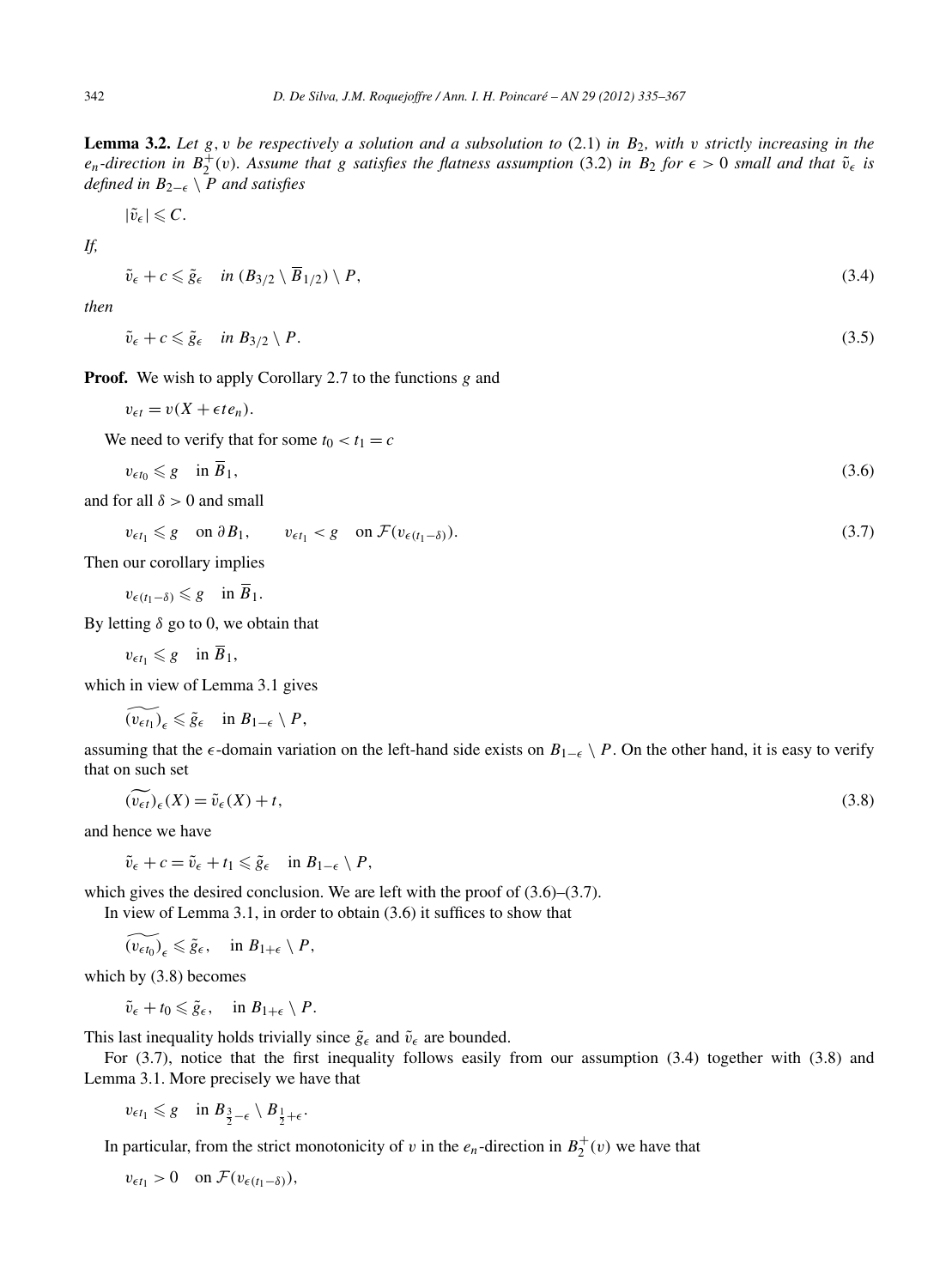which combined with the previous inequality gives that

$$
g > 0 \quad \text{on } \mathcal{F}(v_{\epsilon(t_1-\delta)}),
$$

that is the second condition in  $(3.7)$ .  $\Box$ 

Finally, given  $\epsilon > 0$  small and a Lipschitz function  $\tilde{\varphi}$  defined on  $B_{\rho}(\overline{X})$ , with values in [−1, 1], then there exists a unique function  $\varphi_{\epsilon}$  defined at least on  $B_{\rho-\epsilon}(\overline{X})$  such that

$$
U(X) = \varphi_{\epsilon}\big(X - \epsilon \tilde{\varphi}(X)e_n\big), \quad X \in B_{\rho}(\overline{X}).
$$
\n(3.9)

Moreover such function  $\varphi_{\epsilon}$  is increasing in the  $e_n$ -direction.

With a similar argument as in Lemma 3.1 we can conclude that if  $g$  satisfies the flatness assumption (3.2) in  $B_1$ and  $\tilde{\varphi}$  is as above then (say  $\rho, \epsilon < 1/4, \overline{X} \in B_{1/2}$ ,)

$$
\tilde{\varphi} \leq \tilde{g}_{\epsilon} \quad \text{in } B_{\rho}(\overline{X}) \setminus P \quad \Rightarrow \quad \varphi_{\epsilon} \leq g \quad \text{in } B_{\rho-\epsilon}(\overline{X}). \tag{3.10}
$$

We will use this fact in the proof of our improvement of flatness theorem.

## **4. The linearized problem**

We introduce here the linearized problem associated to  $(2.1)$ . Here and later  $U_n$  denotes the  $x_n$ -derivative of the function *U* defined in (1.3). Recall also that we denote by *P* and *L* the half-hyperplanes  $P := \{X \in \mathbb{R}^{n+1}: x_n \leq 0,$  $z = 0$ } and  $L := \{X \in \mathbb{R}^{n+1}: x_n = 0, z = 0\}.$ 

Given  $w \in C(B_1)$  and  $X_0 = (x'_0, 0, 0) \in B_1 \cap L$ , we call

$$
|\nabla_r w|(X_0) := \lim_{(x_n, z) \to (0, 0)} \frac{w(x'_0, x_n, z) - w(x'_0, 0, 0)}{r}, \quad r^2 = x_n^2 + z^2.
$$

Once the change of unknowns (3.1) has been done, the linearized problem associated to (2.1) is

$$
\begin{cases} \Delta(U_n w) = 0, & \text{in } B_1 \setminus P, \\ |\nabla_r w| = 0, & \text{on } B_1 \cap L. \end{cases}
$$
\n
$$
(4.1)
$$

As we will show later in Section 8, if  $w \in C(B_1)$  satisfies

$$
\Delta(U_n w) = 0 \quad \text{in } B_1 \setminus P,
$$

*w* is even with respect to  $\{z = 0\}$ , and *w* is smooth in the *x*'-direction, then given  $X_0 = (x'_0, 0, 0) \in B_1 \cap L$ ,

$$
\Delta(U_n w) = 0 \quad \text{in } B_1 \setminus P,
$$
  
ven with respect to  $\{z = 0\}$ , and w is smooth in the x'-direction, then given  $X_0 = (x'_0, 0, 0) \in B_1 \cap L$ ,  

$$
w(X) = w(X_0) + a \cdot (x' - x'_0) + br + O(|x' - x'_0|^2 + r^{3/2}),
$$
 (4.2)

with  $a \in \mathbb{R}^{n-1}$ ,  $b \in \mathbb{R}$  depending on  $X_0$ .

This motivates our notion of viscosity solution for this problem which we define below.

**Definition 4.1.** We say that *w* is a solution to (4.1) if  $w \in C(B_1)$ , *w* is even with respect to  $\{z = 0\}$  and it satisfies

(i)  $\Delta(U_nw) = 0$  in  $B_1 \setminus P$ ;

(ii) Let  $\phi$  be continuous around  $X_0 = (x'_0, 0, 0) \in B_1 \cap L$  and satisfy

$$
w = 0 \text{ in } B_1 \setminus P;
$$
  
be continuous around  $X_0 = (x'_0, 0, 0) \in B_1 \cap L$  and satisfy  

$$
\phi(X) = \phi(X_0) + a(X_0) \cdot (x' - x'_0) + b(X_0)r + O(|x' - x'_0|^2 + r^{3/2}),
$$

with

$$
b(X_0)\neq 0.
$$

If  $b(X_0) > 0$  then  $\phi$  cannot touch *w* by below at  $X_0$ , and if  $b(X_0) < 0$  then  $\phi$  cannot touch *w* by above at  $X_0$ .

In Section 8, we will show the following main regularity result about viscosity solutions to (4.1).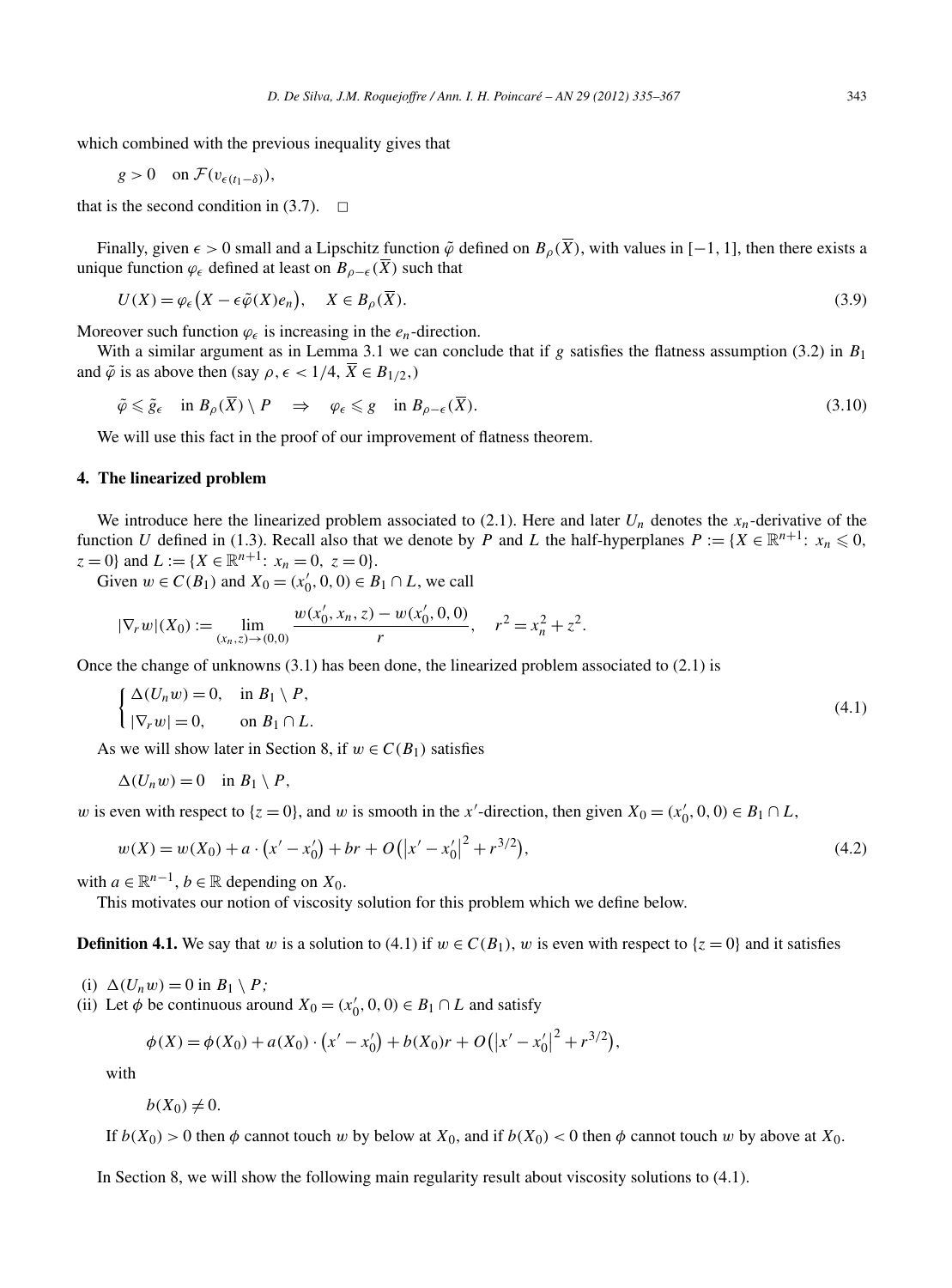**Theorem 4.2** *(Improvement of flatness). There exists a universal constant C such that if w is a viscosity solution to* (8.1) *in B*<sup>1</sup> *with*

 $-1 \leqslant w(X) \leqslant 1$  *in*  $B_1$ ,

*then*

$$
a_0 \cdot x' - C|X|^{3/2} \leq w(X) - w(0) \leq a_0 \cdot x' + C|X|^{3/2},
$$

*for some vector*  $a_0 \in \mathbb{R}^{n-1}$ .

We conclude this short section with a remark which we will use in the proof of the theorem above.

**Lemma 4.3.** *Let*  $w_1, w_2 \in C(B_1)$  *satisfy* 

 $\Delta(U_nw_i)=0$ , *in*  $B_1 \setminus P$ ,  $i=1,2$ .

*Then*  $w_1$  *and*  $w_2$  *cannot touch* (*either by above or below*) *on*  $P \setminus L$ *, unless they coincide.* 

**Proof.** Assume by contradiction that

 $w_1(X_0) = w_2(X_0), \quad X_0 \in P \setminus L$ 

and

 $w_1 \geqslant w_2$ , in  $B_\rho(X_0)$ .

Then  $U_n(w_1 - w_2)$  is a non-negative harmonic function in  $B_1 \setminus P$  which vanishes continuously on  $P \setminus L$ . Hence unless  $w_1 = w_2$ , by the boundary Harnack inequality (in the appropriate domain),

 $U_n(w_1 - w_2) \geq \delta U_n$  in  $B_{\rho/2}(X_0) \cap \{z > 0\}$ ,

for some small positive constant *δ*. Thus

 $w_1 - w_2 \ge \delta$  in *B*<sub>ρ/2</sub>(*X*<sub>0</sub>) ∩ {*z* > 0}*,* 

and by continuity

$$
(w_1 - w_2)(X_0) > 0,
$$

a contradiction.  $\Box$ 

#### **5. Properties of** *U*

The first two lemmas in this section describe properties of *U* which will be used in the proof of Harnack inequality, and in particular when constructing the barriers which are used in that proof.

The third lemma, which is incorporated here since its proof uses similar arguments to the proof of the first two lemmas, allows us to replace the assumptions in our main Theorem 1.1 with a more standard "flatness" assumption of the form

$$
U(X-\epsilon e_n)\leqslant g(X)\leqslant U(X+\epsilon e_n), \quad \text{in } B_1.
$$

**Lemma 5.1.** *Let*  $g \in C(B_2)$ *,*  $g \ge 0$  *be a harmonic function in*  $B_2^+(g)$  *and let*  $\overline{X} = \frac{3}{2}e_n$ *. Assume that* 

$$
g \geqslant U \quad \text{in } B_2, \qquad g(\overline{X}) - U(\overline{X}) \geqslant \delta_0
$$

*for some*  $\delta_0 > 0$ *, then* 

$$
g \geqslant (1 + c\delta_0)U \quad \text{in } B_1 \tag{5.1}
$$

*for a small universal constant c. In particular, for any*  $0 < \epsilon < 2$ 

$$
U(X + \epsilon e_n) \geqslant (1 + c\epsilon)U(X) \quad \text{in } B_1,\tag{5.2}
$$

*with c small universal.*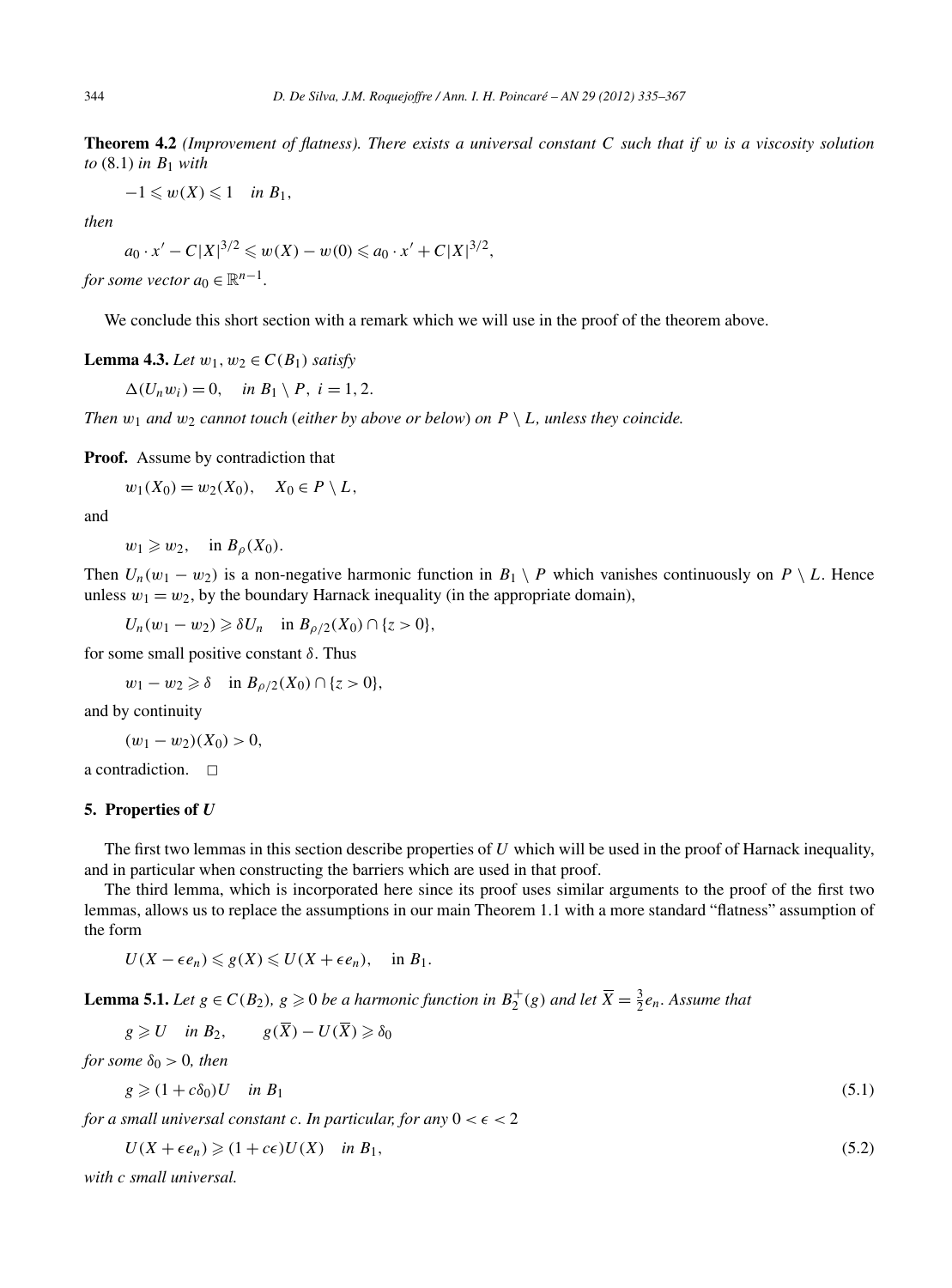**Proof.** Call *g*<sup>∗</sup> the harmonic function in

$$
D=B_{3/2}\setminus\{x\in\mathcal{B}_{3/2}\colon x_n\leq 0\},\
$$

such that

$$
g^* = g \quad \text{on } \partial B_{3/2}, \qquad g^* = 0 \quad \text{on } \{x \in \mathcal{B}_{3/2} \colon x_n \leq 0\}.
$$

Then by the maximum principle

$$
g \geqslant g^* \quad \text{on } \overline{B}_{3/2},
$$

and it suffices to show that  $(5.1)$  holds with  $g^*$  on the left-hand side.

Since  $g \ge U$  in  $B_2$  we have

 $g^* - U = g - U \ge 0$  on  $\partial B_{3/2}$ ,  $g^* - U = 0$  on  $\{x \in B_{3/2}: x_n \le 0\}$ ,

and hence  $g^* - U \geq 0$  in *D* where it is also harmonic. Moreover, from the assumption  $g(\overline{X}) - U(\overline{X}) \geq \delta_0$  we get by Harnack inequality that

$$
g^* - U = g - U \geqslant c_0 \delta_0 \quad \text{on } \partial B_{3/2} \cap B_{1/4}(\overline{X}).
$$

Thus

$$
g^* - U = g - U \ge c_0 \delta_0 \quad \text{on } \partial B_{3/2} \cap B_{1/4}(\overline{X}).
$$
  

$$
g^*(\widetilde{X}) - U(\widetilde{X}) \ge c_1 \delta_0, \quad \text{at some } \widetilde{X} \in B_1 \cap D.
$$
  
by the boundary Harnack inequality we get that  

$$
g^*(\widetilde{X}) - U(\widetilde{X})_{X \sim S} g^*(X) \le c_1 \delta_0.
$$

Thus, by the boundary Harnack inequality we get that for *c >* 0 universal,

by the boundary Harnack inequality we get that  
\n
$$
g^* - U \ge c_2 \frac{g^*(\widetilde{X}) - U(\widetilde{X})}{U(\widetilde{X})} U \ge c \delta_0 U
$$
 in  $B_1$ ,

as desired.

In particular, if  $g(X) = U(X + \epsilon e_n)$  the assumptions of the lemma are satisfied. Indeed U is monotone increasing in the  $e_n$ -direction thus  $U(X + \epsilon e_n) \ge U(X)$  in  $B_2$ . Moreover,

$$
U(\overline{X}+\epsilon e_n)-U(\overline{X})=U_t(\overline{X}+\lambda e_n)\epsilon\geqslant c'\epsilon, \quad \lambda\in(0,\epsilon),
$$

with  $c'$  universal.  $\Box$ 

**Lemma 5.2.** For any 
$$
\epsilon > 0
$$
 small, given  $2\epsilon < \delta < 1$ , there exists a constant  $C > 0$  depending on  $\delta$  such that  
 $U(t + \epsilon, z) \leq (1 + C\epsilon)U(t, z)$  in  $\overline{B}_1 \setminus B_{\overline{\delta}} \subset \mathbb{R}^2$ .

**Proof.** In this lemma  $B_\rho$  denotes a ball of radius  $\rho$  in  $\mathbb{R}^2$ .

Since *U* is monotone increasing in the *t*-direction,  $U(t + \epsilon, z) - U(t, z)$  is non-negative and harmonic in the set  $D_{\overline{\delta}} := (B_2 \setminus \{t \in (-2, 2): t \leq 0\}) \setminus \overline{B}_{\overline{\delta}/2}$ . Moreover,

$$
U(3/2 + \epsilon, 0) - U(3/2, 0) = U_t(t, 0) \epsilon \leq C_0 \epsilon, \quad t \in (3/2, 3/2 + \epsilon),
$$

with  $C_0$  universal. By the boundary Harnack inequality in  $D_{\bar{s}}$ ,

$$
U(t+\epsilon,z)-U(t,z)\leqslant C_1\frac{U(3/2+\epsilon,0)-U(3/2,0)}{U(3/2,0)}U(t,z)\leqslant C\epsilon U(t,z)\quad\text{in }\overline{B}_1\setminus B_{\overline{\delta}},
$$

as desired.  $\square$ 

**Lemma 5.3.** *Let*  $g \in C(\overline{B}_2)$ *,*  $g \ge 0$  *be a harmonic function in*  $B_2^+(g)$  *satisfying* 

$$
\|g - U\|_{L^{\infty}(\overline{B}_2)} \leq \delta,\tag{5.3}
$$

*and*

 $\|g - U\|_{L^{\infty}(\overline{B}_2)} \le \delta,$ <br>
{*x* ∈ B<sub>2</sub>: *x<sub>n</sub>* ≤ −δ} ⊂ {*x* ∈ B<sub>2</sub>: *g*(*x*, 0) = 0} ⊂ {*x* ∈ B<sub>2</sub>: *x<sub>n</sub>* ≤ δ},

with 
$$
\delta > 0
$$
 small universal. Then

$$
U(X - \epsilon e_n) \leq g(X) \leq U(X + \epsilon e_n) \quad \text{in } B_1,\tag{5.4}
$$

*for some*  $\epsilon = K\delta$ *, K universal.*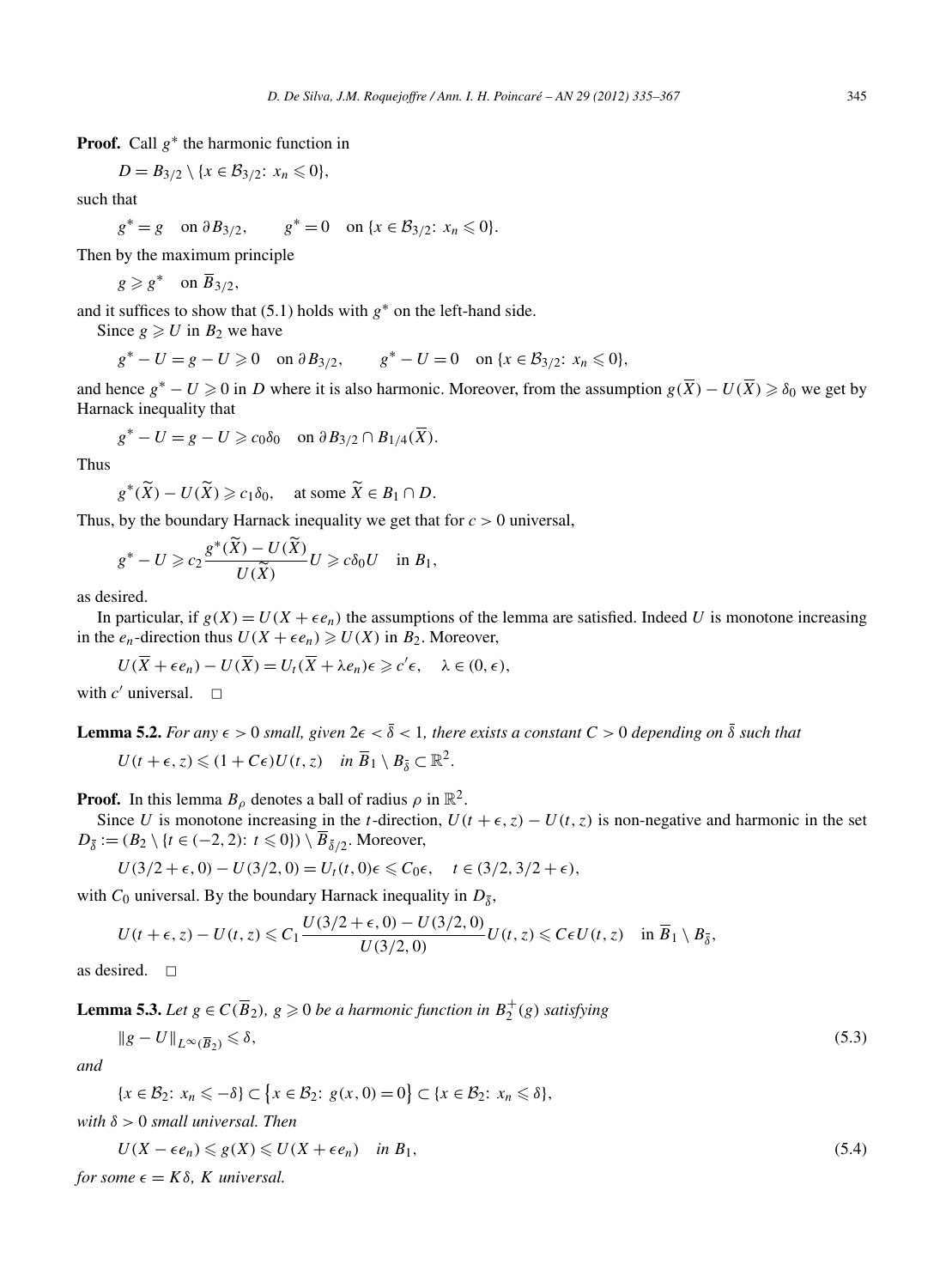**Proof.** Let  $\overline{g}$  be the harmonic function in

$$
B_2^{\delta} := B_2 \setminus \{x \in B_2 : x_n \leqslant -\delta\},\
$$

such that

$$
\overline{g} = g
$$
 on  $\partial B_2$ ,  $\overline{g} = 0$  on  $\{x \in B_2 : x_n \leq -\delta\}.$ 

Since *g* is subharmonic in  $B_2^{\delta}$ , the maximum principle gives us

$$
g\leqslant \overline{g}\quad\text{ on }\overline{B}_2.
$$

We need to show that for  $K > 0$  universal,

$$
\overline{g} \leqslant U(X + K\delta e_n) \quad \text{in } B_1. \tag{5.5}
$$

(The lower bound follows from a similar argument.) Since  $U$  is monotone increasing in the  $e_n$ -direction and it satisfies (5.3) we get that

$$
U(X+\delta e_n)\geqslant U(X)\geqslant g(X)-\delta \quad \text{on } \overline{B}_2,
$$

and hence

 $U(X + \delta e_n) \geqslant \overline{g}(X) - \delta$  on  $\partial B_2$ .

By the maximum principle in the domain  $B_2^{\delta}$  we get that this inequality holds in  $B_2$  and hence

$$
\overline{g}(X) - U(X + \delta e_n) \leq \delta \quad \text{in } B_2. \tag{5.6}
$$

Let  $g^*$  be the harmonic function in  $B_{3/2} \setminus \{x \in B_{3/2} : x_n \leq -\delta\}$  such that

$$
g^* = \delta \quad \text{on } \partial B_{3/2}, \qquad g^* = 0 \quad \text{on } \{x \in \mathcal{B}_{3/2} \colon x_n \leq -\delta\}.
$$

Clearly

 $0 \leqslant g^* \leqslant \delta$ .

Then by the boundary Harnack inequality, say for  $\overline{X} = e_n$ 

$$
g^*(X) \leq \overline{C} \frac{g^*(\overline{X})}{U(\overline{X} + \delta e_n)} U(X + \delta e_n) \leq C \delta U(X + \delta e_n) \quad \text{in } B_1,
$$
\n
$$
(5.7)
$$

with  $C > 0$  universal. Moreover, in view of (5.6) again by the maximum principle we have

 $g(X) - U(X + \delta e_n) \leq g^*(X)$  in  $B_{3/2}$ .

This inequality together with (5.7) gives that

$$
\overline{g}(X) \leq (1 + C\delta)U(X + \delta e_n) \quad \text{in } B_1.
$$

By (5.2) (applied to a translate of *U*) we have that for  $K > 1$ 

$$
(1+C\delta)U(X+\delta e_n)\leqslant \frac{1+C\delta}{1+cK\delta}U(X+K\delta e_n)\leqslant U(X+K\delta e_n)\quad \text{in }B_1,
$$

as long as *K* is large enough. Combining these two last inequalities we obtain the desired claim (5.5).  $\Box$ 

# **6. Harnack inequality**

In this section we state and prove a Harnack type inequality for solutions to our free boundary problem (2.1).

**Theorem 6.1** *(Harnack inequality). There exists*  $\bar{\epsilon} > 0$  *such that if g solves* (2.1) *and it satisfies* 

this section we state and prove a Harnack type inequality for solutions to our free boundary problem (2.1).  
\n**cem 6.1** (*Harnack inequality*). *There exists* 
$$
\bar{\epsilon} > 0
$$
 *such that if g solves* (2.1) *and it satisfies*  
\n $U(X + \epsilon a_0 e_n) \leq g(X) \leq U(X + \epsilon b_0 e_n)$  in  $B_\rho(X^*)$ , (6.1)

*with*

 $\epsilon(b_0 - a_0) \leqslant \bar{\epsilon} \rho$ ,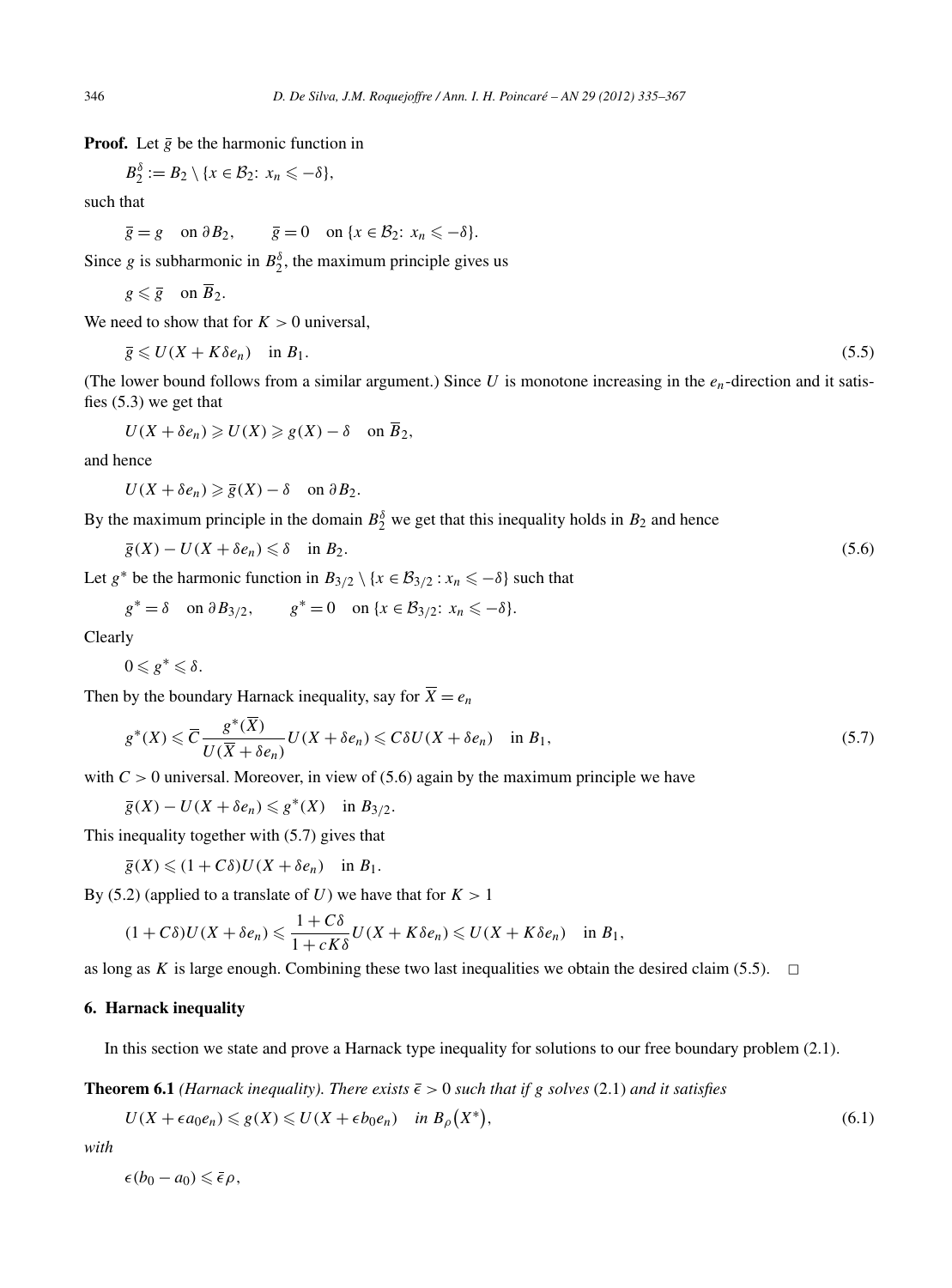*then*

D. De Silva, J.M. Roquejoffre / Ann. I. H. Poincaré – AN 29 (2012) 335–367  
347  

$$
U(X + \epsilon a_1 e_n) \leq g(X) \leq U(X + \epsilon b_1 e_n) \quad \text{in } B_{\eta\rho}(X^*), \tag{6.2}
$$

*with*

$$
a_0 \le a_1 \le b_1 \le b_0
$$
,  $(b_1 - a_1) \le (1 - \eta)(b_0 - a_0)$ ,

*for a small universal constant η.*

From this statement we get the desired corollary to be used in the proof of our main result. Precisely, if *g* satisfies (6.1) with say  $\rho = 1/2$ , then we can apply Harnack inequality repeatedly and obtain used<br>qual<br>*X*\*)

$$
U(X+\epsilon a_m e_n)\leqslant g(X)\leqslant U(X+\epsilon b_m e_n) \quad \text{in $B_{\frac{1}{2}\eta^m}(X^*)$},
$$

with

$$
b_m - a_m \leqslant (b_0 - a_0)(1 - \eta)^m,\tag{6.3}
$$

for all *m*'s such that

$$
2\epsilon (1 - \eta)^m \eta^{-m} (b_0 - a_0) \leq \bar{\epsilon}.\tag{6.4}
$$

This implies that for all such *m*'s, the function  $\tilde{g}_{\epsilon}$  defined in Section 2.3 satisfies

$$
2\epsilon (1 - \eta)^m \eta^{-m} (b_0 - a_0) \le \bar{\epsilon}.
$$
\n(6.4)

\nimplies that for all such  $m$ 's, the function  $\tilde{g}_{\epsilon}$  defined in Section 2.3 satisfies

\n
$$
a_m \le \tilde{g}_{\epsilon}(X) \le b_m, \quad \text{in } B_{\frac{1}{2}\eta^m - \epsilon}(X^*) \setminus P,
$$
\n
$$
a_m, b_m \text{ as in (6.3). Let } A_{\epsilon} \text{ be the following set}
$$
\n
$$
A_{\epsilon} := \{(X, \tilde{g}_{\epsilon}(X)) : X \in B_{1-\epsilon} \setminus P\} \subset \mathbb{R}^{n+1} \times [a_0, b_0].
$$
\n(6.6)

with  $a_m$ ,  $b_m$  as in (6.3). Let  $A_\epsilon$  be the following set

$$
A_{\epsilon} := \left\{ \left( X, \tilde{g}_{\epsilon}(X) \right) : X \in B_{1-\epsilon} \setminus P \right\} \subset \mathbb{R}^{n+1} \times [a_0, b_0]. \tag{6.6}
$$

Since  $\tilde{g}_{\epsilon}$  may be multi-valued, we mean that given *X* all pairs  $(X, \tilde{g}_{\epsilon}(X))$  belong to  $A_{\epsilon}$  for all possible values of  $\tilde{g}_{\epsilon}(X)$ . In view of (6.5) we then get *A*<sub>*E*</sub> := {(*X*, *g*<sub>*E*</sub>(*X*)): *A*  $\in$  *D*<sub>1-*E*</sub> \ *P*}  $\subset$  *K* × <br> *Z*<sub>*B*</sub> may be multi-valued, we mean that given<br> *A*<sub>*E*</sub>  $\cap$  (*B*<sub> $\frac{1}{2}n^m - e(X^*) \times [a_0, b_0]$ )  $\subset B_{\frac{1}{2}n^m - e}(X^*)$ </sub>

$$
A_{\epsilon} \cap (B_{\frac{1}{2}\eta^m - \epsilon}(X^*) \times [a_0, b_0]) \subset B_{\frac{1}{2}\eta^m - \epsilon}(X^*) \times [a_m, b_m],
$$
\n
$$
(6.7)
$$

with  $a_m$ ,  $b_m$  as in (6.3) for all m's such that (6.4) holds.

Thus we get the following corollary.

# **Corollary 6.2.** *If*

$$
U(X-\epsilon e_n)\leqslant g(X)\leqslant U(X+\epsilon e_n) \quad \text{in } B_1,
$$

*with*  $\epsilon \leq \epsilon/2$ , given  $m_0 > 0$  such that

$$
2\epsilon(1-\eta)^{m_0}\eta^{-m_0}\leq \bar{\epsilon},
$$

*then the set*  $A_\epsilon \cap (B_{1/2} \times [-1, 1])$  *is above the graph of a function*  $y = a_\epsilon(X)$  *and it is below the graph of a function*  $y = b_{\epsilon}(X)$  *with* 

$$
b_{\epsilon}-a_{\epsilon}\leqslant 2(1-\eta)^{m_0-1},
$$

*and a , b having a modulus of continuity bounded by the Hölder function αt<sup>β</sup> for α, β depending only on η.*

The proof of Harnack inequality will easily follow from the lemma below.

**Lemma 6.3.** *There exists*  $\bar{\epsilon} > 0$  *such that for all*  $0 < \epsilon \leq \bar{\epsilon}$  *if g is a solution to* (2.1) *in*  $B_1$  *such that* 

$$
g(X) \ge U(X) \quad \text{in } B_{1/2},\tag{6.8}
$$

and at 
$$
\overline{X} \in B_{1/8}(\frac{1}{4}e_n)
$$
  
\n $g(\overline{X}) \ge U(\overline{X} + \epsilon e_n),$  (6.9)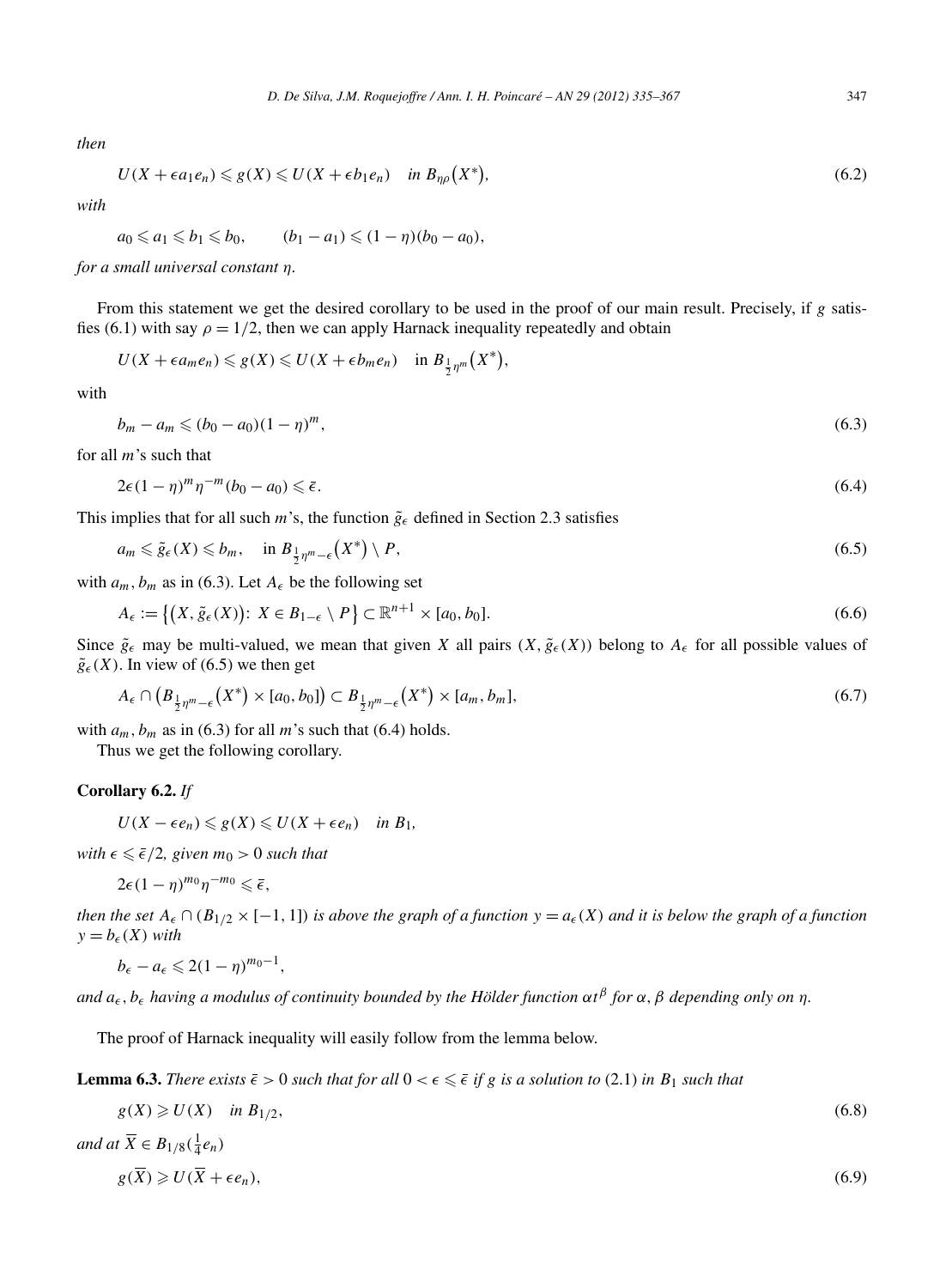*then*

$$
g(X) \geqslant U(X + \tau \epsilon e_n) \quad \text{in } B_\delta,
$$
\n
$$
(6.10)
$$

*for universal constants τ,δ. Similarly, if*

$$
g(X) \leqslant U(X) \quad \text{in } B_{1/2},
$$

*and*

$$
g(\overline{X})\leqslant U(\overline{X}-\epsilon e_n),
$$

*then*

The main tool in the proof of Lemma 6.3 will be the following family of radial subsolutions. Let *R >* 0 and denote

$$
g(X) \leq U(X - \tau \epsilon e_n) \quad \text{in } B_\delta.
$$
  
e main tool in the proof of Lemma 6.3  

$$
V_R(t, z) = U(t, z) \left( (n - 1) \frac{t}{R} + 1 \right).
$$

Then set

$$
V_R(t, z) = U(t, z) \left( (n - 1) \frac{1}{R} + 1 \right).
$$
  
set  

$$
v_R(X) = V_R \left( R - \sqrt{|x'|^2 + (x_n - R)^2}, z \right),
$$
 (6.11)

that is we obtain the  $(n + 1)$ -dimensional function  $v_R$  by rotating the 2-dimensional function  $V_R$  around  $(0, R, z)$ .

**Proposition 6.4.** *If*  $R$  *is large enough, the function*  $v_R(X)$  *is a comparison subsolution to* (2.1) *in*  $B_2$  *which is strictly monotone increasing in the*  $e_n$ *-direction in*  $B_2^+(v_R)$ *. Moreover, there exists a function*  $\tilde{v}_R$  *such that* 

$$
U(X) = v_R(X - \tilde{v}_R(X)e_n) \quad in \ B_1 \setminus P,
$$

*and*

$$
U(X) = v_R(X - \tilde{v}_R(X)e_n) \quad \text{in } B_1 \setminus P,
$$
  
and  

$$
|\tilde{v}_R(X) - \gamma_R(X)| \leq \frac{C}{R^2}|X|^2, \quad \gamma_R(X) = -\frac{|x'|^2}{2R} + 2(n-1)\frac{x_n r}{R},
$$
  
with  $r = \sqrt{x_n^2 + z^2}$  and C universal.

The proof of Proposition 6.4 follows from long and tedious computations and we postpone it till Appendix A. Using the estimate for  $\tilde{v}_R$  in Proposition 6.4 and Lemma 3.1, we also obtain the following corollary which will be crucial for the proof of Lemma 6.3. Its proof is again presented in Appendix A.

**Corollary 6.5.** *There exist δ,c*0*, C*0*, C*<sup>1</sup> *universal constants, such that*

$$
v_R\left(X+\frac{c_0}{R}e_n\right) \leqslant \left(1+\frac{C_0}{R}\right)U(X), \quad \text{in } \overline{B}_1 \setminus B_{1/4},\tag{6.12}
$$

*with strict inequality on*  $F(v_R(X + \frac{c_0}{R}e_n)) \cap \overline{B}_1 \setminus B_{1/4}$ ,

$$
v_R\left(X+\frac{c_0}{R}e_n\right)\geqslant U\left(X+\frac{c_0}{2R}e_n\right), \quad \text{in } B_\delta,
$$
\n
$$
(6.13)
$$

$$
v_R\left(X - \frac{C_1}{R}e_n\right) \leqslant U(X), \quad \text{in } \overline{B}_1. \tag{6.14}
$$

We are now ready to present the proof of Lemma 6.3.

**Proof of Lemma 6.3.** We prove the first statement. In view of (6.9)

$$
g(\overline{X}) - U(\overline{X}) \ge U(\overline{X} + \epsilon e_n) - U(\overline{X}) = \partial_t U(\overline{X} + \lambda e_n) \epsilon \ge c\epsilon, \quad \lambda \in (0, \epsilon).
$$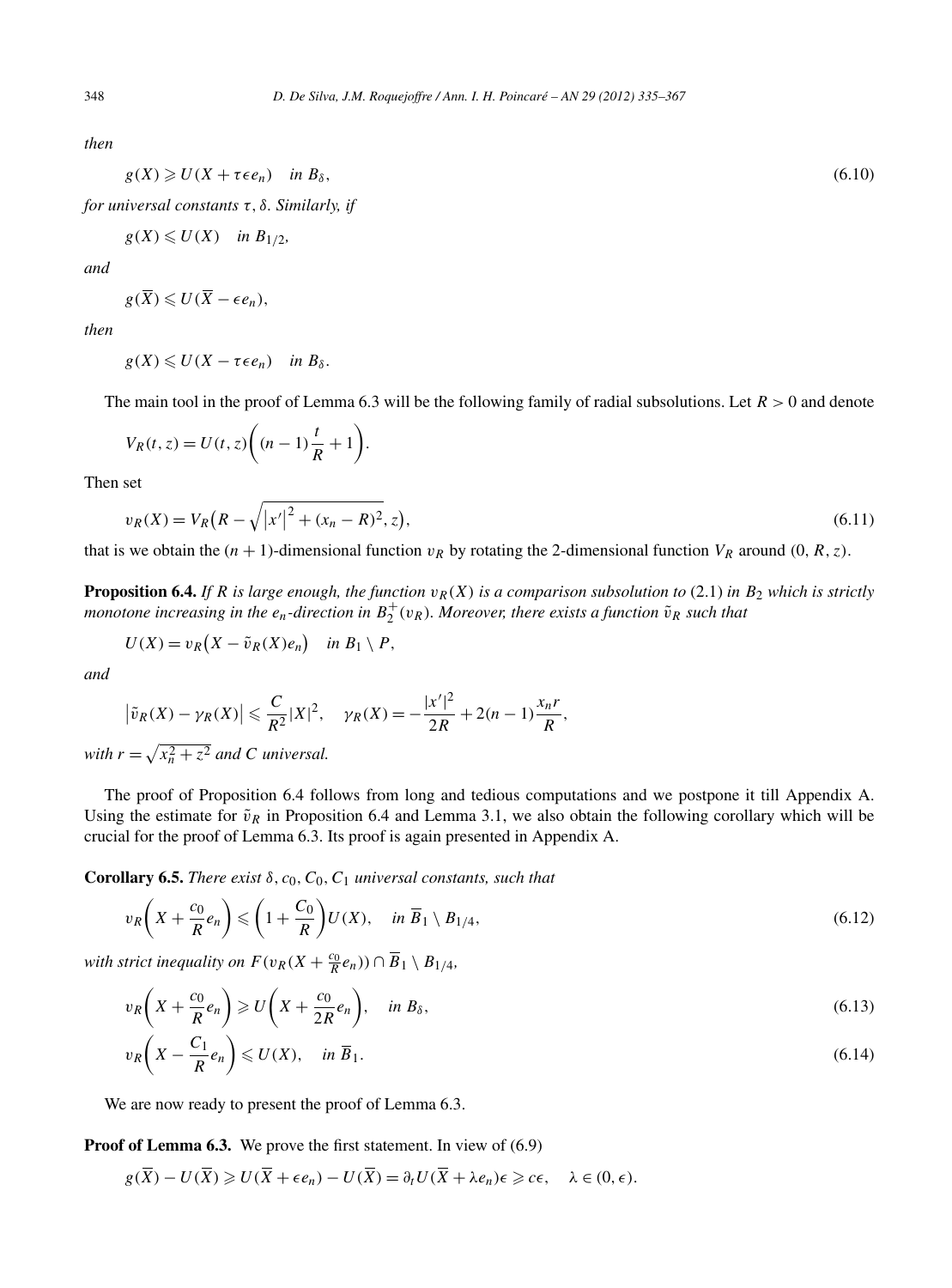As in Lemma 5.1 we then get  $na 5$ <br> $\geqslant 6$ 

$$
g(X) \geq (1 + c'\epsilon)U(X) \quad \text{in } \overline{B}_{1/4}.
$$
\n
$$
(6.15)
$$

Now let

$$
R=\frac{C_0}{c'\epsilon},
$$

where from now on the  $C_i$ ,  $c_i$  are the constants in Corollary 6.5. Then, for  $\epsilon$  small enough  $v_R$  is a subsolution to (2.1) in  $B_2$  which is monotone increasing in the  $e_n$ -direction and it also satisfies (6.12)–(6.14). We now wish to apply the comparison principle as stated in Corollary 2.7. Let

 $v_R^t(X) = v_R(X + te_n), \quad X \in B_1,$ 

then according to (6.14),

$$
v_R^{t_0} \leqslant U \leqslant g \quad \text{in } \overline{B}_{1/4}, \text{ with } t_0 = -C_1/R.
$$

Moreover, from (6.12) and (6.15) we get that for our choice of *R*,

$$
v_R^{t_0} \le U \le g \quad \text{in } \overline{B}_{1/4}, \text{ with } t_0 = -C_1/R.
$$
  
over, from (6.12) and (6.15) we get that for our ch  

$$
v_R^{t_1} \le (1 + c' \epsilon) U \le g \quad \text{on } \partial B_{1/4}, \text{ with } t_1 = c_0/R,
$$
strict inequality on  $F(v_R^{t_1}) \cap \partial B_{1/4}$ . In particular  
 $g > 0 \quad \text{on } \mathcal{F}(v_R^{t_1}) \text{ in } \partial B_{1/4}.$ 

with strict inequality on  $F(v_R^{t_1}) \cap \partial B_{1/4}$ . In particular

$$
g > 0 \quad \text{on } \mathcal{F}(v_R^{t_1}) \text{ in } \partial B_{1/4}.
$$

Thus we can apply Corollary 2.7 in the ball  $B_{1/4}$  to obtain

$$
v_R^{t_1} \leqslant g \quad \text{in } B_{1/4}.
$$

From (6.13) we have that

$$
U\bigg(X+\frac{c_1}{R}e_n\bigg)\leq v_R^{t_1}(X)\leq g(X)\quad \text{on }B_\delta
$$

which is the desired claim (6.10) with  $\tau = \frac{c_1 c'}{C_0}$ .  $\Box$ 

We now present the proof of the Harnack inequality.

**Proof of Theorem 6.1.** Without loss of generality, we can assume  $a_0 = -1$ ,  $b_0 = 1$ . Also, in view of Remark 2.5 we can take  $\rho = 1$  (thus  $2\epsilon \leq \bar{\epsilon}$ ).

We distinguish several cases. In what follows  $\bar{\epsilon}$  and  $\delta$  denote the universal constants in Lemma 6.3.

**Case 1.** If

$$
d(X^*, \{x_n \geqslant \epsilon, \ z = 0\}) > \delta/16,
$$

then  $U(X - \epsilon e_n) > 0$  in  $B_{\delta/16}(X^*) \subset B_1(X^*)$ . Thus the functions  $U(X - \epsilon e_n)$ ,  $U(X + \epsilon e_n)$  and  $g(X)$  are positive and harmonic in  $B_{\delta/16}(X^*)$ . Assume that (the other case is treated similarly) *X* ,<br>*X* –<br>*X*\*)  $, \{x_n \geq \epsilon, \ z_n \}$ <br>  $- \epsilon e_n$ ) > 0<br>
ic in  $B_{\delta/16}$ <br>  $) \geq U(X^*)$ 

*g .*  $\overline{a}$ 

Then,

*g X*<sup>\*</sup>)<br>*X*<sup>\*</sup>)  $) \ge U(X^*)$ <br>  $) \ge U(X^*)$  $= U(X^* - \epsilon e_n) + U_n(X^* - \lambda \epsilon e_n)\epsilon, \quad \lambda \in (0, 1).$  $g(X^*) \ge U(X^*) = U(X)$ <br> *X*<sup>∗</sup> – *λ ce<sub>n</sub>* ∈ *B<sub>δ/32</sub>*(*X*<sup>\*</sup>)

Since  $U_n$  is positive and harmonic in  $B_{\delta/16}(X^*)$  and for  $\bar{\epsilon} < \delta/16$  $\frac{1}{2}$   $\frac{1}{2}$   $\frac{1}{2}$   $\frac{1}{2}$   $\frac{1}{2}$   $\frac{1}{2}$   $\frac{1}{2}$   $\frac{1}{2}$   $\frac{1}{2}$   $\frac{1}{2}$   $\frac{1}{2}$   $\frac{1}{2}$   $\frac{1}{2}$   $\frac{1}{2}$   $\frac{1}{2}$   $\frac{1}{2}$   $\frac{1}{2}$   $\frac{1}{2}$   $\frac{1}{2}$   $\frac{1}{2}$   $\frac{1}{2}$   $\frac{1}{2}$ 

$$
X^* - \lambda \epsilon e_n \in B_{\delta/32}(X^*),
$$

we can apply Harnack inequality to conclude that

$$
X^* - \lambda \epsilon e_n \in B_{\delta/32}(X^*),
$$
  
\n*n* apply Harnack inequality to conclude  
\n
$$
g(X^*) \ge U(X^* - \epsilon e_n) + cU_n(X^*)\epsilon,
$$

for *c* small universal.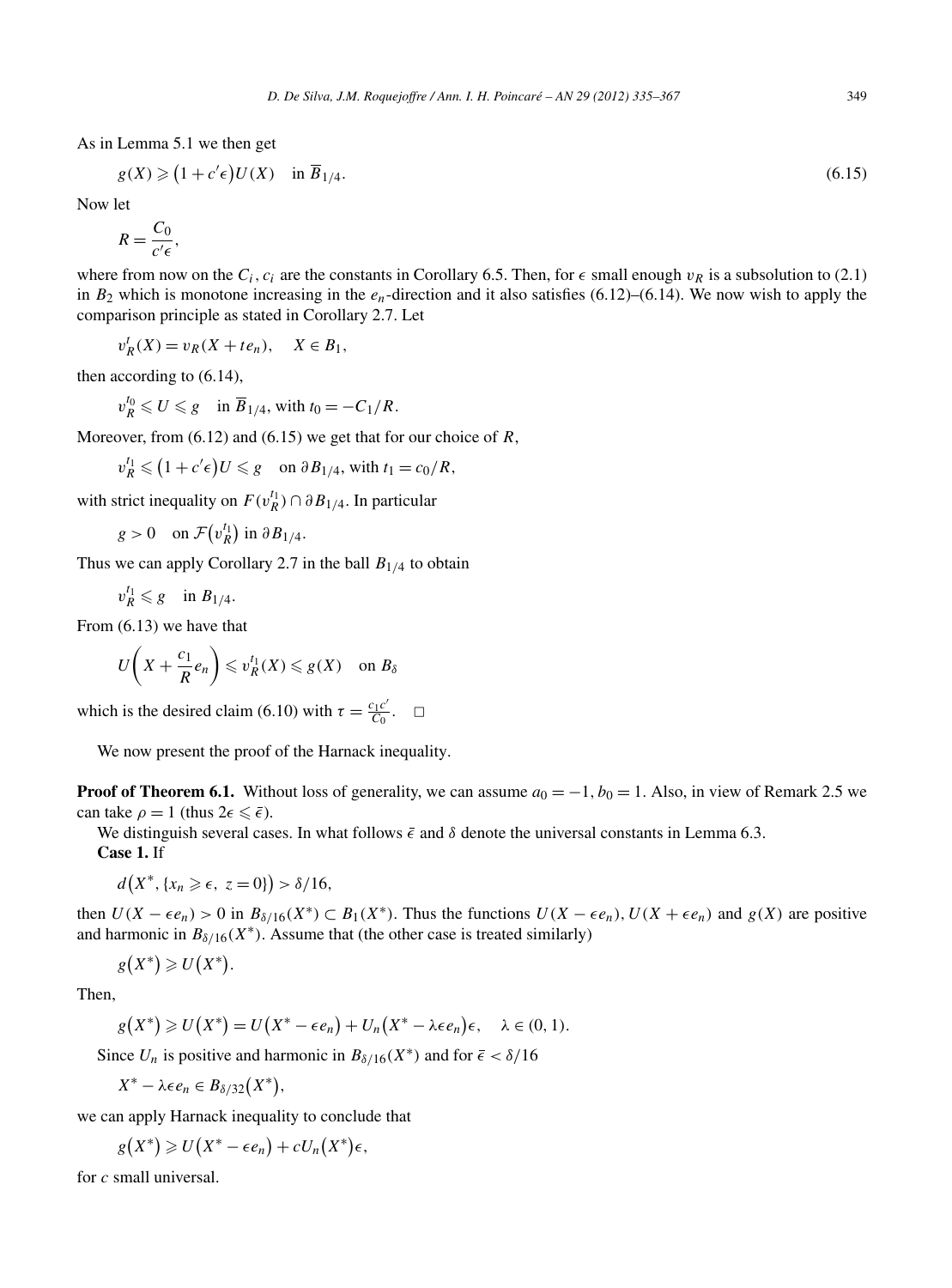Then again by Harnack inequality in  $B_{\delta/16}(X^*)$  for  $g(X) - U(X - \epsilon e_n) \geq 0$  we get that for *c'* universal

\n
$$
D. \text{ } D. \text{ } D. \text{ } D. \text{ } M. \text{ } R \text{ } G
$$
\n

\n\n In the image, the equation is:\n  $\text{Equation}(X^*) = \text{Equation}(X^*)$ \n and the equation is:\n  $\text{Equation}(X^*) = \text{Equation}(X^*)$ \n and the equation is:\n  $\text{Equation}(X^*) = \text{Equation}(X^*)$ \n and the equation is:\n  $\text{Equation}(X^*) = \text{Equation}(X^*)$ \n and the equation is:\n  $\text{Equation}(X^*) = \text{Equation}(X^*)$ \n and the equation is:\n  $\text{Equation}(X^*) = \text{Equation}(X^*)$ \n and the equation is:\n  $\text{Equation}(X^*) = \text{Equation}(X^*)$ \n and the equation is:\n  $\text{Equation}(X^*) = \text{Equation}(X^*)$ \n and the equation is:\n  $\text{Equation}(X^*) = \text{Equation}(X^*)$ \n and the equation is:\n  $\text{Equation}(X^*) = \text{Equation}(X^*)$ \n and the equation is:\n  $\text{Equation}(X^*) = \text{Equation}(X^*)$ \n and the equation is:\n  $\text{Equation}(X^*) = \text{Equation}(X^*)$ \n and the equation is:\n  $\text{Equation}(X^*) = \text{Equation}(X^*)$ \n and the equation is:\n  $\text{Equation}(X^*) = \text{Equation}(X^*)$ \n and the equation is:\n  $\text{Equation}(X^*) = \text{Equation}(X^*)$ \n and the equation is:\n  $\text{Equation}(X^*) = \text{Equation}(X^*)$ \n and the equation is:\n  $\text{Equation}(X^*) = \text{Equation}(X^*)$ \n and the equation is:\n  $\text{Equation}(X^*) = \text{Equation}(X^*)$ \n and the equation is:\n  $\text{Equation}(X^*) = \text{Equation}(X^*)$ \n and the equation is:\n  $\text{Equation}(X^*) = \text{Equation}(X^*)$ \n and the equation is:\n  $\text{Equation}(X^*) = \text{Equation}(X^*)$ \n and the equation is:\n  $\text{Equation}(X$ 

By a similar argument, for  $\bar{\epsilon} < \delta/32$ 

$$
g(X) \geq U(X - \epsilon e_n) + c'U_n(X^*)\epsilon, \quad \text{in } B_{\delta/32}(X^*).
$$
  
a similar argument, for  $\bar{\epsilon} < \delta/32$   

$$
U(X - (1 - \eta)\epsilon e_n) - U(X - \epsilon e_n) \leq C U_n(X^*)\eta \epsilon, \quad \text{in } B_{\delta/64}(X^*),
$$

with *C* universal.

Thus, combining these two last inequalities we obtain that for  $\eta = \min\{c'/C, \delta/64\}$ 

$$
U(A - (1 - \eta)\epsilon e_n) - U(A - \epsilon e_n) \leq U_0
$$
  
\n
$$
U
$$
 universal.  
\n
$$
U(X) \geq U(X - (1 - \eta)\epsilon e_n), \text{ in } B_{\eta}(X^*),
$$

as desired.

**Case 2.** If

$$
d(X^*, \{x_n = -\epsilon, \ z = 0\}) \leq \delta/2,
$$

we wish to apply Lemma 6.3. Then (for  $\epsilon < \delta/4$ )

$$
d(X^*, \{x_n = -\epsilon, \ z = 0\}) \le \delta/2,
$$
  
with to apply Lemma 6.3. Then (for  $\bar{\epsilon} < \delta/4$ )  

$$
g(X) \ge U(X - \epsilon e_n) \quad \text{in } B_{1/2}(\epsilon e_n) \subset B_1(X^*).
$$

Let  $\overline{X} = \frac{1}{4}e_n$  and assume that (the other case follows similarly)

$$
g(\overline{X})\geqslant U(\overline{X}).
$$

Since (for  $\epsilon$  small)

$$
\overline{X} \in B_{1/8} \left( \left( \frac{1}{4} + \epsilon \right) e_n \right),
$$
  
n apply Lemma 6.3 and conclude that  

$$
g(X) \geq U(X - (1 - \eta) \epsilon e_n), \text{ in } B_{\delta}(\epsilon e_n).
$$

we can apply Lemma 6.3 and conclude that

Thus the desired improvement holds by choosing  $\eta < \delta/4$ . Indeed for such  $\eta$  and  $\bar{\epsilon} < \delta/4$  we have that  $d(X^*,$  ${x_n = \epsilon, z = 0} \leq 3\delta/4$  and hence *y* ≥<br>he d<br>*z* = (<br>*X*<sup>\*</sup>)

$$
B_{\eta}(X^*)\subset B_{\delta}(\epsilon e_n).
$$

**Case 3.** If

 $d(X^*, \{x_n = -\epsilon, z = 0\}) > \delta/2$  and  $d(X^*, \{x_n \geq \epsilon, z = 0\}) \leq \delta/16$ ,

then the functions  $U(X - \epsilon e_n)$ ,  $U(X + \epsilon e_n)$  and  $g(X)$  are positive and harmonic in the half-ball  $B_{\delta/4}(\widetilde{X}) \cap \{z > 0\}$  $d(X^*, \{x_n = -\epsilon, z = 0\}) > \delta/2$  and  $d(X^*, \{x_n \ge \epsilon, z = 0\}) \le \delta/16$ ,<br>then the functions  $U(X - \epsilon e_n)$ ,  $U(X + \epsilon e_n)$  and  $g(X)$  are positive and harmonic in the half-ball  $B_{\delta/4}(\widetilde{X}) \cap \{z > 0\}$ <br>for some  $\widetilde{X} \in \{x_n \le -\epsilon, z = 0\}$  argument as in Case 1, by using the boundary Harnack inequality. Precisely, let  $\overline{X} = \overline{X} + \frac{8}{6}$ <br>argument as in Case 1, by using the boundary Harnack inequality. Precisely, let  $\overline{X} = \overline{X} + \frac{8}{6}$ argument as in Case 1, by using the boundary Harnack inequality. Precisely, let  $\overline{X} = \widetilde{X} + \frac{\delta}{6}e_{n+1}$  and assume that (the other case is treated similarly)

$$
g(\overline{X}) \geqslant U(\overline{X}).
$$

Then,

$$
g(\overline{X}) \geq U(\overline{X}) = U(\overline{X} - \epsilon e_n) + U_n(\overline{X} - \lambda \epsilon e_n)\epsilon, \quad \lambda \in (0, 1).
$$

By Harnack inequality for  $U_n$  in the ball  $B_{2\epsilon}(\overline{X}) \subset B_{\delta/4}(\widetilde{X}) \cap \{z > 0\}$  (with  $\overline{\epsilon} < \delta/12$ ) we conclude that

$$
g(\overline{X}) \geqslant U(\overline{X} - \epsilon e_n) + cU_n(\overline{X})\epsilon,\tag{6.16}
$$

for *c* small universal.

 $g(\overline{X}) \ge U(\overline{X} - \epsilon e_n) + cU_n(\overline{X})\epsilon$ , (6.16)<br> *c* small universal.<br>
Then by boundary Harnack inequality in  $B_{\delta/4}(\widetilde{X}) \cap \{z > 0\}$ , for the functions  $g(X) - U(X - \epsilon e_n)$  and  $U_n(X)$  we get that for *c* universal inequality in  $B_{\delta/4}(\widetilde{X}) \cap \{z > 0\}$ <br>  $U_n(X) \in$ , in  $B_{\delta/8}(\widetilde{X}) \cap \{z \geq 0\}$ 

$$
g(X) \geq U(X - \epsilon e_n) + c'U_n(X)\epsilon, \quad \text{in } B_{\delta/8}(\widetilde{X}) \cap \{z \geq 0\}.
$$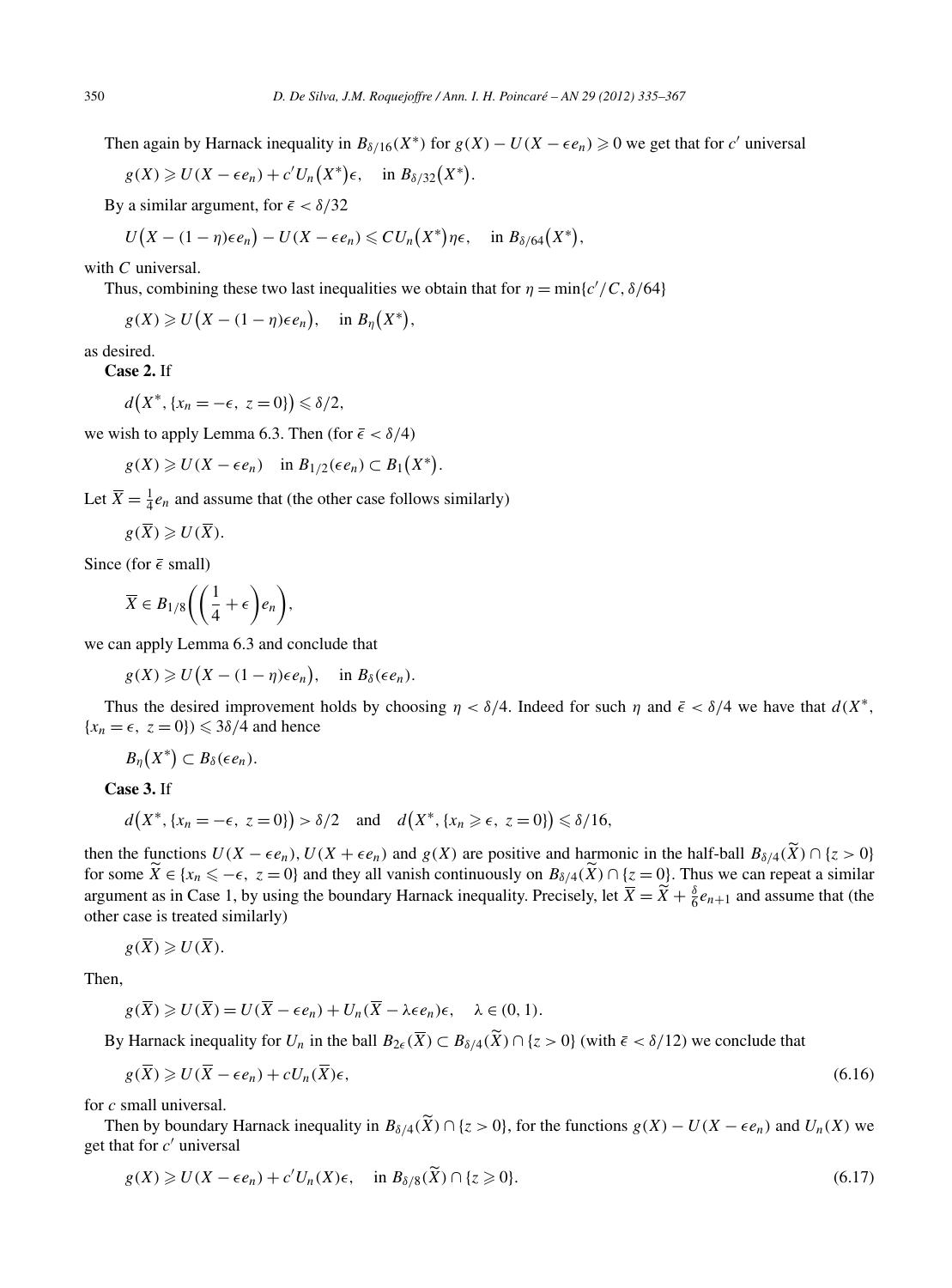*D. De Silva, J.M. Roquejoffre / Ann. I. H. Poincaré – AN 29 (2012) 335–367*<br>Thus to obtain the desired claim it is enough to choose *η* small such that for  $X \in B_{\delta/8}(\widetilde{X}) \cap \{z \ge 0\}$ 

\n
$$
D. \text{ } De \text{ } Silva, \text{ } J.M. \text{ } Roquejoffer/A
$$
\n

\n\n us to obtain the desired claim, it is to choose:\n 
$$
U(X - \epsilon e_n) + c'U_n(X)\epsilon \geq U\left(X - (1 - \eta)\epsilon e_n\right).
$$
\n

\n\n similar argument as above:\n 
$$
U\left(\overline{X} - (1 - \eta)\epsilon e_n\right) - U\left(\overline{X} - \epsilon e_n\right) \leq C U_n(\overline{X}) \eta e_n.
$$
\n

By a similar argument as above

$$
U(\overline{X} - (1 - \eta)\epsilon e_n) - U(\overline{X} - \epsilon e_n) \leq C U_n(\overline{X})\eta \epsilon,
$$
  
ence by boundary Harnack inequality,  

$$
U(X - (1 - \eta)\epsilon e_n) - U(X - \epsilon e_n) \leq C'U_n(X)\eta \epsilon
$$

and hence by boundary Harnack inequality,

$$
U(\overline{X} - (1 - \eta)\epsilon e_n) - U(\overline{X} - \epsilon e_n) \leq C U_n(\overline{X})\eta \epsilon,
$$
  
ence by boundary Harnack inequality,  

$$
U(X - (1 - \eta)\epsilon e_n) - U(X - \epsilon e_n) \leq C' U_n(X)\eta \epsilon, \quad \text{in } B_{\delta/8}(\widetilde{X}) \cap \{z \geq 0\}.
$$
  
mbining this inequality with (6.17) we obtain that for  $\eta = c'/C'$   

$$
g(X) \geq U(X - (1 - \eta)\epsilon e_n), \quad \text{in } B_{\delta/8}(\widetilde{X}) \cap \{z \geq 0\}.
$$

Combining this inequality with (6.17) we obtain that for  $\eta = c'/C'$ 

 $g(X) \geq U(X - (1 - \eta)\epsilon e_n), \text{ in } B_{\delta/8}(X) \cap \{z \geq 0\}.$ 

Since all the functions involved are even with respect to  $\{z = 0\}$  and for  $\eta < \delta/16$ 

 $B_{\eta}(X^*)$  $X \ge U(X - (1 - \lambda))$ <br>all the functions<br> $(X^*) \subset B_{\delta/8}(\widetilde{X}),$ 

our proof is complete.  $\Box$ 

#### **7. Improvement of flatness**

In this section we state the improvement of flatness property for solutions to (2.1) and we provide its proof. Our main Theorem 1.1 follows from Theorem 7.1 and Lemma 5.3.

**Theorem 7.1** *(Improvement of flatness). There exist*  $\bar{\epsilon} > 0$  *and*  $\rho > 0$  *universal constants such that for all*  $0 < \epsilon \leq \bar{\epsilon}$  *if g solves* (2.1) *with* 0 ∈ *F (g) and it satisfies*

$$
U(X - \epsilon e_n) \leq g(X) \leq U(X + \epsilon e_n) \quad \text{in } B_1,\tag{7.1}
$$

*then*

$$
U(X - \epsilon e_n) \leq g(X) \leq U(X + \epsilon e_n) \quad \text{in } B_1,
$$
  
\n
$$
U\left(x \cdot v - \frac{\epsilon}{2}\rho, z\right) \leq g(X) \leq U\left(x \cdot v + \frac{\epsilon}{2}\rho, z\right) \quad \text{in } B_\rho,
$$
\n(7.2)

*for some direction*  $\nu \in \mathbb{R}^n$ ,  $|\nu| = 1$ .

The proof of Theorem 7.1 will easily follow from the next four lemmas.

*,*

**Lemma 7.2.** *Let g be a solution to* (2.1) *with*  $0 \in F(g)$  *and satisfying* (7.1)*. Assume that the corresponding*  $\tilde{g}_\epsilon$  *satisfies* 

$$
a_0 \cdot x' - \frac{1}{4}\rho \le \tilde{g}_{\epsilon}(X) \le a_0 \cdot x' + \frac{1}{4}\rho \quad \text{in } B_{2\rho} \setminus P,
$$
\n
$$
(7.3)
$$

*for some*  $a_0 \in \mathbb{R}^{n-1}$ *. Then if*  $\epsilon \leq \bar{\epsilon}(a_0, \rho)$ *, g satisfies* (7.2) *in*  $B_\rho$ *.* 

*.*

**Proof.** We prove that the lower bound holds (the upper bound can be proved similarly). Let,

We prove that the lower bound  
\n
$$
v = (v', v_n) := \frac{(0, 1) + \epsilon(a_0, 0)}{\sqrt{1 + \epsilon^2 a_0^2}}
$$
  
\nall  
\n $u(X) = U(x \cdot v - \frac{\epsilon}{2} \rho, z).$ 

and call

$$
u(X) = U\left(x \cdot v - \frac{\epsilon}{2}\rho, z\right)
$$

Notice that since  $v_n > 0$ , *u* is strictly monotone increasing in the  $e_n$ -direction say in  $B_{2\rho}^+(u)$ . Also, we can easily compute  $\tilde{u}_{\epsilon}$  by its definition. Indeed, the identity

$$
u(X - \epsilon \tilde{u}_{\epsilon}(X)e_n) = U(X), \quad X \in \mathbb{R}^{n+1} \setminus P
$$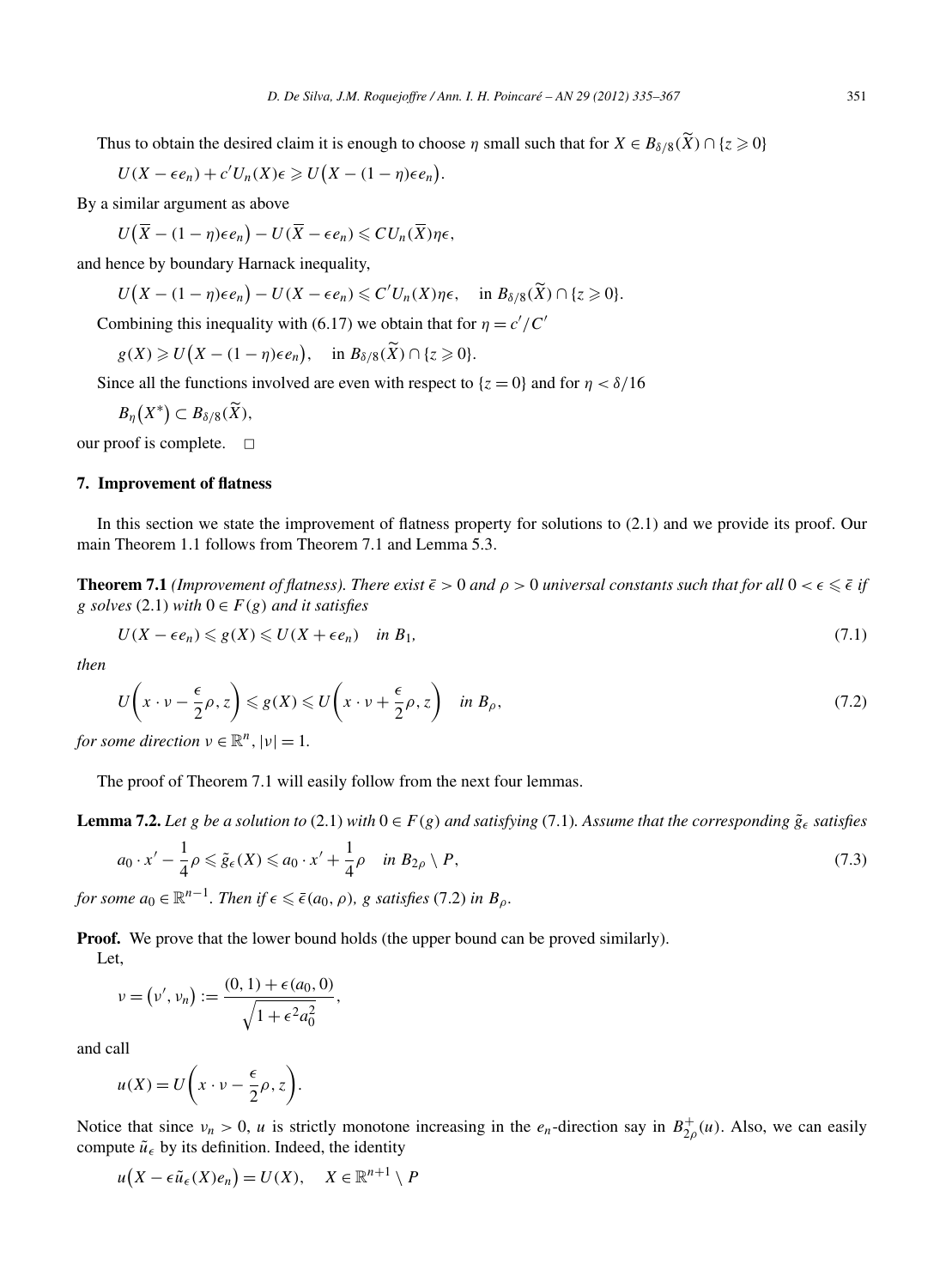reads as

352 *D. De Silva, J.M. Roquejoffre / Ann. I. H. Poincaré – AN 29 (2012) 335–367*  
reads as  

$$
U\left(x'\cdot v' + x_nv_n - \epsilon \tilde{u}_{\epsilon}(X)v_n - \frac{\epsilon}{2}\rho, z\right) = U(x_n, z),
$$

and hence

$$
\tilde{u}_{\epsilon}(X) = \frac{x' \cdot v' + (v_n - 1)x_n}{\epsilon v_n} - \frac{\rho}{2v_n}.\tag{7.4}
$$

Thus, according to Lemma 3.1 it suffices to show that

$$
\tilde{u}_{\epsilon} \leqslant \tilde{g}_{\epsilon} \quad \text{in } B_{\rho+\epsilon} \setminus P,
$$

and hence in view of (7.3) we must show that

$$
\tilde{u}_{\epsilon}(X) \leq a_0 \cdot x' - \frac{1}{4}\rho \quad \text{in } B_{\rho+\epsilon} \setminus P.
$$

From the choice of *ν* we see that

$$
\frac{\nu'}{\epsilon \nu_n} = a_0,
$$

and

$$
\frac{|v_n-1|}{\epsilon v_n} = \frac{1-v_n}{\epsilon v_n} \leqslant \epsilon a_0^2.
$$

Thus, in view of the formula (7.4) the desired inequality reduces to

$$
x' \cdot a_0 + 2\rho \epsilon a_0^2 - \frac{\rho}{2} \leq x' \cdot a_0 - \frac{\rho}{4},
$$

which is trivially satisfied for  $\epsilon$  small enough (depending on  $a_0$ ,  $\rho$ ).  $\Box$ 

The next lemma follows immediately from Corollary 6.2 to Harnack inequality.

**Lemma 7.3.** *Let*  $\epsilon_k \to 0$  *and let*  $g_k$  *be a sequence of solutions to* (2.1) *with*  $0 \in F(g_k)$  *satisfying* 

$$
U(X - \epsilon_k e_n) \leq g_k(X) \leq U(X + \epsilon_k e_n) \quad \text{in } B_1. \tag{7.5}
$$

*Denote by*  $\tilde{g}_k$  *the*  $\epsilon_k$ -domain variation of  $g_k$ . Then the sequence of sets

$$
U(X - \epsilon_k e_n) \leq g_k(X) \leq U(X + \epsilon_k e_n)
$$
  
we by  $\tilde{g}_k$  the  $\epsilon_k$ -domain variation of  $g_k$   

$$
A_k := \{(X, \tilde{g}_k(X)) : X \in B_{1-\epsilon_k} \setminus P\}
$$
  
subsequence that converges uniformly  

$$
A_{\infty} := \{(X, \tilde{g}_{\infty}(X)) : X \in B_{1/2} \setminus P\}
$$

*has a subsequence that converges uniformly* (*in Hausdorff distance*) *in B*1*/*<sup>2</sup> \ *P to the graph*

$$
A_{\infty} := \left\{ \left( X, \tilde{g}_{\infty}(X) \right) : X \in B_{1/2} \setminus P \right\},\
$$

*where*  $\tilde{g}_{\infty}$  *is a Holder continuous function.* 

From here on  $\tilde{g}_{\infty}$  will denote the function from Lemma 7.3.

**Lemma 7.4.** *The function*  $\tilde{g}_{\infty}$  *satisfies the linearized problem* (4.1) *in*  $B_{1/2}$ *.* 

**Proof.** We start by showing that  $U_n \tilde{g}_{\infty}$  is harmonic in  $B_{1/2} \setminus P$ .

Let  $\tilde{\varphi}$  be a  $C^2$  function which touches  $\tilde{g}_{\infty}$  strictly by below at  $X_0 \in B_{1/2} \setminus P$ . We need to show that

$$
\Delta(U_n\tilde{\varphi})(X_0) \leqslant 0. \tag{7.6}
$$

Since by the previous lemma, the sequence  $A_k$  converges uniformly to  $A_\infty$  in  $B_{1/2} \setminus P$  we conclude that there exist a sequence of constants  $c_k \to 0$  and a sequence of points  $X_k \in B_{1/2} \setminus P$ ,  $X_k \to X_0$  such that  $\tilde{\varphi}_k := \tilde{\varphi} + c_k$  touches  $\tilde{g}_k$ by below at  $X_k$  for all  $k$  large enough.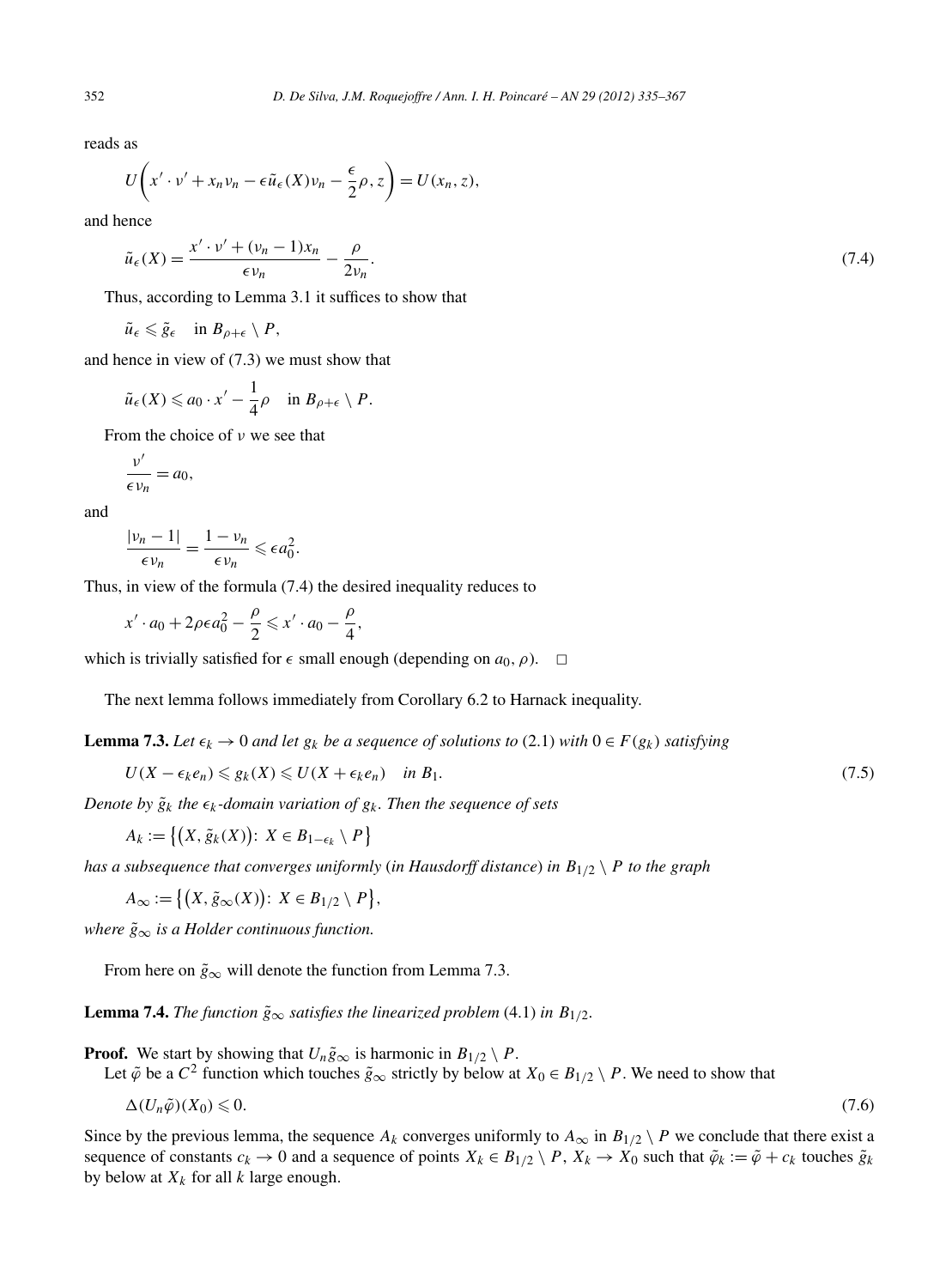Define the function  $\varphi_k$  by the following identity

$$
\varphi_k\big(X - \epsilon_k \tilde{\varphi}_k(X)e_n\big) = U(X). \tag{7.7}
$$

Then according to (3.10)  $\varphi_k$  touches  $g_k$  by below at  $Y_k = X_k - \epsilon_k \tilde{\varphi}_k(X_k) e_n \in B_1^+(g_k)$ , for *k* large enough. Thus, since  $g_k$  satisfies (2.1) in  $B_1$  it follows that

$$
\Delta \varphi_k(Y_k) \leqslant 0. \tag{7.8}
$$

Let us compute  $\Delta \varphi_k(Y_k)$ . Since  $\tilde{\varphi}$  is smooth, for any *Y* in a neighborhood of  $Y_k$  we can find a unique  $X = X(Y)$ such that

$$
Y = X - \epsilon_k \tilde{\varphi}_k(X) e_n.
$$
  
(7.7) reads  

$$
\varphi_k(Y) = U(X(Y)),
$$

Thus (7.7) reads

*,*

with  $Y_i = X_i$  if  $i \neq n$  and

$$
\frac{\partial X_j}{\partial Y_i} = \delta_{ij}, \quad \text{when } j \neq n.
$$

Using these identities we can compute that

$$
\frac{\partial X_j}{\partial Y_i} = \delta_{ij}, \text{ when } j \neq n.
$$
\n
$$
\text{g these identities we can compute that}
$$
\n
$$
\Delta \varphi_k(Y) = U_n(X) \Delta X_n(Y) + \sum_{j \neq n} \left( U_{jj}(X) + 2U_{jn}(X) \frac{\partial X_n}{\partial Y_j} \right) + U_{nn}(X) |\nabla X_n|^2(Y). \tag{7.10}
$$

From (7.9) we have that

$$
D_X Y = I - \epsilon_k D_X(\tilde{\varphi}_k e_n).
$$

Thus, since  $\tilde{\varphi}_k = \tilde{\varphi} + c_k$ 

$$
D_X Y = I - \epsilon_k D_X(\tilde{\varphi}_k e_n).
$$
  
since  $\tilde{\varphi}_k = \tilde{\varphi} + c_k$   

$$
D_Y X = I + \epsilon_k D_X(\tilde{\varphi} e_n) + O(\epsilon_k^2),
$$

with a constant depending only on the  $C^2$ -norm of  $\tilde{\varphi}$ .

It follows that

$$
D_{Y}X = I + \epsilon_{k}D_{X}(\varphi e_{n}) + O(\epsilon_{k}),
$$
  
constant depending only on the  $C^{2}$ -norm of  $\tilde{\varphi}$ .  
allows that  

$$
\frac{\partial X_{n}}{\partial Y_{j}} = \delta_{jn} + \epsilon_{k}\partial_{j}\tilde{\varphi}(X) + O(\epsilon_{k}^{2}).
$$
  
once  

$$
|\nabla X_{n}|^{2}(Y) = 1 + 2\epsilon_{k}\partial_{n}\tilde{\varphi}(X) + O(\epsilon_{k}^{2}),
$$
 (7.12)

Hence

$$
|\nabla X_n|^2(Y) = 1 + 2\epsilon_k \partial_n \tilde{\varphi}(X) + O(\epsilon_k^2),\tag{7.12}
$$

and also,

$$
|\nabla X_n|^2(Y) = 1 + 2\epsilon_k \partial_n \tilde{\varphi}(X) + O(\epsilon_k^2),
$$
  
so,  

$$
\frac{\partial^2 X_n}{\partial Y_j^2} = \epsilon_k \sum_i \partial_{ji} \tilde{\varphi} \frac{\partial X_i}{\partial Y_j} + O(\epsilon_k^2) = \epsilon_k \sum_{i \neq n} \partial_{ji} \tilde{\varphi} \delta_{ij} + \epsilon_k \partial_{jn} \tilde{\varphi} \frac{\partial X_n}{\partial Y_j} + O(\epsilon_k^2),
$$
  
which we obtain that  

$$
\Delta X_n = \epsilon_k \Delta \tilde{\varphi} + O(\epsilon_k^2).
$$

from which we obtain that

$$
\Delta X_n = \epsilon_k \Delta \tilde{\varphi} + O(\epsilon_k^2).
$$
  
Combining (7.10) with (7.12) and (7.13) we get that  

$$
\Delta \varphi_k(Y) = \Delta U(X) + \epsilon_k U_n \Delta \tilde{\varphi} + 2\epsilon_k \nabla \tilde{\varphi} \cdot \nabla U_n + O(\epsilon_k^2) (U_n(X) + U_{nn}(X)).
$$
 (7.13)

Combining  $(7.10)$  with  $(7.12)$  and  $(7.13)$  we get that  $\int$  and  $(1.13)$  we get that

$$
\Delta \varphi_k(Y) = \Delta U(X) + \epsilon_k U_n \Delta \tilde{\varphi} + 2\epsilon_k \nabla \tilde{\varphi} \cdot \nabla U_n + O(\epsilon_k^2) (U_n(X) + U_{nn}(X)).
$$
  
ing (7.8) together with the fact that *U* is harmonic at *X\_k* we conclude that  

$$
0 \ge \Delta(U_n \tilde{\varphi})(X_k) + O(\epsilon_k^2) (U_n(X_k) + U_{nn}(X_k)).
$$

Using (7.8) together with the fact that  $U$  is harmonic at  $X_k$  we conclude that

The desired inequality (7.6) follows by letting  $k \to +\infty$ . Next we need to show that  $0 \ge \Delta(U_n\tilde{\varphi})(X_k) + O(\epsilon_k^2)$ <br>e desired inequality (7.6) for<br>xt we need to show that<br> $|\nabla_r \tilde{g}_{\infty}|(X_0) = 0, \quad X_0 = ($ 

$$
|\nabla_r \tilde{g}_{\infty}|(X_0) = 0, \quad X_0 = (x'_0, 0, 0) \in B_{1/2} \cap L,
$$

in the viscosity sense of Definition 4.1.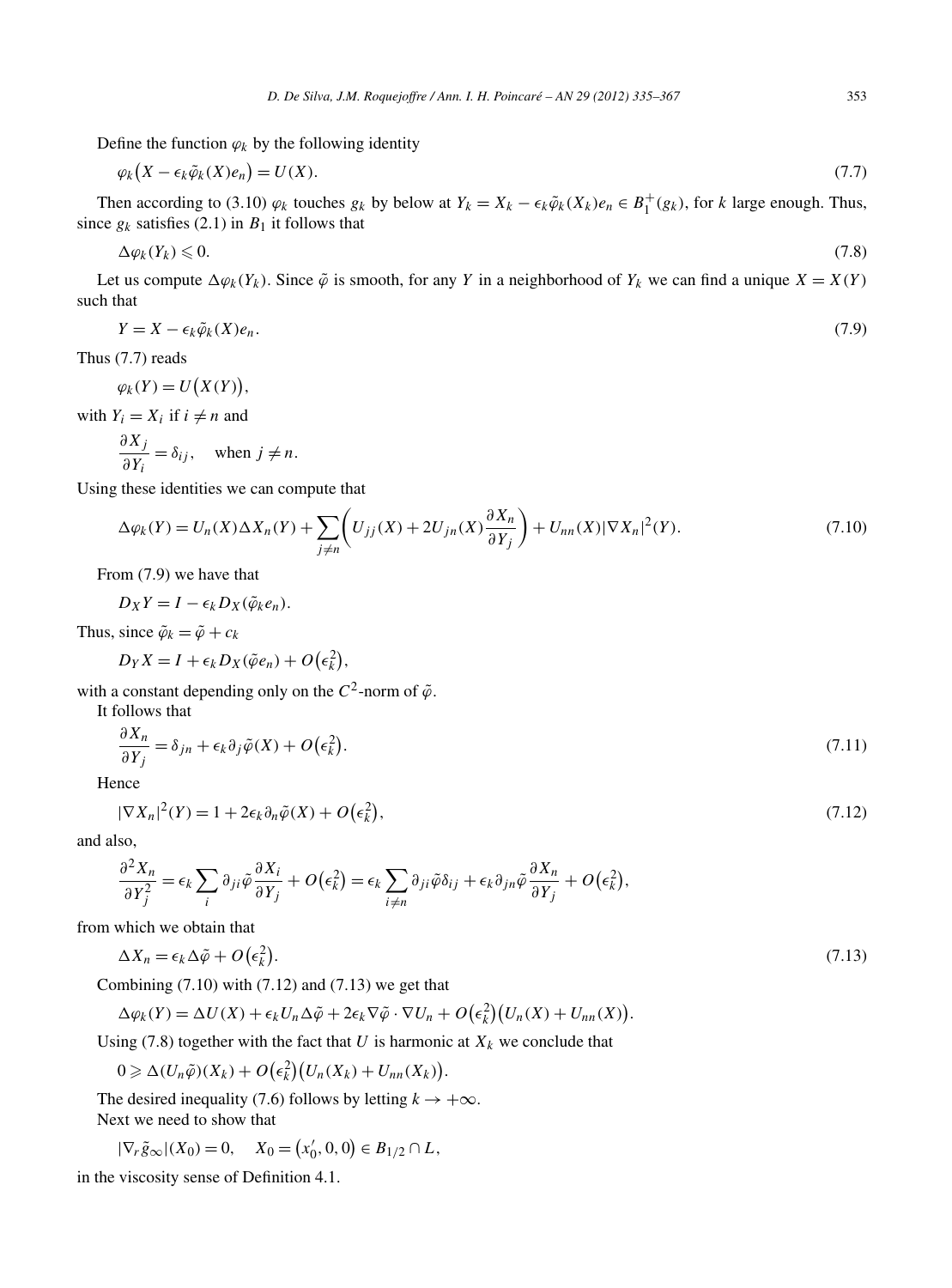Assume by contradiction that there exists a function  $\phi$  which touches  $\tilde{g}_{\infty}$  by below at  $X_0 = (x'_0, 0, 0) \in B_{1/2} \cap L$ and such that ists a function  $\phi$  which touches  $\tilde{g}_s$ <br>+  $b(X_0)r + O(|x'-x'_0|^2 + r^{3/2})$ 

$$
\phi(X) = \phi(X_0) + a(X_0) \cdot (x' - x'_0) + b(X_0)r + O(|x' - x'_0|^2 + r^{3/2}),
$$

with

 $b(X_0) > 0$ .

Then we can find constants  $\alpha$ ,  $\delta$ ,  $\bar{r}$  and a point  $Y' = (y'_0, 0, 0) \in B_2$  depending on  $\phi$  such that the polynomial

$$
q(X) = \phi(X_0) - \frac{\alpha}{2}|x' - y'_0|^2 + 2\alpha(n - 1)x_n r
$$

touches  $\phi$  by below at  $X_0$  in a tubular neighborhood  $N_{\bar{r}} = \{ |x' - x'_0| \leq \bar{r}, r \leq \bar{r} \}$  of  $X_0$ , with

$$
\phi - q \geqslant \delta > 0, \quad \text{on } N_{\overline{r}} \setminus N_{\overline{r}/2}.
$$

This implies that

$$
\tilde{g}_{\infty} - q \geq \delta > 0, \quad \text{on } N_{\bar{r}} \setminus N_{\bar{r}/2},\tag{7.14}
$$

and

$$
\tilde{g}_{\infty}(X_0) - q(X_0) = 0. \tag{7.15}
$$

In particular,

$$
|\tilde{g}_{\infty}(X_k) - q(X_k)| \to 0, \quad X_k \in N_{\tilde{r}} \setminus P, X_k \to X_0.
$$
  
\n(7.16)  
\n
$$
w_k(x) = v_{R_k}(X - Y' + \epsilon_k \phi(X_0)e_n), \quad Y' = (y'_0, 0, 0),
$$

Now, let us choose  $R_k = 1/(\alpha \epsilon_k)$  and let us define

$$
w_k(X) = v_{R_k}(X - Y' + \epsilon_k \phi(X_0)e_n), \quad Y' = (y'_0, 0, 0),
$$

with  $v_R$  the function defined in Proposition 6.4. Then the  $\epsilon_k$ -domain variation of  $w_k$ , which we call  $\tilde{w}_k$ , can be easily computed from the definition 

$$
w_k(X - \epsilon_k \tilde{w}_k(X)e_n) = U(X).
$$

Indeed, since  $U$  is constant in the  $x'$ -direction, this identity is equivalent to ни становите на селото на селото на селото на селото на селото на селото на селото на селото на селото на село<br>Селото на селото на селото на селото на селото на селото на селото на селото на селото на селото на селото на

$$
w_k(X - \epsilon_k \tilde{w}_k(X)e_n) = U(X).
$$
  
d, since U is constant in the x'-direction, this identity is  

$$
v_{R_k}(X - Y' + \epsilon_k \phi(X_0)e_n - \epsilon_k \tilde{w}_k(X)e_n) = U(X - Y'),
$$

which in view of Proposition 6.4 gives us

$$
\tilde{v}_{R_k}(X - Y') = \epsilon_k \big(\tilde{w}_k(X) - \phi(X_0)\big).
$$
  
the choice of  $R_k$ , the formula for q a

From the choice of  $R_k$ , the formula for  $q$  and  $(A.2)$ , we then conclude that

$$
\tilde{v}_{R_k}(X - Y') = \epsilon_k (\tilde{w}_k(X) - \phi(X_0)).
$$
  
the choice of  $R_k$ , the formula for q and  

$$
\tilde{w}_k(X) = q(X) + \alpha^2 \epsilon_k O(|X - Y'|^2),
$$

and hence

$$
|\tilde{w}_k - q| \leqslant C\epsilon_k \quad \text{in } N_{\bar{r}} \setminus P. \tag{7.17}
$$

Thus, from the uniform convergence of  $A_k$  to  $A_\infty$  and (7.14)–(7.17) we get that for all *k* large enough

$$
\tilde{g}_k - \tilde{w}_k \ge \frac{\delta}{2} \quad \text{in } (N_{\bar{r}} \setminus N_{\bar{r}/2}) \setminus P. \tag{7.18}
$$

Similarly, from the uniform convergence of  $A_k$  to  $A_\infty$  and (7.17)–(7.16) we get that for *k* large

$$
\tilde{g}_k(X_k) - \tilde{w}_k(X_k) \le \frac{\delta}{4}, \quad \text{for some sequence } X_k \in N_{\bar{r}} \setminus P, X_k \to X_0. \tag{7.19}
$$

On the other hand, it follows from Lemma 3.2 and (7.18) that

$$
\tilde{g}_k - \tilde{w}_k \geq \frac{\delta}{2} \quad \text{in } N_{\bar{r}} \setminus P,
$$

which contradicts  $(7.19)$ .  $\Box$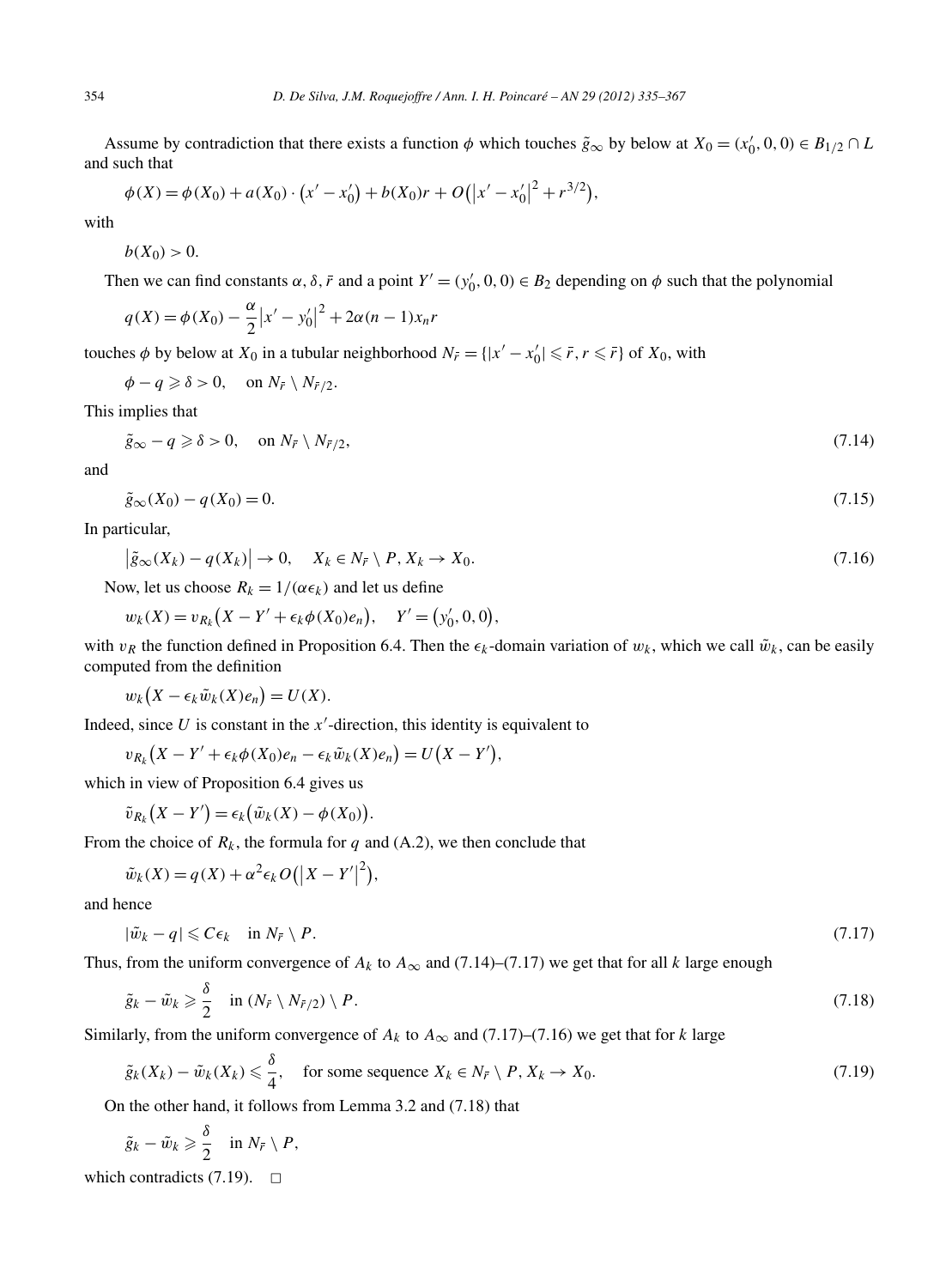**Lemma 7.5.** *There exists a universal constant*  $\rho > 0$  *such that*  $\tilde{g}_{\infty}$  *satisfies* 

$$
a_0 \cdot x' - \frac{1}{8} \rho \le \tilde{g}_{\infty}(X) \le a_0 \cdot x' + \frac{1}{8} \rho \quad \text{in } B_{2\rho},\tag{7.20}
$$

*for a vector*  $a_0 \in \mathbb{R}^{n-1}$ .

We are now ready to prove our main theorem, by combining all the lemmas above.

**Proof of Theorem 7.1.** Let  $\rho$  be the universal constant from Lemma 7.5 and assume by contradiction that we can find a sequence  $\epsilon_k \to 0$  and a sequence  $g_k$  of solutions to (2.1) in  $B_1$  such that  $g_k$  satisfies (7.1), i.e.

$$
U(X - \epsilon_k e_n) \leq g_k(X) \leq U(X + \epsilon_k e_n) \quad \text{in } B_1,\tag{7.21}
$$

but it does not satisfy the conclusion of the theorem.

Denote by  $\tilde{g}_k$  the  $\epsilon_k$ -domain variation of  $g_k$ . Then by Lemma 7.3 the sequence of sets j.

$$
U(X - \epsilon_k e_n) \leq g_k(X) \leq U(X + \epsilon_k e_n)
$$
  
does not satisfy the conclusion of the  
note by  $\tilde{g}_k$  the  $\epsilon_k$ -domain variation of  
 $A_k := \{(X, \tilde{g}_k(X)) : X \in B_{1-\epsilon_k} \setminus P\}$   
erges uniformly (up to extracting a su  
 $A_\infty := \{(X, \tilde{g}_\infty(X)) : X \in B_{1/2} \setminus P\}$ 

converges uniformly (up to extracting a subsequence) in  $B_{1/2} \setminus P$  to the graph

$$
A_{\infty} := \left\{ (X, \tilde{g}_{\infty}(X)) : X \in B_{1/2} \setminus P \right\},\
$$

where  $\tilde{g}_{\infty}$  is a Holder continuous function in  $B_{1/2}$ . By Lemma 7.4, the function  $\tilde{g}_{\infty}$  solves the linearized problem (4.1) and hence by Lemma 7.5  $\tilde{g}_{\infty}$  satisfies

$$
a_0 \cdot x' - \frac{1}{8}\rho \le \tilde{g}_{\infty}(X) \le a_0 \cdot x' + \frac{1}{8}\rho \quad \text{in } B_{2\rho},\tag{7.22}
$$

with  $a_0 \in \mathbb{R}^{n-1}$ .

From the uniform convergence of  $A_k$  to  $A_\infty$ , we get that for all *k* large enough

$$
a_0 \cdot x' - \frac{1}{4} \rho \leq \tilde{g}_k(X) \leq a_0 \cdot x' + \frac{1}{4} \rho \quad \text{in } B_{2\rho} \setminus P,
$$
\n
$$
(7.23)
$$

and hence from Lemma 7.2, the *gk* satisfy the conclusion of our theorem (for *k* large). We have thus reached a contradiction.  $\Box$ 

## **8. The regularity of the linearized problem**

The purpose of this section is to prove an improvement of flatness result for viscosity solutions to the linearized problem associated to (2.1), that is

$$
\begin{cases} \Delta(U_n w) = 0, & \text{in } B_1 \setminus P, \\ |\nabla_r w| = 0, & \text{on } B_1 \cap L, \end{cases}
$$
\n(8.1)

where we recall that for  $X_0 = (x'_0, 0, 0) \in B_1 \cap L$ , we set

$$
|\nabla_r w|(X_0) := \lim_{(x_n, z) \to (0, 0)} \frac{w(x'_0, x_n, z) - w(x'_0, 0, 0)}{r}, \quad r^2 = x_n^2 + z^2.
$$

We remark that if we restrict this linear problem to the class of functions  $w(X) = \tilde{w}(x', r)$  that depend only on  $(x', r)$  then the problem reduces to the classical Neumann problem

$$
\begin{cases} \Delta \tilde{w} = 0, & \text{in } B_1^+, \\ \tilde{w}_r = 0, & \text{on } \{r = 0\}. \end{cases}
$$

The following is our main theorem.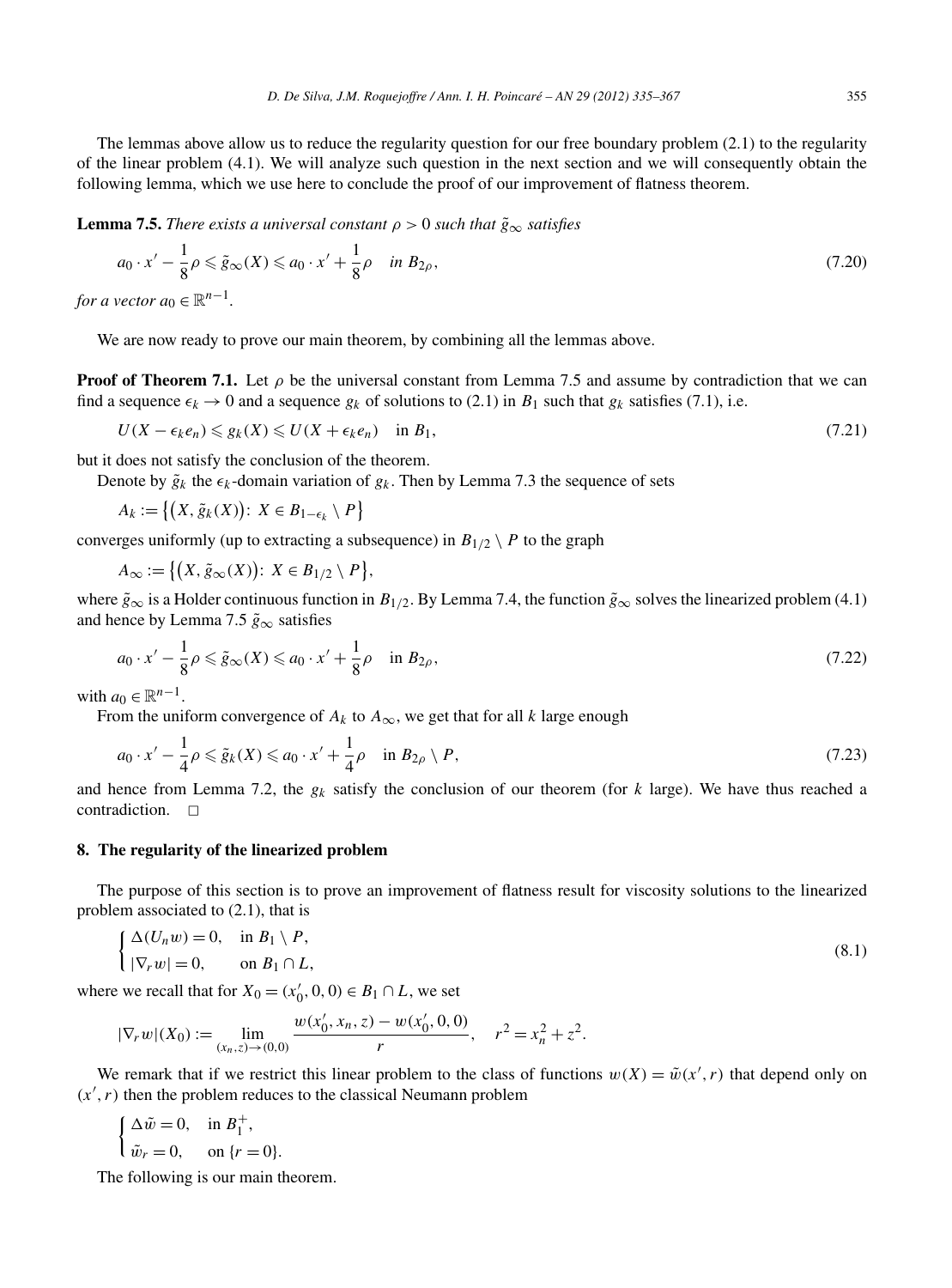**Theorem 8.1.** *Given a boundary data*  $\overline{h}$  ∈ *C*(∂*B*<sub>1</sub>),  $|\overline{h}|$  ≤ 1*, which is even with respect to* {*z* = 0}*, there exists a unique classical solution h to* (8.1) *such that*  $h$  ∈ *C*( $\overline{B}$ <sub>1</sub>),  $h = \overline$ classical solution h to (8.1) such that  $h \in C(\overline{B}_1)$ ,  $h = \overline{h}$  on  $\partial B_1$ , h is even with respect to  $\{z = 0\}$  and it satisfies

$$
\left| h(X) - h(X_0) - a' \cdot \left( x' - x'_0 \right) \right| \leqslant C \left( \left| x' - x'_0 \right|^2 + r^{3/2} \right), \quad X_0 \in B_{1/2} \cap L,
$$
\n
$$
(8.2)
$$

*for a universal constant C and a vector*  $a' \in \mathbb{R}^{n-1}$  *depending on*  $X_0$ *.* 

As a corollary of the theorem above we obtain the desired regularity result, as stated also in Section 3.

**Theorem 8.2** *(Improvement of flatness). There exists a universal constant C such that if w is a viscosity solution to* (8.1) *in B*<sup>1</sup> *with*

$$
-1 \leqslant w(X) \leqslant 1 \quad \text{in } B_1,
$$

*then*

$$
a_0 \cdot x' - C|X|^{3/2} \leq w(X) - w(0) \leq a_0 \cdot x' + C|X|^{3/2},
$$
\n10.20.20.20.33

*for some vector*  $a_0 \in \mathbb{R}^n$ 

**Proof.** Let *h* be the unique solution to (8.1) in  $B_{1/2}$  with boundary data *w*. We will prove that  $w = h$  in  $B_{1/2}$  and hence it satisfies the desired estimate in view of (8.2). Denote by

$$
\bar{h}_{\epsilon} := h - \epsilon + \epsilon^2 r.
$$

Then, for  $\epsilon$  small

$$
h_{\epsilon} < w \quad \text{on } \partial B_{1/2}.
$$

We wish to prove that

$$
\bar{h}_{\epsilon} \leqslant w \quad \text{in } B_{1/2}.\tag{8.4}
$$

Now, notice that  $\bar{h}_{\epsilon}$  (and all its translations) is a classical strict subsolution to (8.1) that is

$$
\begin{cases} \Delta(U_n \overline{h}_{\epsilon}) = 0, & \text{in } B_{1/2} \setminus P, \\ |\nabla_r \overline{h}_{\epsilon}| > 0, & \text{on } B_{1/2} \cap L. \end{cases}
$$
 (8.5)

Since *w* is bounded, for *t* large enough  $\bar{h}_{\epsilon} - t$  lies strictly below *w*. We let  $t \to 0$  and show that the first contact point cannot occur for  $t \ge 0$ . Indeed since  $\bar{h}_{\epsilon} - t$  is a strict subsolution which is strictly below w on  $\partial B_{1/2}$  then no touching can occur either in  $B_{1/2} \setminus P$  or on  $B_{1/2} \cap L$ . We only need to check that no touching occurs on  $P \setminus L$ . This follows from Lemma 4.3.

Thus (8.4) holds. Passing to the limit as  $\epsilon \to 0$  we get that

$$
h\leqslant w\quad\text{in }B_{1/2}.
$$

Similarly we also obtain that

$$
h \geqslant w \quad \text{in } B_{1/2},
$$

and the desired equality holds.  $\Box$ 

The existence of the classical solution of Theorem 8.1 will be achieved via a variational approach in the appropriate weighted Sobolev space. *J* (*h*) is existence ted Sobole<br>*z* say that *l* 

We say that  $h \in H^1(U_n^2 dX, B_1)$  is a minimizer to the energy functional

$$
J(h) := \int\limits_{B_1} U_n^2 |\nabla h|^2 dX,
$$

if

 $J(h) \leqslant J(h + \phi), \quad \forall \phi \in C_0^{\infty}(B_1).$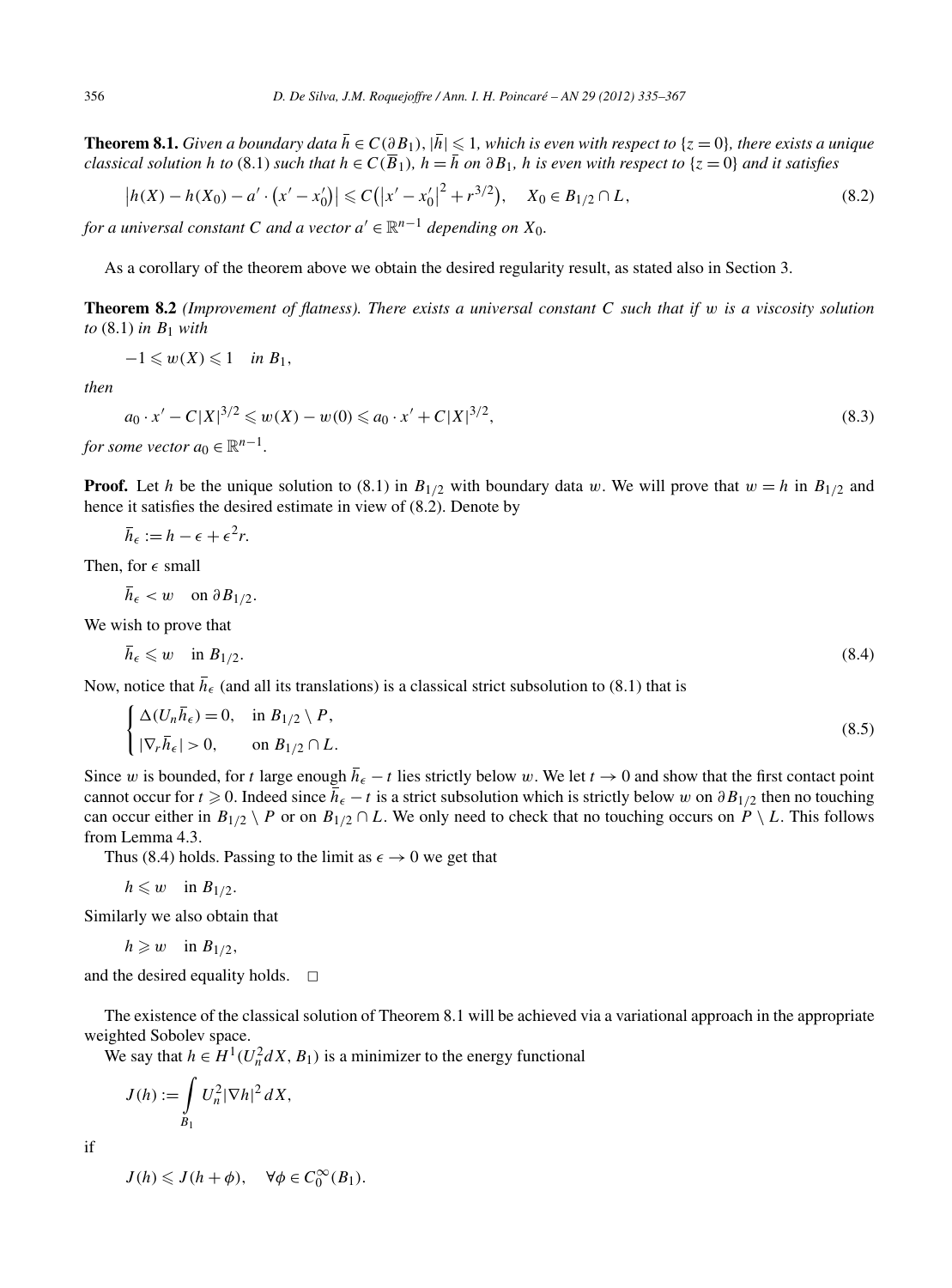Since *J* is strictly convex this is equivalent to

$$
\lim_{\epsilon \to 0} \frac{J(h) - J(h + \epsilon \phi)}{\epsilon} = 0, \quad \forall \phi \in C_0^{\infty}(B_1),
$$

which is satisfied if and only if

$$
\int_{B_1} U_n^2 \nabla h \cdot \nabla \phi \, dX = 0, \quad \forall \phi \in C_0^{\infty}(B_1).
$$

As remarked above, if we restrict to the space of functions *h* which are axisymmetric with respect to *L* then the regy above reduces to the Dirichlet energy.<br>We start with a few standard facts about minimizers of *J*. F energy above reduces to the Dirichlet energy.

We start with a few standard facts about minimizers of *J*. First, *h* solves the equation

$$
\operatorname{div}(U_n^2 \nabla h) = 0 \quad \text{in } B_1,
$$

which is uniformly elliptic in any compact subset of  $B_1 \setminus P$  where  $U_n$  is bounded. In particular  $h \in C^\infty(B_1 \setminus P)$ , and we easily obtain the following lemma.

**Lemma 8.3.** *Let h be a minimizer to J in B*1*, then*

 $\Delta(U_n h) = 0$  *in*  $B_1 \setminus P$ .

**Proof.** Since *h* is smooth in  $B_1 \setminus P$ , from

$$
\Delta(U_n h) = 0 \quad \text{in } B_1 \setminus P
$$
\nf. Since *h* is smooth in *B*

\n
$$
\text{div}(U_n^2 \nabla h) = 0 \quad \text{in } B_1,
$$

we obtain that

$$
U_n^2 \Delta h + 2 \sum_{i=1}^{n+1} U_n U_{ni} h_i = 0 \quad \text{in } B_1 \setminus P.
$$

Since  $U_n > 0$  and  $\Delta U = 0$  in  $B_1 \setminus P$  the identity above is equivalent to

 $\Delta(U_n h) = U_n \Delta h + 2 \nabla U_n \cdot \nabla h = 0$  in  $B_1 \setminus P$ ,

as desired.  $\square$ 

The next lemma contains a characterization of minimizer, which will be useful later in this section.

**Lemma 8.4.** *Let*  $h \in C(B_1)$  *be a solution to* 

$$
\Delta(U_n h) = 0 \quad \text{in } B_1 \setminus P,\tag{8.6}
$$

*and assume that*

$$
\begin{aligned} \mathbf{a} & \mathbf{a} \cdot \mathbf{a} \cdot \mathbf{b} \cdot \mathbf{b} \cdot \mathbf{c} \cdot (\mathbf{b}_1) \cdot \mathbf{b} \cdot \mathbf{c} \\ \Delta(U_n h) &= 0 \quad \text{in } B_1 \setminus P, \\ \text{ssume that} \\ \lim_{r \to 0} h_r(x', x_n, z) &= b(x'), \end{aligned}
$$

*with*  $b(x')$  *a continuous function. Then h is a minimizer to J in*  $B_1$  *if and only if*  $b \equiv 0$ *.* 

**Proof.** By integration by parts and the computation in Lemma 8.3 the identity

$$
\int_{B_1} U_n^2 \nabla h \cdot \nabla \phi \, dX = 0, \quad \forall \phi \in C_0^{\infty}(B_1),
$$

is equivalent to the following two conditions

$$
\Delta(U_n h) = 0 \quad \text{in } B_1 \setminus P,\tag{8.7}
$$

and

$$
\lim_{\delta \to 0} \int_{\partial C_{\delta} \cap B_1} U_n^2 \phi \nabla h \cdot \nu \, d\sigma = 0,
$$
\n(8.8)

where  $C_\delta$  is the cylinder  $\{r \leq \delta\}$  and  $\nu$  the inward unit normal to  $C_\delta$ .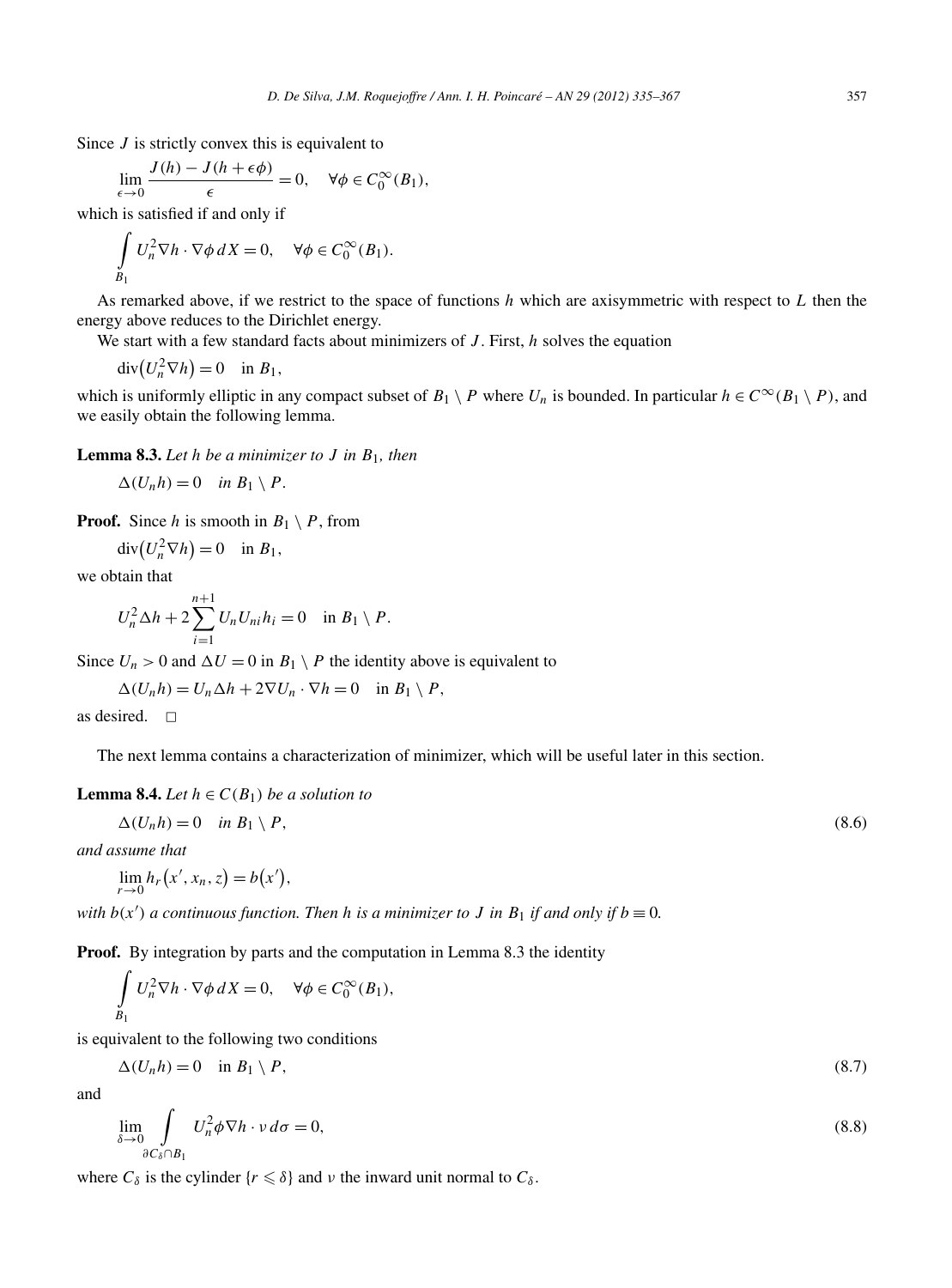Here we use that

$$
\lim_{\epsilon \to 0} \int_{\{|z|=\epsilon\} \cap (B_1 \setminus C_\delta)} U_n^2 \phi h_\nu \, d\sigma = 0.
$$

Indeed, in the set  $\{|z| = \epsilon\} \cap (B_1 \setminus C_\delta)$  we have

$$
U_n\leqslant C\epsilon,
$$

and

$$
U_n \leqslant C\epsilon,
$$
  

$$
|\nabla(U_n h)|, |\nabla U_n| \leqslant C,
$$

from which it follows that

 $U_n|\nabla h| \leqslant C.$ 

In conclusion we need to show that (8.8) is equivalent to  $b(x') = 0$ . Indeed,

$$
\int_{\partial C_{\delta} \cap B_1} U_n^2 \phi \nabla h \cdot v \, d\sigma = \frac{1}{\delta} \int_{\partial C_{\delta} \cap B_1} \cos^2 \left(\frac{\theta}{2}\right) h_r \phi \, d\sigma
$$
\n
$$
= \int_{\partial C_1 \cap B_1} \cos^2 \left(\frac{\theta}{2}\right) (h_r \phi) \left(X', \delta \cos \theta, \delta \sin \theta\right) dx' \, d\theta,
$$

hence

$$
\lim_{\delta \to 0} \int\limits_{\partial C_{\delta} \cap B_1} U_n^2 \phi \nabla h \cdot v \, d\sigma = \pi \int\limits_L b(x') \phi(x', 0, 0) \, dx'
$$

and our claim clearly follows.  $\Box$ 

The next lemma follows by standard arguments, hence we omit its proof.

**Lemma 8.5** *(Comparison Principle). Let*  $h_1, h_2$  *be minimizers to J in*  $B_1$ *. If* 

$$
h_1 \geqslant h_2 \quad a.e \text{ in } B_1 \setminus B_\rho,
$$

*then*

 $h_1 \geqslant h_2$  *a.e. in*  $B_1$ *.* 

Finally one of the main ingredients in the proof of Theorem 8.1 is the following Harnack inequality.

**Lemma 8.6** *(Harnack inequality). Let h be a minimizer to J in*  $B_1$  *which is even with respect to*  $\{z = 0\}$ *. Then*  $h \in C^{\alpha}(B_{1/2})$  *and* 

 $[h]_{C^{\alpha}(B_{1/2})} \leq C$ ,

*with C universal.*

The proof of this lemma follows the same lines as the proof of Harnack inequality (Theorem 6.1) for the free boundary problem (2.1). We briefly sketch it in what follows.

**Sketch of the proof of Lemma 8.6.** The key step consists in proving the following claim, which plays the same role as Lemma 6.3 in the proof of Theorem 6.1. The remaining ingredients are the standard Harnack inequality and boundary Harnack inequality for harmonic functions.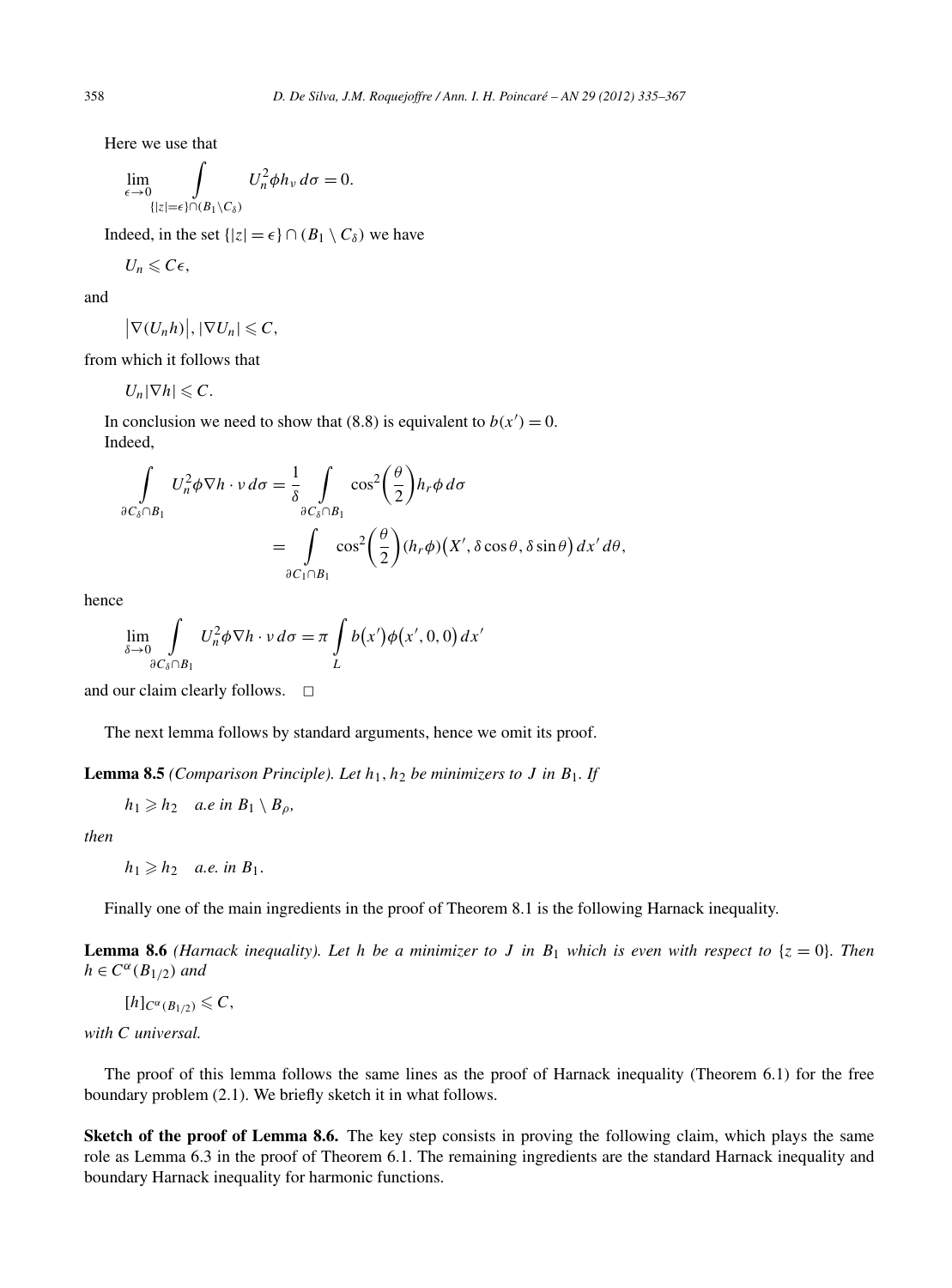**Claim.** *There exist universal constants*  $\delta$ ,  $c$  *such that if*  $h \geq 0$  *a.e. in*  $B_1$  *and* 

$$
h\bigg(\frac{1}{4}e_n\bigg)\geqslant 1,
$$

*then*

 $h \geqslant c$  *a.e.* in  $B_\delta$ .

As in the proof of Lemma 6.3, since minimizers satisfy the comparison principle Lemma 8.5, the claim will follow if we provide the right family of comparison minimizers. This family plays the same role as the  $v_R$ 's in Lemma 6.3 and it is obtained by translations and multiplication by constants of the following function

$$
v(X) := -\frac{|x'|^2}{n-1} + 2x_n r.
$$

We need to show that *v* is a minimizer to *J* in  $B_1$ . To do so we prove that *v* satisfies Lemma 8.4.

To prove that

$$
\Delta(U_n v) = 0 \quad \text{in } B_1 \setminus P,
$$

we use that  $2rU_n = U$  and that  $U, U_n$  are harmonic outside of  $P$  and do not depend on  $x'$ . Thus

$$
\Delta(U_n v) = -\Delta\left(\frac{|x'|^2}{n-1}U_n\right) + \Delta(x_n U) = -2U_n + 2U_n = 0.
$$
  
ally the fact that  

$$
\lim_{n \to \infty} v_r(x', x_n, z) = 0,
$$

Finally the fact that

$$
\lim_{r \to 0} v_r(x', x_n, z) = 0,
$$

follows immediately from the definition of  $v$ .  $\Box$ 

Since our linear problem is invariant under translations in the  $x'$ -direction, we see that discrete differences of the form

 $h(X + \tau) - h(X)$ ,

with  $\tau$  in the *x*'-direction are also minimizers. Now by standard arguments (see [5]) we obtain the following corollary.

**Corollary 8.7.** Let h be a minimizer to J in  $B_1$  which is even with respect to  $\{z=0\}$ . Then  $D_{x'}^{\beta}h \in C^{\alpha}(B_{1/2})$  and

$$
\left[D_{x'}^{\beta}h\right]_{C^{\alpha}(B_{1/2})}\leqslant C,
$$

*with C depending on β.*

We are now ready to prove our main theorem.

**Proof of Theorem 8.1.** We divide our proof in several steps.

**Step 1.** In this step, we show the existence of a classical solution to our problem, which achieves the boundary data continuously.

Assume without loss of generality that  $\bar{h} \in C^{\infty}(\partial B_1)$ . The general case when  $\bar{h} \in C(\partial B_1)$  follows by approximation and the comparison principle.

We minimize  $J(\cdot)$  among all functions *h* with boundary data  $\bar{h}$ , which are even with respect to {*z* = 0}. From Lemma 8.3 we have that

$$
\Delta(U_n h) = 0 \quad \text{in } B_1 \setminus P.
$$

In Steps 2–3 we will show that *h* satisfies the estimate (8.2) and in particular

$$
\Delta(U_n h) = 0 \quad \text{in } B_1 \setminus P.
$$
  
eps 2–3 we will show that *h* satisfies the estimate (8.2) and in partic  

$$
h(x'_0, x_n, x) - h(x'_0, 0, 0) = O(r^{3/2}), \quad X_0 = (x'_0, 0, 0) \in B_1 \cap L
$$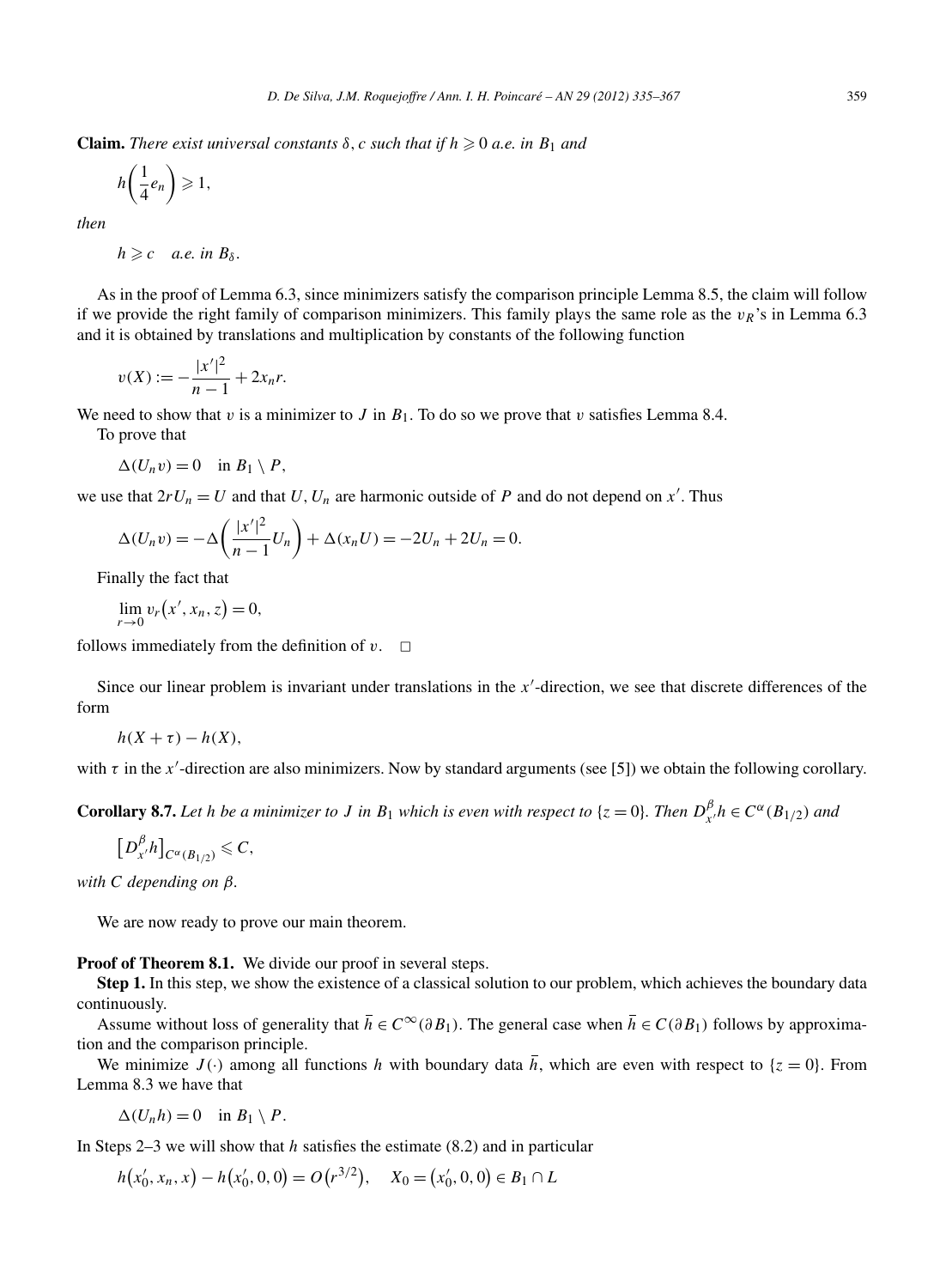which gives

 $|\nabla_r h| = 0$  on  $B_1 \cap L$ ,

where we recall that

$$
|\nabla_r h|(X_0) = \lim_{(x_n, z) \to (0, 0)} \frac{h(x'_0, x_n, z) - h(x'_0, 0, 0)}{r}, \quad r^2 = x_n^2 + z^2.
$$

Notice that since  $|\bar{h}| \leq 1$ , also  $|h| \leq 1$  and  $h, D_{x}/h \in C^{0,\alpha}(B_1)$  in view of Lemma 8.6 and its corollary.

We now show that *h* achieves the boundary data  $\bar{h}$  continuously. Indeed this follows by classical elliptic theory if we restrict to  $\partial B_1 \setminus P$ .

If  $X_0 \in \partial B_1 \cap (P \setminus L)$  then in a small neighborhood of  $X_0$  intersected with  $B_1 \cap \{z > 0\}$  the function  $U_n h$  is harmonic continuous up to the boundary and vanishes continuously on  $\{z = 0\}$  (since *h* is bounded). The continuity of *h* at  $X_0$  then follows from standard boundary regularity for the harmonic function  $U_n h$ .

Finally, on the set *∂B*<sup>1</sup> ∩*L* as in the case of Laplace equation, it suffices to construct at each point *X*<sup>0</sup> a local barrier (minimizer) for *h* which is zero at *X*<sup>0</sup> and strictly negative in a neighborhood of *X*0. Such a barrier is given by (see Lemma 8.4)

$$
(x'-x'_0)\cdot x'_0.
$$

**Step 2.** In this step we wish to prove that

$$
(x'-x'_0) \cdot x'_0.
$$
  
\n**ep 2.** In this step we wish to prove that  
\n
$$
|h(x', x_n, x) - h(x', 0, 0) - b(x')r| \le Cr^{3/2}, \quad (x', 0, 0) \in B_{1/2} \cap L,
$$
\n
$$
|h_r(x', x_n, z) - b(x')| \le Cr^{1/2}, \quad (x', 0, 0) \in B_{1/2} \cap L,
$$
\n(8.9)

$$
|h_r(x',x_n,z) - b(x')| \leq C r^{1/2}, \quad (x',0,0) \in B_{1/2} \cap L,\tag{8.10}
$$

with *C* universal and  $b(x')$  a Lipschitz function.

Indeed, *h* solves

$$
\Delta(U_n h) = 0 \quad \text{in } B_1 \setminus P.
$$

Since  $U_n$  is independent on  $x'$  we can rewrite this equation as

$$
\Delta_{x_n,z}(U_n h) = -U_n \Delta_{x'} h,\tag{8.11}
$$

and according to Lemma 8.6 we have that

$$
\Delta_{x'}h \in C^{\alpha}(B_{1/2}),
$$

with universal bound. Thus, for each fixed x', we need to investigate the 2-dimensional problem

$$
\Delta(U_t h) = U_t f, \quad \text{in } B_{1/2} \setminus \{t \leq 0, \ z = 0\}
$$

with

$$
f\in C^{\alpha}(B_{1/2}),
$$

and *h* bounded. Without loss of generality, for a fixed  $x'$  we may assume  $h(x', 0, 0) = 0$ .

Let  $H(t, z)$  be the solution to the problem

$$
\Delta H = U_t f, \quad \text{in } B_{1/2} \setminus \{t \leq 0, \ z = 0\},
$$

such that

$$
H = U_t h
$$
 on  $\partial B_{1/2}$ ,  $H = 0$  on  $B_{1/2} \cap \{t \le 0, z = 0\}$ .

We wish to prove that

$$
U_t h = H. \tag{8.12}
$$

First notice that

$$
\Delta(H - U_t h) = 0 \quad \text{in } B_{1/2} \setminus \{t \leq 0, \ z = 0\},
$$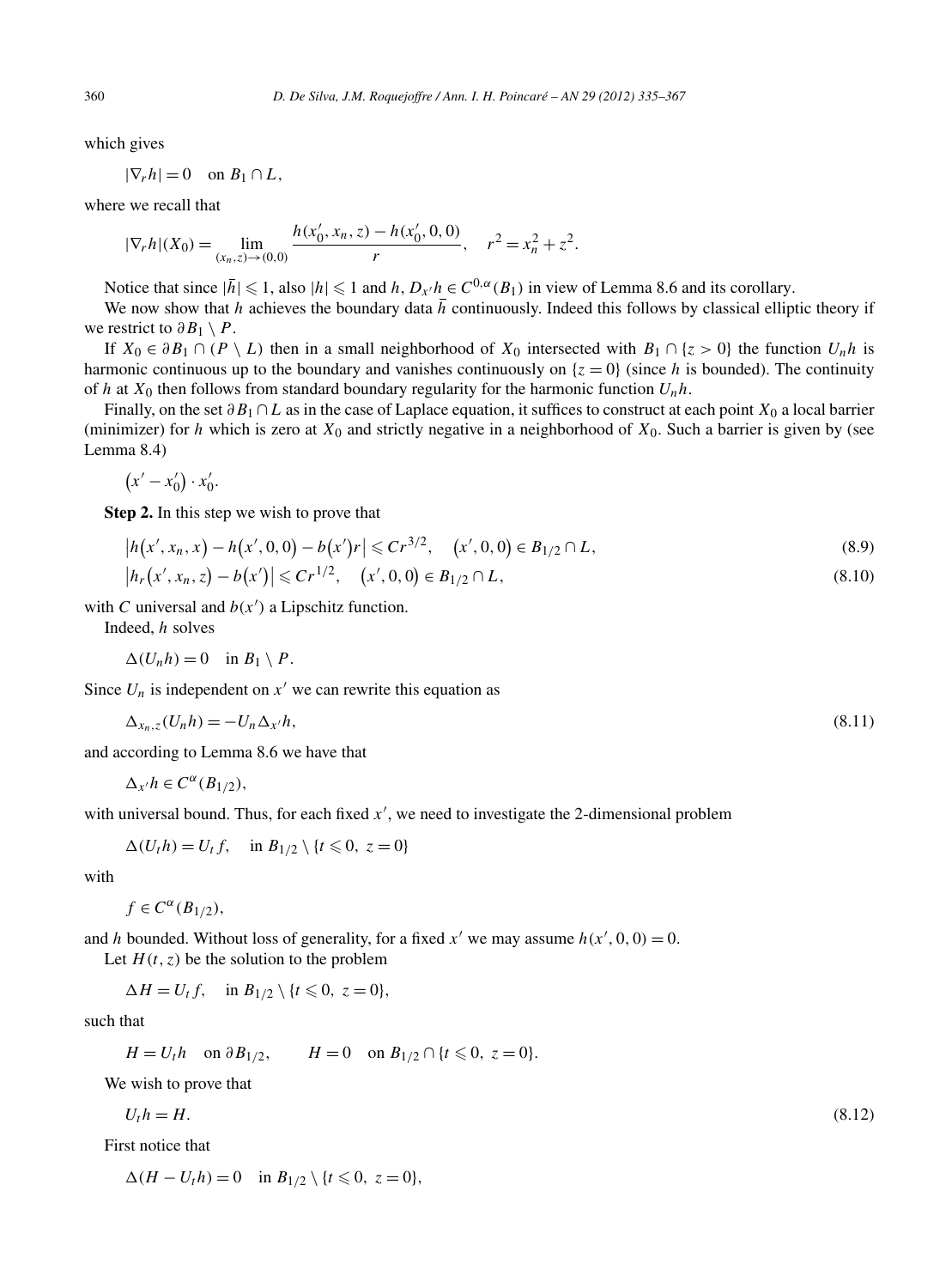and

$$
D. De Silva, J.M. Roquejoffi
$$
  

$$
H = 0 \quad \text{on } \partial B_{1/2} \cup (B_{1/2} \cap \{t < 0, \ z = 0\}).
$$

We claim that

$$
\lim_{(t,z)\to(0,0)}\frac{H-U_th}{U_t} = \lim_{(t,z)\to(0,0)}\frac{H}{U_t} = 0.
$$
\n(8.13)

If the claim holds, then given any  $\epsilon > 0$ 

 $-\epsilon U_t \leq H - U_t h \leq \epsilon U_t$ , in  $B_\delta$ 

with  $\delta = \delta(\epsilon)$ . Then by the maximum principle the inequality above holds in the whole  $B_{1/2}$  and by letting  $\epsilon \to 0$  we obtain (8.12).<br>To prove the claim (8.13) we show that *H* satisfies the following  $|H(t, z) - aU(t, z)| \le$ obtain (8.12).

To prove the claim (8.13) we show that *H* satisfies the following

$$
\left|H(t,z) - aU(t,z)\right| \leq C_0 r^{1/2} U(t,z), \quad r^2 = t^2 + z^2, \ a \in \mathbb{R},\tag{8.14}
$$

with  $C_0$  universal.

To do so, we consider the holomorphic transformation

$$
|H(t, z) - aU(t, z)| \le C_0 r^{1/2} U(t, z), r
$$
  
\n
$$
C_0 \text{ universal.}
$$
  
\ndo so, we consider the holomorphic transf  
\n
$$
\Phi : (s, y) \to (t, z) = \left(\frac{1}{2}(s^2 - y^2), sy\right)
$$
  
\nn maps  $B_1 \cap \{s > 0\}$  into  $B_{1/2} \setminus \{t \le 0, z = \widetilde{H}(s, y) = H(t, z), \widetilde{f}(s, y) = f(t, z).$ 

which maps  $B_1 \cap \{s > 0\}$  into  $B_{1/2} \setminus \{t \leq 0, z = 0\}$  and call

 $\widetilde{H}(s, y) = H(t, z), \qquad \widetilde{f}(s, y) = f(t, z).$ 

Then, easy computations show that

$$
\Delta \widetilde{H} = s \widetilde{f} \quad \text{in } B_1 \cap \{s > 0\}, \qquad \widetilde{H} = 0 \quad \text{on } B_1 \cap \{s = 0\}.
$$

Then, easy computations show that<br>  $\Delta \widetilde{H} = s \widetilde{f}$  in  $B_1 \cap \{s > 0\}$ ,  $\widetilde{H} = 0$  on  $B_1 \cap \{s = 0\}$ .<br>
Since the right-hand side is  $C^{\alpha}$  we conclude that  $\widetilde{H} \in C^{2,\alpha}$ . In particular  $\widetilde{H}_s$  satisfies

 $\left|\widetilde{H}_s(s, y) - a\right| \leqslant C_0 \left|(s, y)\right|,$  $\Delta \widetilde{H} = s \widetilde{f}$  in  $B_1 \cap \{s > 0\}$ ,  $\widetilde{H} = 0$  of<br> *he right*-hand side is  $C^{\alpha}$  we conclude that  $\widetilde{H}_s(s, y) - a \leq C_0 | (s, y) |$ ,  $a = \widetilde{H}_s(0, 0)$  $\widetilde{H}_s(s, y) - a \leq C_0 | (s, y) |,$ <br>  $\widetilde{H}(s, y) - as \leq C_0 s | (s, y) |$ 

Since the right-hand side is  $C^{\alpha}$  we conclude that  $\widetilde{H} \in C^{2,\alpha}$ . In particular  $\widetilde{H}_s$  satisfies<br>  $|\widetilde{H}_s(s, y) - a| \leq C_0 |(s, y)|$ ,  $a = \widetilde{H}_s(0, 0)$ <br>
with  $C_0$  universal. Integrating this inequality between 0 a

$$
\left|\tilde{H}(s, y) - as\right| \leqslant C_0 s \left|(s, y)\right|.
$$

In terms of *H*, this equation gives us

$$
|H - aU| \leqslant C_0 r^{1/2} U \tag{8.15}
$$

as desired.

Thus (8.12) and (8.14) hold and by combining them and using that  $U/U_t = 2r$  we get that

$$
|h-2ar|\leqslant 2C_0r^{3/2},
$$

which is the desired estimate (8.9) i.e. (recall that above we assumed  $h(x', 0, 0) = 0$ )

$$
|h - 2ar| \leq 2C_0 r^{3/2},
$$
  
is the desired estimate (8.9) i.e. (recall that abo  

$$
|h(x', x_n, x) - h(x', 0, 0) - b(x')r| \leq 2C_0 r^{3/2},
$$

$$
b(x') = 2\widetilde{H}_s(x', 0, 0).
$$

with

$$
b(x') = 2\widetilde{H}_s(x',0,0).
$$

We remark that  $b(x')$  is Lipschitz. Indeed, notice that the derivatives  $h_i$ ,  $i = 1, ..., n - 1$ , still satisfy the same We remark that  $b(x)$  is Lipschitz. Indeed, notice that the derivatives  $n_i$ ,  $i = 1, ..., n - 1$ , still satisfy the same Eq. (8.11) as *h*, where the *C<sup>α</sup>*-norm of the right-hand side has a universal bound. Thus, we can argue a conclude that

$$
\left|\partial_i \widetilde{H}_s(x',0,0)\right| \leqslant C,
$$

which together with the formula for  $b(x')$  shows that  $b(x')$  is a Lipschitz function.

Finally, to obtain the second of our estimates (8.10) we proceed similarly as above.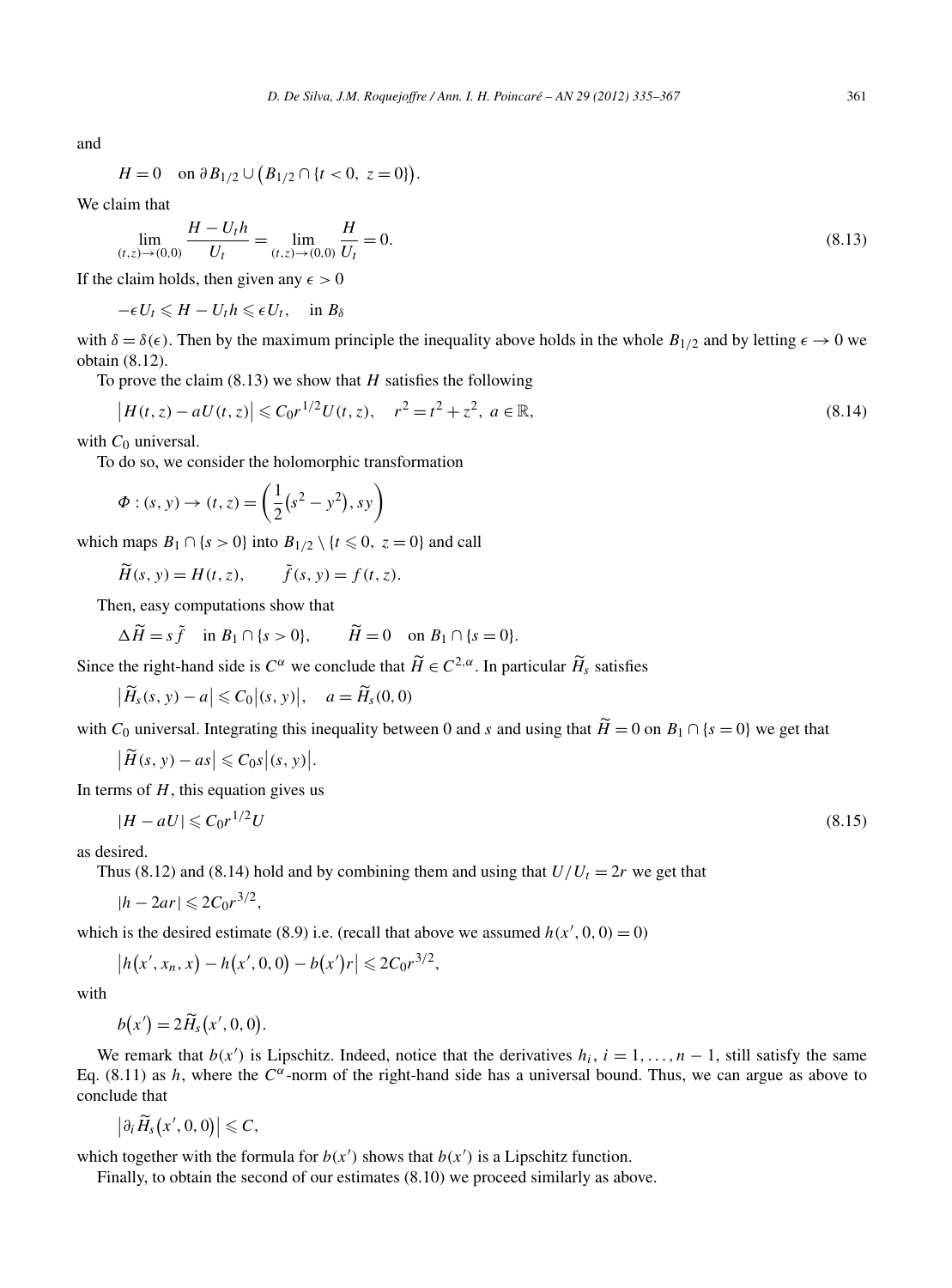Since  $U_t h = H$  one can compute easily that

$$
U_t h_r = H_r + \frac{1}{2} \frac{H}{r}.
$$
\n(8.16)\n  
\ncover, after our holomorphic transformation\n  
\n
$$
2r H_r(t, z) = s \widetilde{H}_s(s, y) + y \widetilde{H}_y(s, y).
$$
\n(8.17)

Moreover, after our holomorphic transformation

$$
2rH_r(t, z) = s\widetilde{H}_s(s, y) + y\widetilde{H}_v(s, y). \tag{8.17}
$$

As observed above,

 $2r H_r(t,$ <br>erved a<br> $\widetilde{H}_s - a$  $(x') \leq C$ *(s, y) ,*  $|H_s - a(x')|$ <br>milarly sine<br> $|\widetilde{H}_y| \leqslant Cs$ .

As observed above,<br>  $|\widetilde{H}_s - a(x')| \leq C |(s, y)|$ ,<br>
and similarly since  $\widetilde{H} = 0$  on  $B_1 \cap \{s = 0\}$ 

$$
|\widetilde{H}_v| \leqslant Cs.
$$

These two inequalities combined with (8.17) give us

$$
\left|2rH_r - a(x')U\right| \leqslant Cr^{1/2}U. \tag{8.18}
$$

Combining  $(8.16)$  with  $(8.15)$ – $(8.18)$  we obtain  $(8.10)$  as desired.

**Step 3.** In this step we show that *h* satisfies (8.2).

In view of Lemma 8.4 and estimate (8.10) we obtain that  $b(x') = 0$ . Since  $b(x') = 0$  then (8.9) reads

ining (8.16)<br> *x p* **3.** In this *x*<br>
view of Lem<br>  $|h(x', x_n, z)|$  $|h(x', x_n, z) - h(x', 0, 0)| \leq C r^{3/2}.$ 

Since *h* is  $C^{\infty}$  in the *x*'-direction, we have that for a given  $X_0 \in B_{1/4} \cap L$ 

 $\left| h(x',0,0) - h(x'_0,0,0) - a' \cdot (x'-x'_0) \right| \leqslant C |x'-x'_0|^2,$ 

which combined with the previous inequality gives us the desired bound  $(8.2)$ .  $\Box$ 

#### **Acknowledgement**

J.-M.R. is supported by the ANR grant PREFERED.

## **Appendix A**

The purpose of this section is to provide the proof of Proposition 6.4 and Corollary 6.5 which have been used in the proof of Harnack inequality in Section 6. For the reader's convenience we recall their statements. e purpose of this see<br>
oof of Harnack ineq<br>  $R > 0$  and denote<br>  $V_R(t, z) = U(t, z)$ 

Let  $R > 0$  and denote

$$
V_R(t, z) = U(t, z) \bigg( (n - 1) \frac{t}{R} + 1 \bigg).
$$

Then set

$$
V_R(t, z) = U(t, z) \Big( (n - 1) \frac{1}{R} + 1 \Big).
$$
  
set  

$$
v_R(X) = V_R \Big( R - \sqrt{|x'|^2 + (x_n - R)^2}, z \Big).
$$

**Proposition 6.4.** *If R* is large enough, the function  $v_R(X)$  is a comparison subsolution to (2.1) in  $B_2$  which is strictly *monotone increasing in the*  $e_n$ *-direction in*  $B_2^+(v_R)$ *. Moreover, there exists a function*  $\tilde{v}_R$  *such that* 

$$
U(X) = v_R(X - \tilde{v}_R(X)e_n), \quad \text{in } B_1 \setminus P
$$
\n(A.1)

*and*

$$
U(X) = v_R(X - \tilde{v}_R(X)e_n), \quad \text{in } B_1 \setminus P
$$
\nand

\n
$$
|\tilde{v}_R(X) - \gamma_R(X)| \leqslant \frac{C}{R^2}|X|^2, \qquad \gamma_R(X) = -\frac{|x'|^2}{2R} + 2(n-1)\frac{x_n r}{R},
$$
\n(A.2)

\nwith  $r = \sqrt{x_n^2 + z^2}$  and  $C$  universal.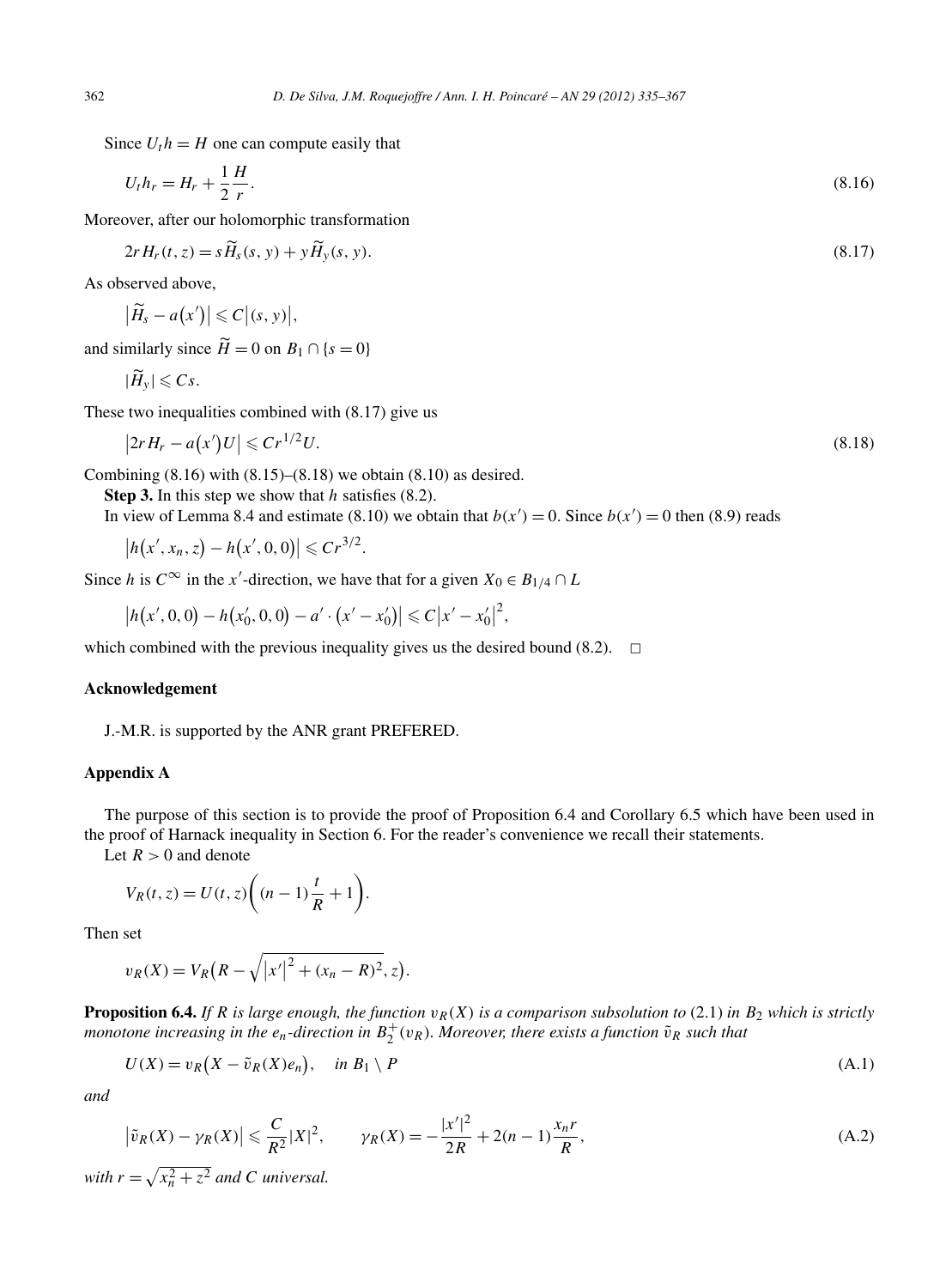**Proof.** We divide the proof of this proposition in two steps.

**Step 1.** In this step we show that  $v_R$  is a comparison subsolution in  $B_2$  which is monotone in the  $e_n$ -direction. First we need to show that  $v_R$  is subharmonic (but not harmonic) in  $B_2^+(v_R)$ . From the formula for  $v_R$  we see immediately that  $(R > 2)$ 

$$
B_2^+(v_R) = B_2 \setminus (\mathcal{B}_2 \setminus \overline{\mathcal{B}}_R(Re_n)).
$$

One can easily compute that on such set,

$$
B_2^+(v_R) = B_2 \setminus (B_2 \setminus \overline{B}_R(Re_n)).
$$
  
an easily compute that on such set,  

$$
\Delta v_R(X) = ((\partial_{tt} + \partial_{zz})V_R)(R - \rho, z) - \frac{n-1}{\rho} \partial_t V_R(R - \rho, z),
$$
  
for simplicity we call  

$$
\rho := \sqrt{|x'|^2 + (x_n - R)^2}.
$$

where for simplicity we call

Also for  $(t, z)$  outside the set  $\{(t, 0): t \le 0\}$ 

$$
\Delta_{t,z} V_R(t,z) = (\partial_{tt} + \partial_{zz}) V_R(t,z) = \frac{2(n-1)}{R} \partial_t U(t,z) + \left(1 + (n-1)\frac{t}{R}\right) \Delta_{t,z} U(t,z)
$$

$$
= \frac{2(n-1)}{R} \partial_t U(t,z),
$$

and

$$
\partial_t V_R(t, z) = \left(1 + (n - 1)\frac{t}{R}\right) \partial_t U(t, z) + \frac{n - 1}{R} U(t, z). \tag{A.3}
$$

Thus to show that  $\Delta v_R$  is subharmonic in  $B_2^+(v_R)$  we need to prove that in such set

$$
\frac{2(n-1)}{R}\partial_t U - \frac{n-1}{\rho}\bigg[\bigg(1+(n-1)\frac{R-\rho}{R}\bigg)\partial_t U + \frac{n-1}{R}U\bigg] \geq 0,
$$

where *U* and  $\partial_t U$  are evaluated at  $(R - \rho, z)$ .

Set  $t = R - \rho$ , then straightforward computations reduce the inequality above to

$$
(n-1)\big[2(R-t)-R-(n-1)^2t\big]\partial_tU(t,z)-(n-1)^2U(t,z)\geqslant 0.
$$

Using that  $\partial_t U(t, z) = U(t, z)/(2r)$  with  $r^2 = t^2 + z^2$ , this inequality becomes

$$
R \geq 2t + (n-1)^2t + 2(n-1)r.
$$

This last inequality is easily satisfied for *R* large enough, since  $t, r \leq 3$ .

Now we prove that  $v_R$  satisfies the free boundary condition in Definition 2.2. First observe that

$$
F(v_R) = \partial \mathcal{B}_R(Re_n, 0) \cap \mathcal{B}_2,
$$

and hence it is smooth. By the radial symmetry it is enough to show that the free boundary condition is satisfied at  $0 \in F(v_R)$  that is 2,<br>adial symn $|(x, z)|^{1/2})$ 

$$
v_R(x, z) = \alpha U(x_n, z) + o(|(x, z)|^{1/2}), \quad \text{as } (x, z) \to (0, 0),
$$
  
\n
$$
\alpha \ge 1.
$$
  
\n
$$
\alpha \ge 1.
$$
  
\n
$$
|V_R(t, z) - V_R(t_0, z)| \le C|t - t_0|^{1/2} \quad \text{for } |t - t_0| \le 1.
$$
\n
$$
(A.4)
$$

with  $\alpha \geqslant 1$ .

First notice since *U* is Holder continuous with exponent 1*/*2, it follows from the formula for *VR* that Ţ

$$
\begin{aligned} &|V_R(t, z) - V_R(t_0, z)| \le C|t - t_0|^{1/2} \quad \text{for } |t - t_0| \le 1. \\ &\text{for } (x, z) \in B_s, \, s \text{ small} \\ &|v_R(x, z) - V_R(x_n, z)| = |V_R(R - \rho, z) - V_R(x_n, z)| \, s. \end{aligned}
$$

Thus for  $(x, z) \in B_s$ , *s* small

Thus for 
$$
(x, z) \in B_s
$$
, *s* small  
\n
$$
|v_R(x, z) - V_R(x_n, z)| = |V_R(R - \rho, z) - V_R(x_n, z)| \le C|R - \rho - x_n|^{1/2} \le Cs,
$$
\nwhere we have used that (recall that  $\rho := \sqrt{|x'|^2 + (x_n - R)^2}$ )

$$
R - \rho - x_n = -\frac{|x'|^2}{R - x_n + \rho}.\tag{A.5}
$$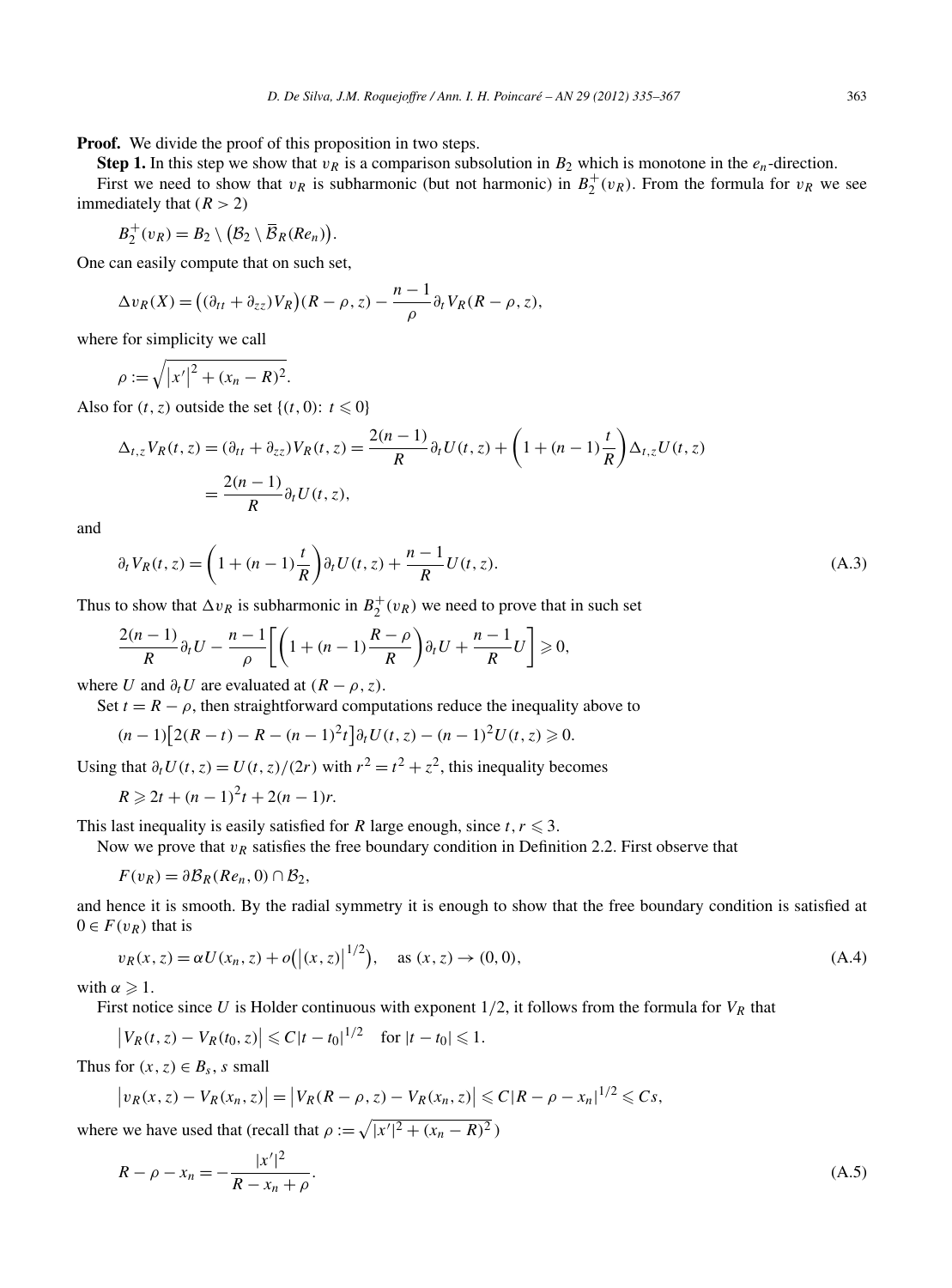It follows that for  $(x, z) \in B_s$ 

364 *D. De Silva, J.M. Roquejoffre / Ann. I. H. Poincaré – AN 29 (2012) 335–367*  
\nIt follows that for 
$$
(x, z) \in B_s
$$
  
\n
$$
|v_R(x, z) - U(x_n, z)| \le |v_R(x, z) - V_R(x_n, z)| + |V_R(x_n, z) - U(x_n, z)|
$$
\n
$$
\le Cs + |V_R(x_n, z) - U(x_n, z)|.
$$
\nThus from the formula for  $V_R$   
\n
$$
|v_R(x, z) - U(x_n, z)| \le Cs + (n - 1) \frac{|x_n|}{R} U(x_n, z) \le C's, \quad (x, z) \in B_s
$$

Thus from the formula for *VR*

$$
\left|v_R(x,z)-U(x_n,z)\right|\leqslant Cs+(n-1)\frac{|x_n|}{R}U(x_n,z)\leqslant C's,\quad (x,z)\in B_s
$$

which gives the desired expansion (A.4) with  $\alpha = 1$ .

Now, we show that  $v_R$  is strictly monotone increasing in the  $e_n$ -direction in  $B_2^+(v_R)$ . Outside of its zero plate,

$$
\partial_{x_n} v_R(x) = -\frac{x_n - R}{\rho} \partial_t V_R(R - \rho, z).
$$

Thus we only need to show that  $V_R(t, z)$  is strictly monotone increasing in *t* outside  $\{(t, 0): t \le 0\}$ . This follows immediately from (A.3) and the formula for *U*.

**Step 2.** In this step we show the existence of  $\tilde{v}_R$  satisfying (A.1) and (A.2). Since we have a precise formula for  $v_R$  in terms of U, this is only a matter of straightforward (though tedious) computations which we present here for completeness.

First we show that there exists a unique  $\tilde{t}$  such that (here  $B_1$  is the 2-dimensional ball)

$$
U(t, z) = V_R(t + \tilde{t}, z), \quad \text{in } B_1 \setminus \{(t, 0): t \le 0\},
$$
 (A.6)

and

$$
\left|\tilde{t} + \frac{2(n-1)tr}{R}\right| \leq \frac{\tilde{C}}{R^2}r^3, \quad r^2 = t^2 + z^2,
$$
\n(A.7)

with  $\tilde{C}$  universal. Since  $V_R$  is strictly increasing in the *t*-direction in  $B_1 \setminus \{(t, 0): t \leq 0\}$  it suffices to show that

$$
V_R\left(t - \frac{2(n-1)tr}{R} - \frac{\tilde{C}}{R^2}r^3\right) < U(t, z) < V_R\left(t - \frac{2(n-1)tr}{R} + \frac{\tilde{C}}{R^2}r^3\right). \tag{A.8}
$$

Let us prove the lower bound. We call

$$
\bar{t} = -\frac{2(n-1)tr}{R} - \frac{\tilde{C}}{R^2}r^3,
$$

and we use Taylor's formula to compute

$$
\bar{t} = -\frac{2(n-1)t}{R} - \frac{C}{R^2}r^3,
$$
  
e use Taylor's formula to compute  

$$
V_R(t + t, z) = V_R(t, z) + \partial_t V_R(t, z)\bar{t} + \frac{1}{2}E\bar{t}^2, \qquad |E| \le |\partial_{tt} V_R(s, z)|,
$$
  
between *t* and *t* + *t*. We claim that  

$$
|\partial_{tt} V_R(s, z)| \le \frac{C'}{r^2} U(t, z).
$$
 (A.10)

with *s* between *t* and  $t + t$ . We claim that

$$
\left|\partial_{tt}V_R(s,z)\right| \leqslant \frac{C'}{r^2}U(t,z). \tag{A.10}
$$

Indeed one can compute that

$$
\partial_{tt} V_R(s, z) = \left(1 + (n-1)\frac{s}{R}\right) \partial_{tt} U(s, z) + \frac{2(n-1)}{R} \partial_t U(s, z)
$$
  
= 
$$
\left(1 + (n-1)\frac{s}{R}\right) r^{-3/2} \partial_{tt} U\left(\frac{s}{r}, \frac{z}{r}\right) + r^{-1/2} \frac{2(n-1)}{R} \partial_t U\left(\frac{s}{r}, \frac{z}{r}\right)
$$
(A.11)

where we have used that *U* is homogeneous of degree 1*/*2.

Since *s* lies between *t* and  $t + \overline{t}$  we get that  $(s/r, z/r) \in B_{3/2} \setminus B_{1/2}$ , thus by boundary Harnack inequality in this annulus we get

$$
\left|\partial_{tt}U\left(\frac{s}{r},\frac{z}{r}\right)\right|\leqslant K_1U\left(\frac{s}{r},\frac{z}{r}\right),\quad \partial_tU\left(\frac{s}{r},\frac{z}{r}\right)\leqslant K_2U\left(\frac{s}{r},\frac{z}{r}\right),
$$
  
 $K_1,K_2$  universal

with  $K_1, K_2$  universal.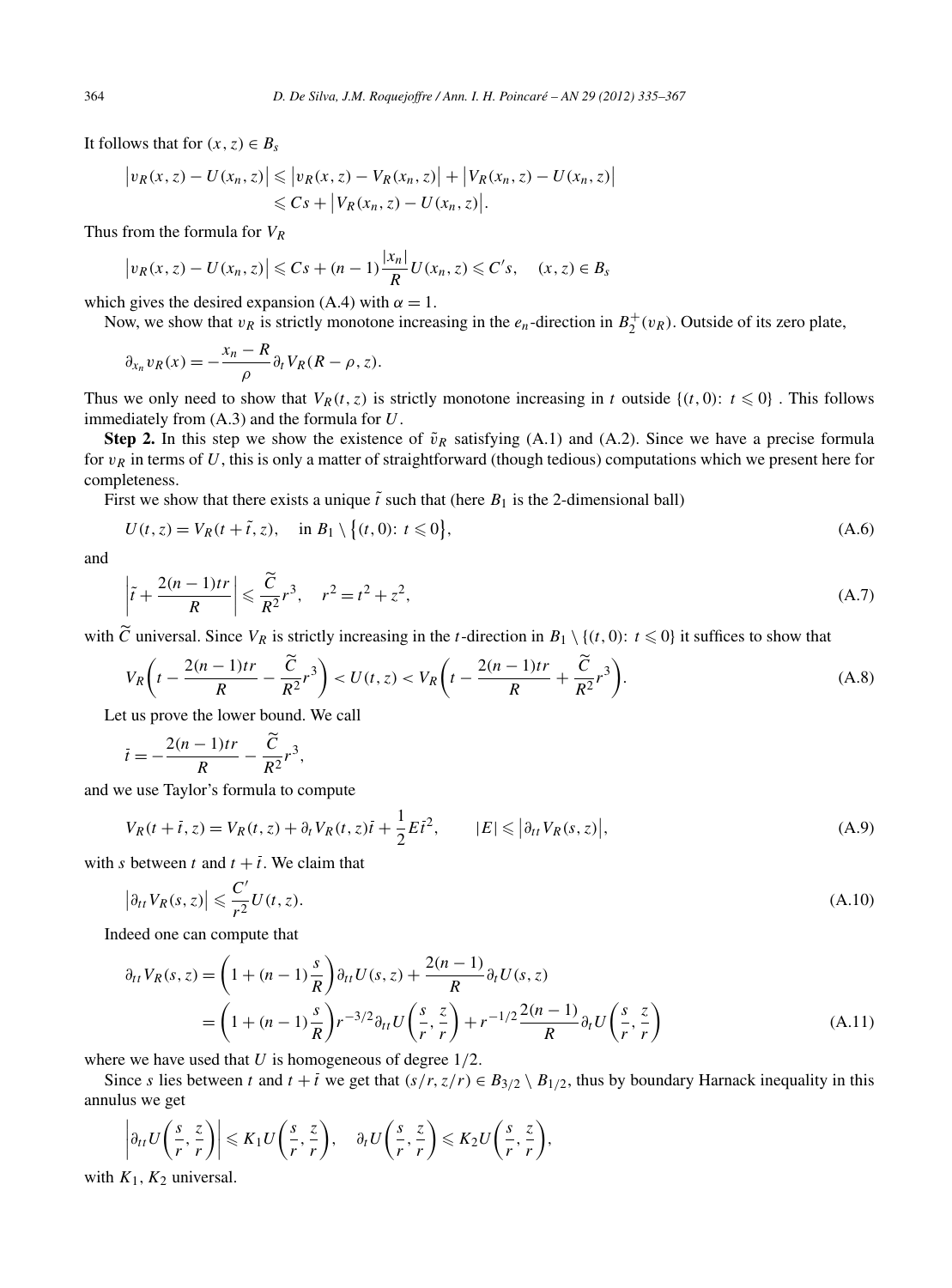Combining the above inequalities with (A.11) we obtain that

minimize the above inequalities with  
\n
$$
|\partial_{tt} V_R(s, z)| \le \overline{C} r^{-3/2} U\left(\frac{s}{r}, \frac{z}{r}\right)
$$
.  
\nus the claim in (A.10) will follow  
\n $U\left(\frac{s}{r}, \frac{z}{r}\right) \le K U\left(\frac{t}{r}, \frac{z}{r}\right)$ .

Thus the claim in (A.10) will follow if we show that for some *K* universal

$$
U\left(\frac{s}{r},\frac{z}{r}\right) \leqslant K U\left(\frac{t}{r},\frac{z}{r}\right).
$$

Again, this follows by the boundary Harnack inequality in the annulus  $B_{3/2} \setminus B_{1/2}$  between  $U(\frac{t}{r}, \frac{z}{r})$  and its translation  $U(\frac{t+\tau}{r}, \frac{z}{r})$ , for  $\tau$  small. Our claim is thus proved.

Thus, using (A.9) together with this claim, the lower bound in (A.8) will be proved if we show that

$$
U(t,z) > V_R(t,z) + \partial_t V_R(t,z)\overline{t} + \frac{C'}{2r^2}U(t,z)\overline{t}^2.
$$

From the definition of  $V_R$  this is equivalent to showing that

$$
U(t, z) > V_R(t, z) + \partial_t V_R(t, z)\overline{t} + \frac{C'}{2r^2} U(t, z)\overline{t}^2.
$$
  
om the definition of  $V_R$  this is equivalent to showing that  

$$
(n-1)\frac{t}{R}U(t, z) + \left[ \left(1 + (n-1)\frac{t}{R}\right) \partial_t U(t, z) + \frac{n-1}{R} U(t, z) \right] \overline{t} + \frac{C'}{2r^2} U(t, z)\overline{t}^2 < 0.
$$

Dividing everything by  $\partial_t U(t, z) = \frac{1}{2r} U(t, z)$  we get

$$
\frac{2(n-1)rt}{R} + \left[ \left( 1 + (n-1)\frac{t}{R} \right) + \frac{2r(n-1)}{R} \right] \bar{t} + \frac{C'}{r} \bar{t}^2 < 0,
$$

and using the definition of *t* we finally need to show that

$$
(n-1)\frac{t+2r}{R}\bar{t} + \frac{C'}{r}\bar{t}^2 < \frac{\widetilde{C}}{R^2}r^3.
$$

Using that for *R* large

$$
|t|\leqslant Kr^2/R,
$$

for *K* universal, we easily obtain that the inequality above holds for the appropriate *C* (universal) and *R* large. To conclude our proof, we use (A.5) to write obtain that the inequality above holds for the appropriate  $\tilde{C}$  (we use (A.5) to write<br>  $(R - \rho(\tilde{v}_R), z) = V_R \left(x_n - \tilde{v}_R - \frac{|x'|^2}{R - x_n + \tilde{v}_R + \rho(\tilde{v}_R) \sqrt{n}} \right)$ 

$$
v_R(X - \tilde{v}_R e_n) = V_R(R - \rho(\tilde{v}_R), z) = V_R\left(x_n - \tilde{v}_R - \frac{|x'|^2}{R - x_n + \tilde{v}_R + \rho(\tilde{v}_R)}, z\right),
$$
  

$$
\rho(\eta) := \sqrt{|x'|^2 + (x_n - \eta - R)^2}.
$$

with

$$
\rho(\eta) := \sqrt{|x'|^2 + (x_n - \eta - R)^2}.
$$

In view of (A.6) if there exists  $\tilde{v}_R = \tilde{v}_R(X)$  such that

$$
-\tilde{v}_R - \frac{|x'|^2}{R - x_n + \tilde{v}_R + \rho(\tilde{v}_R)} = \tilde{t},\tag{A.12}
$$

then

$$
v_R(X - \tilde{v}_R e_n) = U(X), \quad \text{in } B_1^+(U).
$$

By the strict monotonicity of *v<sub>R</sub>* in the *e<sub>n</sub>*-direction in  $B_1^+(v_R)$ , in such set  $\tilde{v}_R$  must be unique.<br>Thus our claim will follow if we show that there exists  $\tilde{v}_R$  satisfying (A.12) and such that  $|\tilde{v}_R(X$ 

Thus our claim will follow if we show that there exists  $\tilde{v}_R$  satisfying (A.12) and such that

$$
\left|\tilde{v}_R(X) - \gamma_R(X)\right| \leqslant C \frac{|X|^2}{R^2}.
$$

To do so, we call

$$
f(\eta) = -\eta - \frac{|x'|^2}{R - x_n + \eta + \rho(\eta)}, \quad -1 \le \eta \le 1,
$$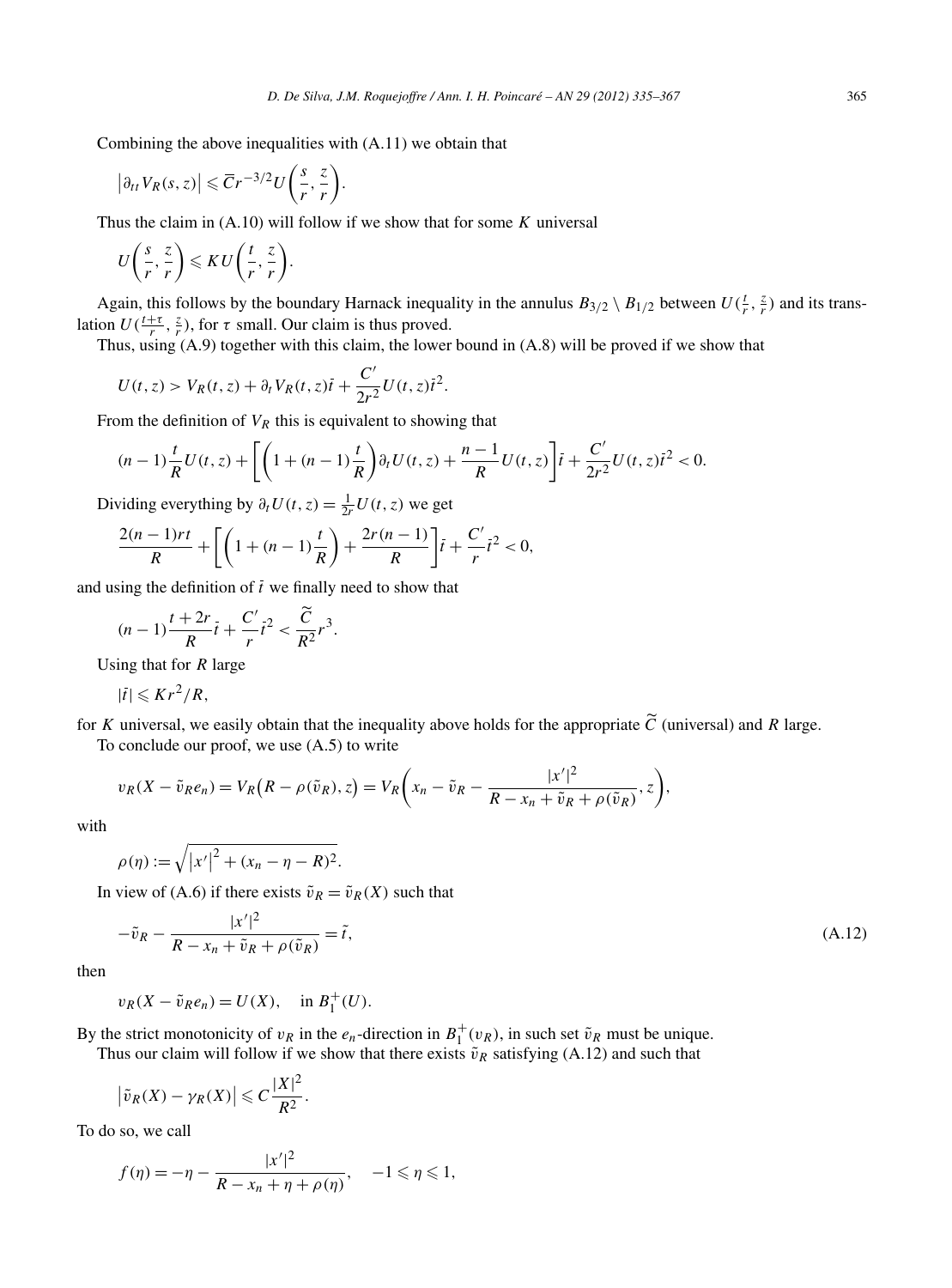and we show that

$$
f\left(\gamma_R(X) + C\frac{|X|^2}{R^2}\right) \leq \tilde{t} \leq f\left(\gamma_R(X) - C\frac{|x|^2}{R^2}\right).
$$

In view of (A.7) we need to prove that

$$
f\left(\gamma_R(X) + C\frac{|X|^2}{R^2}\right) \leqslant -\frac{2(n-1)x_n r}{R} - \widetilde{C}\frac{r^3}{R^2},
$$

and

$$
f\left(\gamma_R(X) - C\frac{|X|^2}{R^2}\right) \geqslant -\frac{2(n-1)x_n r}{R} + \widetilde{C}\frac{r^3}{R^2}.
$$

Let us prove the first inequality (the second one follows similarly). Call

$$
\bar{\eta} = \gamma_R(X) + C \frac{|X|^2}{R^2}.
$$

From the definition of  $f$  and  $\gamma_R$  the desired inequality is equivalent to

$$
\frac{|x'|^2}{2R} - C\frac{|X|^2}{R^2} - \frac{|x'|^2}{R - x_n + \bar{\eta} + \rho(\bar{\eta})} \leqslant -\widetilde{C}\frac{r^3}{R^2}.
$$

Clearly  $-1 \leq \overline{\eta} \leq 1$ , and one can easily verify that

$$
R-x_n+\overline{\eta}+\rho(\overline{\eta})\leqslant 2R+5.
$$

Thus

$$
R - x_n + \bar{\eta} + \rho(\bar{\eta}) \le 2R + 5.
$$
  

$$
\frac{|x'|^2}{2R} - \frac{|x'|^2}{R - x_n + \bar{\eta} + \rho(\bar{\eta})} \le |x'|^2 \left(\frac{1}{2R} - \frac{1}{2R + 5}\right) \le \frac{|x'|^2}{R^2},
$$

and the desired inequality follows if we show that

$$
\frac{|x'|^2}{R^2}-C\frac{|X|^2}{R^2}\leqslant-\widetilde{C}\frac{r^3}{R^2}.
$$

This inequality is trivially satisfied as long as  $C - \tilde{C} \geq 1$ .  $\Box$ 

We now recall the statement of Corollary 6.5 and sketch its proof.

**Corollary 6.5.** *There exist*  $\delta$ ,  $c_0$ ,  $C_0$ ,  $C_1$  *universal constants, such that* 

$$
v_R\left(X + \frac{c_0}{R}e_n\right) \leqslant \left(1 + \frac{C_0}{R}\right)U(X), \quad \text{in } \overline{B}_1 \setminus B_{1/4},\tag{A.13}
$$

*with strict inequality on*  $F(v_R(X + \frac{c_0}{R}e_n)) \cap \overline{B}_1 \setminus B_{1/4}$ ,

$$
v_R\left(X + \frac{c_0}{R}e_n\right) \geqslant U\left(X + \frac{c_0}{2R}e_n\right), \quad \text{in } B_\delta,
$$
\n(A.14)

$$
v_R\left(X - \frac{C_1}{R}e_n\right) \leqslant U(X), \quad \text{in } \overline{B}_1. \tag{A.15}
$$

**Proof.** Estimates (A.14) and (A.15) are immediate consequences of (A.2) and Lemma 3.1.

To obtain (A.13), notice that in view of (A.2) and Lemma 3.1,

Estimates (A.14) and (A.15) are immediate consequences of  
obtain (A.13), notice that in view of (A.2) and Lemma 3.1,  

$$
v_R\left(X + \frac{c_0}{R}e_n\right) \le U(X)
$$
 in  $\{X \in B_1: |x'| \ge 1/8, |x_n| \le \overline{\delta}\},\$ 

for some  $c_0$ ,  $\overline{\delta}$  small universal and *R* large (with strict inequality on  $F(v_R(X + \frac{c_0}{R}e_n))$ ). Hence the estimate (A.13) holds on the set  $\{X \in B_1 \setminus B_{1/4}: \sqrt{x_n^2 + z^2} \leq \overline{\delta}\}$  and we only need to prove it on the complement of this set.